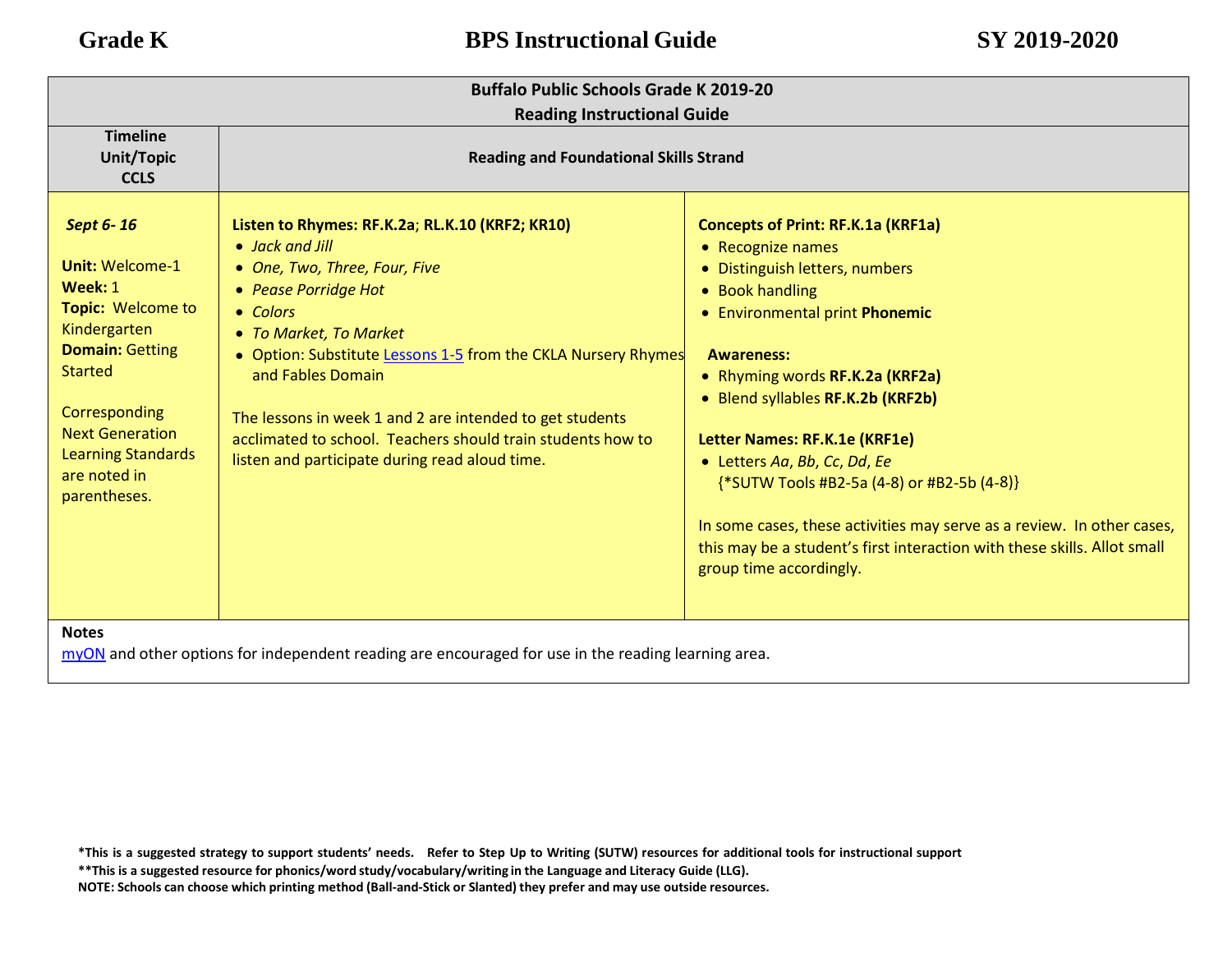| <b>Buffalo Public Schools Grade K 2019-2</b><br><b>Reading Instructional Guide</b>                                                                                                                                                              |                                                                                                                                                                                                                                                   |                                                                                                                                                                                                                                                                                                                                                                                                                                             |  |  |
|-------------------------------------------------------------------------------------------------------------------------------------------------------------------------------------------------------------------------------------------------|---------------------------------------------------------------------------------------------------------------------------------------------------------------------------------------------------------------------------------------------------|---------------------------------------------------------------------------------------------------------------------------------------------------------------------------------------------------------------------------------------------------------------------------------------------------------------------------------------------------------------------------------------------------------------------------------------------|--|--|
| <b>Timeline</b><br><b>Unit/Topic</b><br><b>CCLS</b>                                                                                                                                                                                             | <b>Reading and Foundational Skills Strand</b>                                                                                                                                                                                                     |                                                                                                                                                                                                                                                                                                                                                                                                                                             |  |  |
| Sept 17-24<br><b>Unit: Welcome-2</b><br>Week: 2<br><b>Topic: Welcome to</b><br>Kindergarten<br><b>Domain: Getting</b><br><b>Started</b><br>Corresponding<br><b>Next Generation</b><br><b>Learning Standards</b><br>are noted in<br>parentheses. | Listen to Rhymes: RF.K.2a; RL.K.10 (KRF2a; KR10)<br>• I Went Upstairs<br>$\bullet$ Mix a Pancake<br>• Sing a Song of Sixpence<br>• Little Arabella Stiller<br>• Option: Substitute Lessons 6-10 from the CKLA Nursery Rhymes<br>and Fables Domain | Concepts of Print: RF.K.1a; RF.K.1b; RF.K.1c (KRF1a; KRF1b; KRF1c)<br>• Book handling<br>• Distinguish letters, numbers<br>• Environmental print<br>• Recognize first and last names<br><b>Phonemic Awareness:</b><br>• Rhyming words RF.K.2a (KRF2a)<br>• Blend and segment syllables RF.K.2b<br>(KRF2b)<br>Letter Names: RF.K.1d (KRF2b)<br>• Letters Ff, Gg, Hh, Ii, Jj<br>{*SUTW Tools #B2-5a (9-13) or #B2-513)}<br>$**LLG$ pg. 56-57} |  |  |
| <b>NOTES</b><br>myON and other options for independent reading are encouraged for use in the reading learning area.                                                                                                                             |                                                                                                                                                                                                                                                   |                                                                                                                                                                                                                                                                                                                                                                                                                                             |  |  |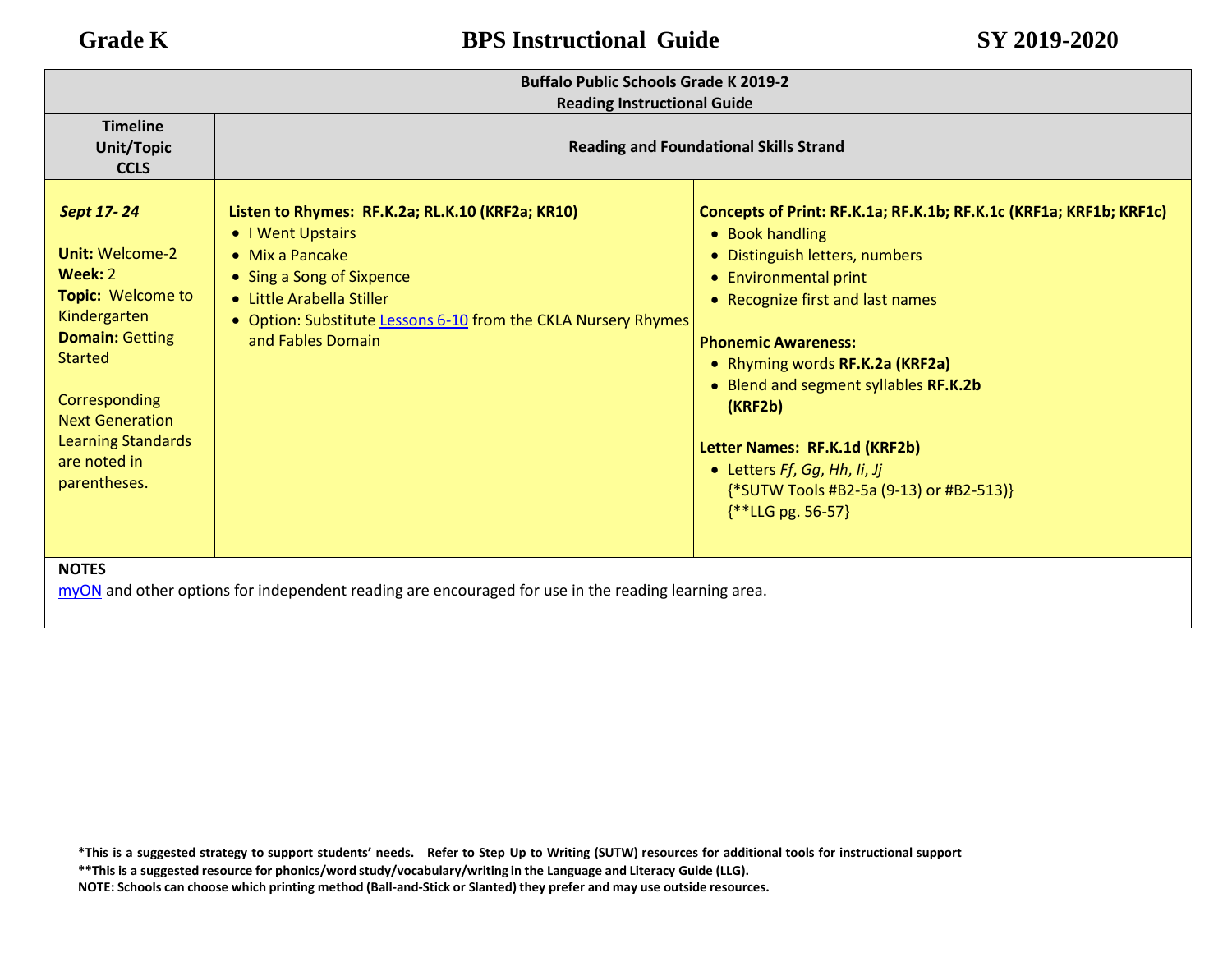| <b>Buffalo Public Schools Grade K 2019-20</b><br><b>Reading Instructional Guide</b>                                                                                                                                                                                               |                                                                                                                                                                                                                                                                                                                                                                                                                                   |                                                                                                                                                                                                                                                                                                                                                                                               |                                                                                                                                                                                                                                                                                                                                                                                                        |
|-----------------------------------------------------------------------------------------------------------------------------------------------------------------------------------------------------------------------------------------------------------------------------------|-----------------------------------------------------------------------------------------------------------------------------------------------------------------------------------------------------------------------------------------------------------------------------------------------------------------------------------------------------------------------------------------------------------------------------------|-----------------------------------------------------------------------------------------------------------------------------------------------------------------------------------------------------------------------------------------------------------------------------------------------------------------------------------------------------------------------------------------------|--------------------------------------------------------------------------------------------------------------------------------------------------------------------------------------------------------------------------------------------------------------------------------------------------------------------------------------------------------------------------------------------------------|
| <b>Timeline</b><br><b>Unit/Topic</b><br><b>CCLS</b>                                                                                                                                                                                                                               | <b>Reading and Foundational Skills Strand</b>                                                                                                                                                                                                                                                                                                                                                                                     |                                                                                                                                                                                                                                                                                                                                                                                               | Writing, Speaking,<br>Listening, & Language<br><b>Strands</b>                                                                                                                                                                                                                                                                                                                                          |
| Sept. 25-Oct. 2<br>Unit: $1$<br>Lesson: 1<br><b>Topic: Families</b><br>Domain: Social<br>relationships<br><b>Essential Question: What is</b><br>the same about all families?<br><b>Corresponding Next</b><br><b>Generation Learning</b><br>Standards are noted in<br>parentheses. | Selections: RL.K.10 (KR10)<br>• Big Book: What Makes a Family?<br>(Informational)<br>• Read Aloud Book: Building with Dad<br>(Realistic fiction)<br>Paired Selections: Included in Poems about<br>Families, "Frére Jacques" (Poetry/Lullaby),<br>"Everybody Says" (Poetry), "Tortillas for<br>Mommy" (Poetry)<br>Skill:<br>• Main idea RL.K.2 (KR2)<br>• Genre RL.K.5 (KR5)<br>Strategy: RL.K.2; RL.K.3 (KR2; KR3)<br>• Summarize | Phonemic Awareness: RF.K.2a (KRF2a)<br>• Rhyming words<br>Letter Names: RF.K.1d (KRF1d)<br>• Letters Kk, Ll, Mm, Nn, Oo<br>{*SUTW Tools B2-5a (14-18) or B2-5b(14-<br>18)<br>{**Refer to LLG pp. 56-62}<br>Concepts of Print: RF.K.1a (KRF1a)<br>• Directionality<br>• Book parts<br>Fluency: RF.K.4 (KRF4)<br>• Read with expression<br>High Frequency Words: RF.K.3c (KRF3d)<br>$\bullet$ 1 | Writing: W.K.3 (KW3)<br>• Genre: Narrative writing<br>• Form: Names<br>{**Refer to LLG p.6}<br>• Focus trait: Conventions<br>Grammar: L.K.1b (KL1b)<br>• Nouns for people<br>{*SUTW Tools B2-21a-b}<br><b>Vocabulary:</b><br>• Academic and domain specific words<br>$L.K.6$ (KL6)<br>{**Refer to LLG p.116}<br>• Classify and categorize family words<br>L.K.5a (KL5a) HOT!<br>{*SUTW Tools B3-11a-b} |

[myON](https://www.myon.com/login/) and other options for independent reading are encouraged for use in the reading learning area.

Suggested activities from the Florida Center for Reading Research, (FCRR) aligned to each lesson for differentiated, teacher-led or independent small group activities for phonemic awareness, phonics, fluency, vocabulary, comprehension, and enrichment *(HOT!)* can be found **[here](https://www.buffaloschools.org/cms/lib/NY01913551/Centricity/Domain/70/Kinder_Enrichment_Activities_Aligned_to_HMH_Journeys_lessons_from_FCRR_9-6.pdf)**[.](http://www.buffaloschools.org/files/129058/Kinder_Activities_Aligned_to_HMH_Journeys_lessons_from_FCRR.pdf)

\*This is a suggested strategy to support students' needs. Refer to Step Up to Writing (SUTW) resources for additional tools for instructional support

**\*\*This is a suggested resource for phonics/word study/vocabulary/writing in the Language and Literacy Guide (LLG).**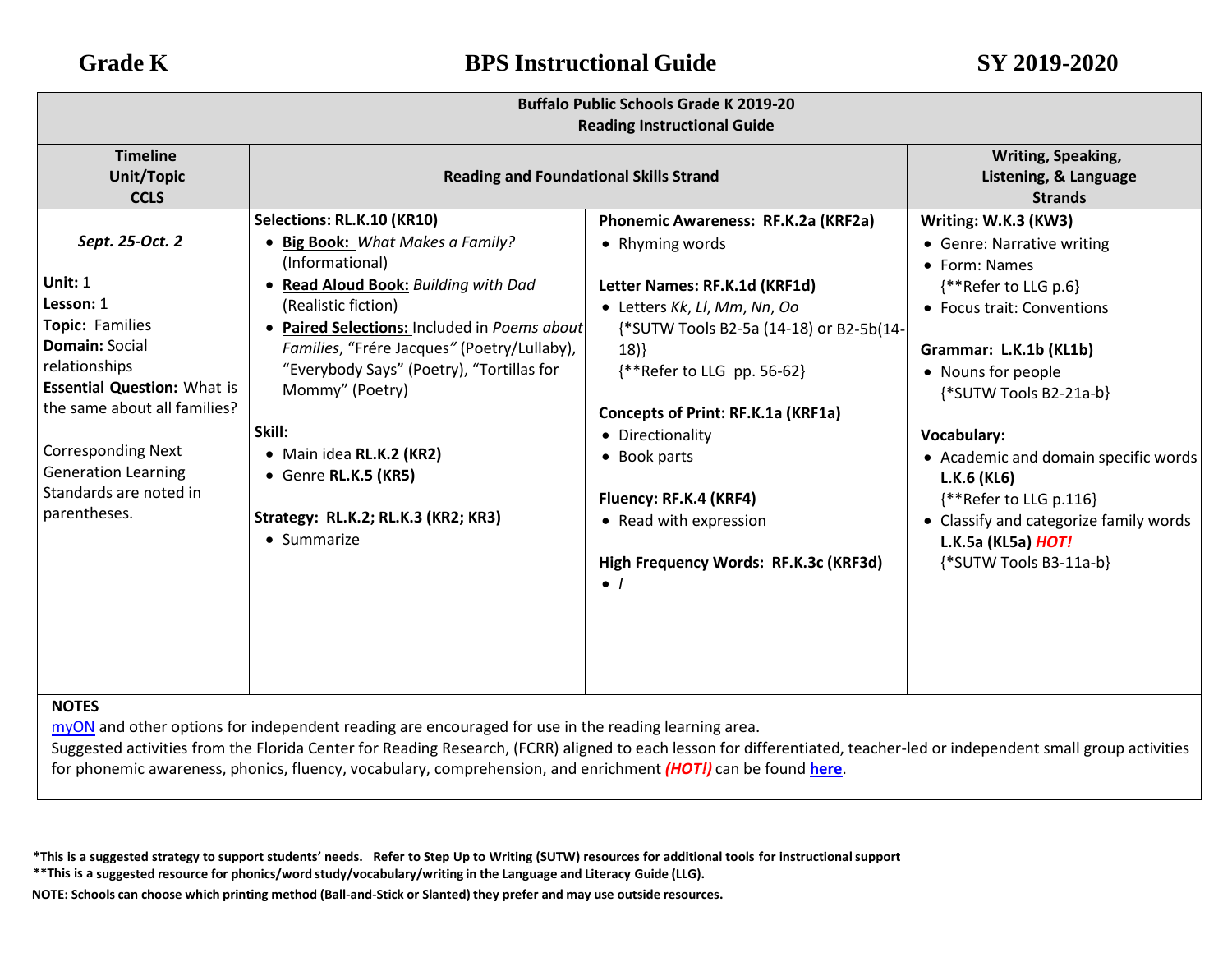| <b>Buffalo Public Schools Grade K 2019-20</b><br><b>Reading Instructional Guide</b>                                                                                                                                                                             |                                                                                                                                                                                                                                                                                                                                           |                                                                                                                                                                                                                                                                                                                                                                                                                         |                                                                                                                                                                                                                                                                                                                                                                                                      |  |
|-----------------------------------------------------------------------------------------------------------------------------------------------------------------------------------------------------------------------------------------------------------------|-------------------------------------------------------------------------------------------------------------------------------------------------------------------------------------------------------------------------------------------------------------------------------------------------------------------------------------------|-------------------------------------------------------------------------------------------------------------------------------------------------------------------------------------------------------------------------------------------------------------------------------------------------------------------------------------------------------------------------------------------------------------------------|------------------------------------------------------------------------------------------------------------------------------------------------------------------------------------------------------------------------------------------------------------------------------------------------------------------------------------------------------------------------------------------------------|--|
| <b>Timeline</b><br><b>Unit/Topic</b><br><b>CCLS</b>                                                                                                                                                                                                             | <b>Reading and Foundational Skills Strand</b>                                                                                                                                                                                                                                                                                             |                                                                                                                                                                                                                                                                                                                                                                                                                         | Writing, Speaking,<br>Listening, & Language<br><b>Strands</b>                                                                                                                                                                                                                                                                                                                                        |  |
| Oct. 3-10<br>Unit: $1$<br>Lesson: 2<br>Topic: Going to school<br><b>Domain: Civics</b><br><b>Essential Question: Why</b><br>do we have rules at<br>school?<br><b>Corresponding Next</b><br><b>Generation Learning</b><br>Standards are noted in<br>parentheses. | Selections: RL.K.10 (KR10)<br>· Big Book: How Do Dinosaurs Go to<br>School? (Fantasy)<br>Read Aloud Book: Friends at School<br>(Informational)<br>Paired Selection: My School Bus<br>(Informational)<br>Skill:<br>• Understanding characters RL.K.3 (KR3)<br>• Author's purpose RI.K.8 (KR8)<br>Strategy: RL.K.7 (KR7)<br>• Infer/predict | Phonemic Awareness: RF.K.2d (KRF2b)<br>• Beginning sounds<br>$**$ Refer to LLG pp. 62-64}<br>Letter Names: RF.K.1d (KRF1d)<br>• Letters Pp, Qq, Rr, Ss, Tt<br>{*SUTW Tools B2-5a (19-23) or B2-5b<br>$(19-23)$<br>$**$ Refer to LLG pg. 56-62}<br>Concepts of Print: RF.K.1a (KRF1a)<br>• Book handling<br>Fluency: RF.K.4 (KRF4)<br>• Pause for punctuation<br>High Frequency Words: RF.K.3c (KRF3d)<br>$\bullet$ like | Writing: W.K.3 (KW3)<br>• Genre: Narrative writing<br>$\bullet$ Form: Labels<br>• Focus trait: Word choice<br>$\{\text{*SUTW B3-21a-b}\}$<br>{**Refer to LLG p.8}<br>Grammar: L.K.1b (KL1b)<br>• Nouns for places<br>{*SUTW Tools B2-21a-21b)}<br>Vocabulary:<br>• Academic and domain specific words L.K.6<br>(KL6)<br>{**Refer to LLG p. 118}<br>• Antonyms L.K.5b (KL5b) HOT!<br>{*SUTW B3-15a-c} |  |

[myON](https://www.myon.com/login/) and other options for independent reading are encouraged for use in the reading learning area.

Suggested activities from the Florida Center for Reading Research, (FCRR) aligned to each lesson for differentiated, teacher-led or independent small group activities for phonemic awareness, phonics, fluency, vocabulary, comprehension, and enrichment *(HOT!)* can be found **[here](https://www.buffaloschools.org/cms/lib/NY01913551/Centricity/Domain/70/Kinder_Enrichment_Activities_Aligned_to_HMH_Journeys_lessons_from_FCRR_9-6.pdf)**[.](http://www.buffaloschools.org/files/129058/Kinder_Activities_Aligned_to_HMH_Journeys_lessons_from_FCRR.pdf)

**\*\*This is a suggested resource for phonics/word study/vocabulary/writing in the Language and Literacy Guide (LLG).**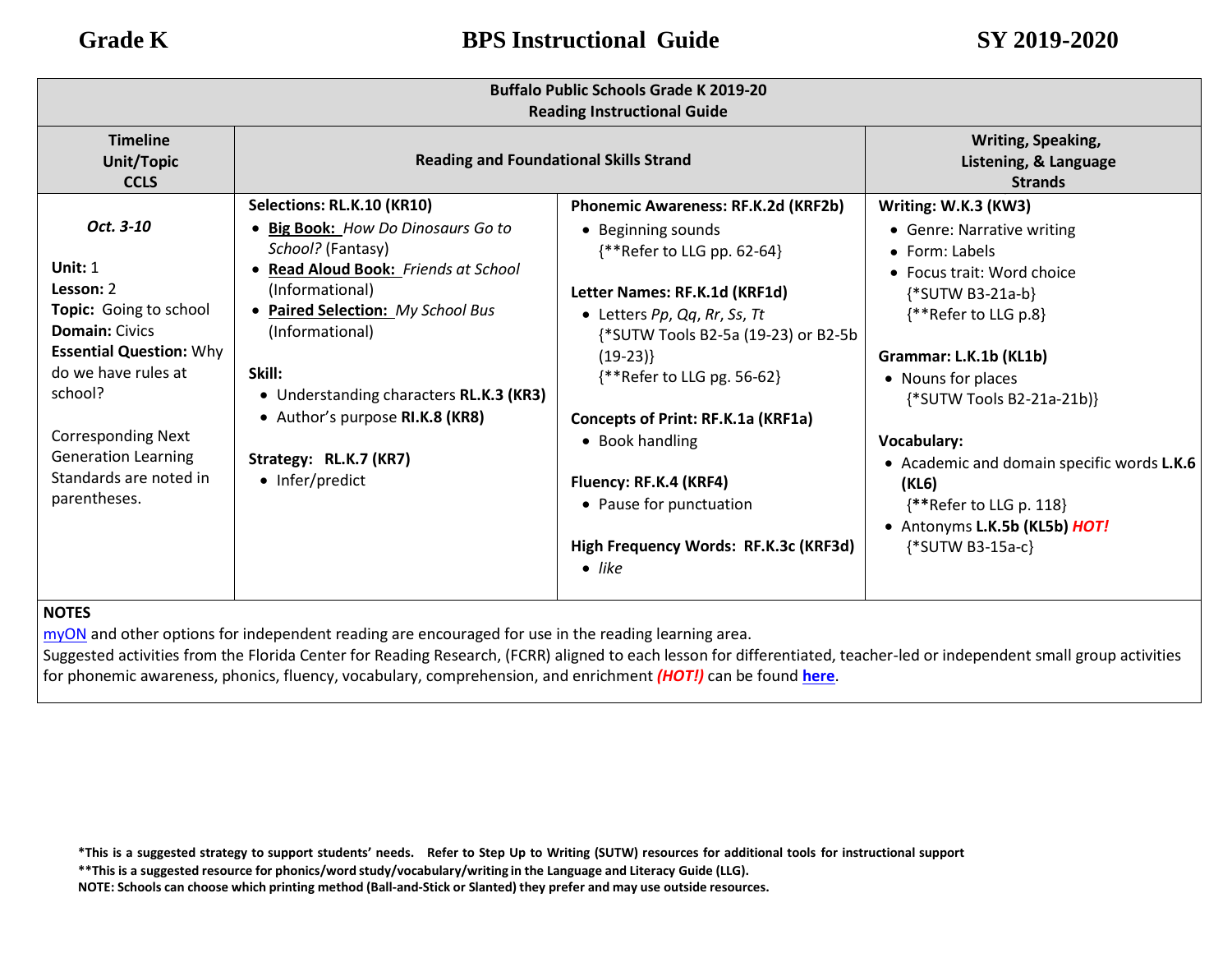## **Buffalo Public Schools Grade K 2019-20**

## **Reading Instructional Guide**

| <b>Timeline</b><br>Unit/Topic<br><b>CCLS</b>                                                                                                                                                                                                                              | <b>Reading and Foundational Skills Strand</b>                                                                                                                                                                                                                                                                                                                                                   |                                                                                                                                                                                                                                                                                                                                                                                                                                                                                           | Writing, Speaking,<br>Listening, & Language<br><b>Strands</b>                                                                                                                                                                                                                                                                                                                           |
|---------------------------------------------------------------------------------------------------------------------------------------------------------------------------------------------------------------------------------------------------------------------------|-------------------------------------------------------------------------------------------------------------------------------------------------------------------------------------------------------------------------------------------------------------------------------------------------------------------------------------------------------------------------------------------------|-------------------------------------------------------------------------------------------------------------------------------------------------------------------------------------------------------------------------------------------------------------------------------------------------------------------------------------------------------------------------------------------------------------------------------------------------------------------------------------------|-----------------------------------------------------------------------------------------------------------------------------------------------------------------------------------------------------------------------------------------------------------------------------------------------------------------------------------------------------------------------------------------|
| Oct. 11-21<br>Unit: 1<br>Lesson: 3<br><b>Topic: Pets</b><br><b>Domain: Values</b><br><b>Essential Question: Why</b><br>do people have to take<br>care of their pets?<br><b>Corresponding Next</b><br><b>Generation Learning</b><br>Standards are noted in<br>parentheses. | Selections: RL.K.10 (KR10)<br><b>Big Book:</b> Please, Puppy, Please<br>(Realistic fiction)<br>Read Aloud Book: I Have a Pet!<br>(Realistic fiction)<br><b>Paired Selection: Different Kinds of</b><br>Dogs (Informational)<br>Skill:<br>• Story structure RL.K.3 (KR3)<br>• Draw conclusions RL.K.2; R.K.1 (KR2;<br><b>KR1</b> )<br>Strategy: SL.K.2; SL.K.3 (KSL2; KSL3)<br>• Monitor/clarify | <b>Phonemic Awareness:</b><br>• Beginning sounds RF.K.2d (KRF2b)<br>• Words in oral sentences<br>Letter Names: RF.K.1d (KRF1d)<br>• Letters Uu, Vv, Ww, Xx, Yy, Zz<br>{*SUTW Tools B2-5a (24-29) or B2-5b<br>$(24-29)$<br>{**Refer to LLG pp. 62-63}<br>Concepts of Print: RF.K.1b (KRF1b)<br>• Letters and words: First, last letters in a<br>word, distinguish letters from words<br>Fluency: RF.K.4 (KRF4)<br>• Reading rate<br>High Frequency Words: RF.K.3c (KRF3d)<br>$\bullet$ the | Writing:<br>• Genre: Narrative writing W.K.3 (KW3)<br>• Form: Captions L.K.1f (KL1f)<br>{**Refer to LLG p. 10}<br>• Focus trait: Ideas<br>Grammar: L.K.1b (KL1b)<br>• Nouns for animals and things {*SUTW<br>Tools B2-21a,21b)}<br>Vocabulary:<br>• Academic and domain specific words L.K.6<br>(KL6)<br>$**$ Refer to LLG p. 120}<br>• Synonyms L.K.5d (KL5d) HOT!<br>{*SUTW B3-15a-d} |

## **NOTES**

[myON](https://www.myon.com/login/) and other options for independent reading are encouraged for use in the reading learning area.

Suggested activities from the Florida Center for Reading Research, (FCRR) aligned to each lesson for differentiated, teacher-led or independent small group activities for phonemic awareness, phonics, fluency, vocabulary, comprehension, and enrichment **(***HOT!)* can be found **[here](https://www.buffaloschools.org/cms/lib/NY01913551/Centricity/Domain/70/Kinder_Enrichment_Activities_Aligned_to_HMH_Journeys_lessons_from_FCRR_1.pdf)**[.](http://www.buffaloschools.org/files/129058/Kinder_Activities_Aligned_to_HMH_Journeys_lessons_from_FCRR.pdf)

\*This is a suggested strategy to support students' needs. Refer to Step Up to Writing (SUTW) resources for additional tools for instructional support

**\*\*This is a suggested resource for phonics/word study/vocabulary/writing in the Language and Literacy Guide (LLG).**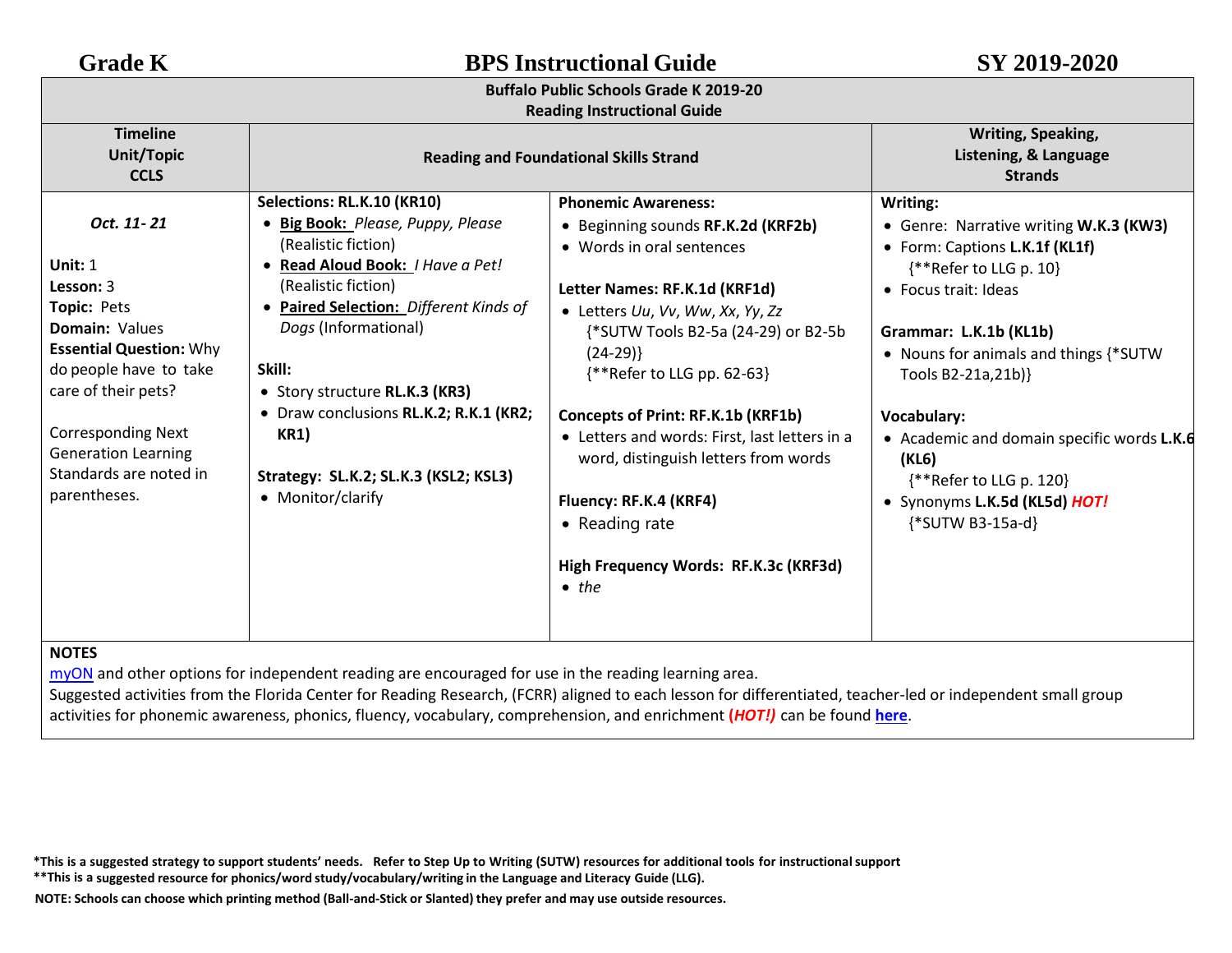**Buffalo Public Schools Grade K 2019-20**

| <b>Reading Instructional Guide</b>                                                                                                                                                                                                                        |                                                                                                                                                                                                                                                                                                                                                                                                                                   |                                                                                                                                                                                                                                                                                                                                                                                                                                                                                                              |                                                                                                                                                                                                                                                                                                                                                                                                                                             |  |
|-----------------------------------------------------------------------------------------------------------------------------------------------------------------------------------------------------------------------------------------------------------|-----------------------------------------------------------------------------------------------------------------------------------------------------------------------------------------------------------------------------------------------------------------------------------------------------------------------------------------------------------------------------------------------------------------------------------|--------------------------------------------------------------------------------------------------------------------------------------------------------------------------------------------------------------------------------------------------------------------------------------------------------------------------------------------------------------------------------------------------------------------------------------------------------------------------------------------------------------|---------------------------------------------------------------------------------------------------------------------------------------------------------------------------------------------------------------------------------------------------------------------------------------------------------------------------------------------------------------------------------------------------------------------------------------------|--|
| <b>Timeline</b><br><b>Unit/Topic</b><br><b>CCLS</b>                                                                                                                                                                                                       | <b>Reading and Foundational Skills Strand</b>                                                                                                                                                                                                                                                                                                                                                                                     |                                                                                                                                                                                                                                                                                                                                                                                                                                                                                                              | Writing, Speaking,<br>Listening, & Language<br><b>Strands</b>                                                                                                                                                                                                                                                                                                                                                                               |  |
| Oct. 22-29<br>Unit: $1$<br>Lesson: 4<br>Topic: Jobs<br><b>Domain: Community</b><br><b>Essential Question: What</b><br>kinds of work do people<br>do?<br><b>Corresponding Next</b><br><b>Generation Learning</b><br>Standards are noted in<br>parentheses. | Selections: RL/I.K.10 (KR10)<br>• Big Book: Everybody Works<br>(Informational)<br>• Read Aloud Book: Pizza at Sally's<br>(Realistic fiction)<br>• Paired Selection:<br>The Elves and the Shoemaker<br>(Fairy Tale) and The Lion and the<br>Mouse (Fable)<br>Skill:<br>• Text and graphic features RI.K.7<br>(KR7)<br>• Genre RL.K.5 (KR5)<br>• Fact and Opinion HOT!<br>Strategy: RI.K.3; RL.K.7 (KR3; KR7)<br>• Analyze/evaluate | <b>Phonemic Awareness: RF.K.2b;</b><br>RF.K.2d (KRF2b; KRF2b)<br>• Beginning sounds<br>• Words in oral sentences<br>Phonics: RF.K.1d; RF.K.3a (KRF1d;<br>KRF3a)<br>• Letter/sound: $m/m/$<br>{*SUTW Tools B2-5a (16) or B2-<br>5b(16)<br>$*$ LLG pp. 62-69}<br>Concepts of Print: RF.K.1a; RF.K.1c<br>(KRF1a; KRF1c)<br>• Spaces between words<br>{*SUTW Tools B2-9a}<br>• Environmental print<br>Fluency: RF.K.4 (KRF4)<br>• Pause for punctuation<br><b>High Frequency Words: RF.K.3c</b><br>$\bullet$ and | Writing: W.K.3 (KW3)<br>• Genre: Narrative writing<br>• Form: Story sentences<br>• Focus trait: Ideas {*SUTW Tools B2-14a, B6-3a, 6a-<br>6b)<br>$\{$ * LLG p. 12}<br>Grammar: L.K.1b (KL1b)<br>• Action verbs in the present tense {*SUTW Tools B2-<br>23a, 23b)<br>Vocabulary:<br>• Academic and domain specific words L.K.6 (KL6)<br>{**LLG p.122}<br>• Classify and categorize words for jobs L.K.5a (KL5a)<br>HOT!<br>{*SUTW TE p. 250} |  |

## **NOTES**

[myON](https://www.myon.com/login/) and other options for independent reading are encouraged for use in the reading learning area.

Suggested activities from the Florida Center for Reading Research, (FCRR) aligned to each lesson for differentiated, teacher-led or independent small group activities for phonemic awareness, phonics, fluency, vocabulary, comprehension, and enrichment **(***HOT!)* can be found **[here](https://www.buffaloschools.org/cms/lib/NY01913551/Centricity/Domain/70/Kinder_Enrichment_Activities_Aligned_to_HMH_Journeys_lessons_from_FCRR_9-6.pdf)**.

\*This is a suggested strategy to support students' needs. Refer to Step Up to Writing (SUTW) resources for additional tools for instructional support

**\*\*This is a suggested resource for phonics/word study/vocabulary/writing in the Language and Literacy Guide (LLG).**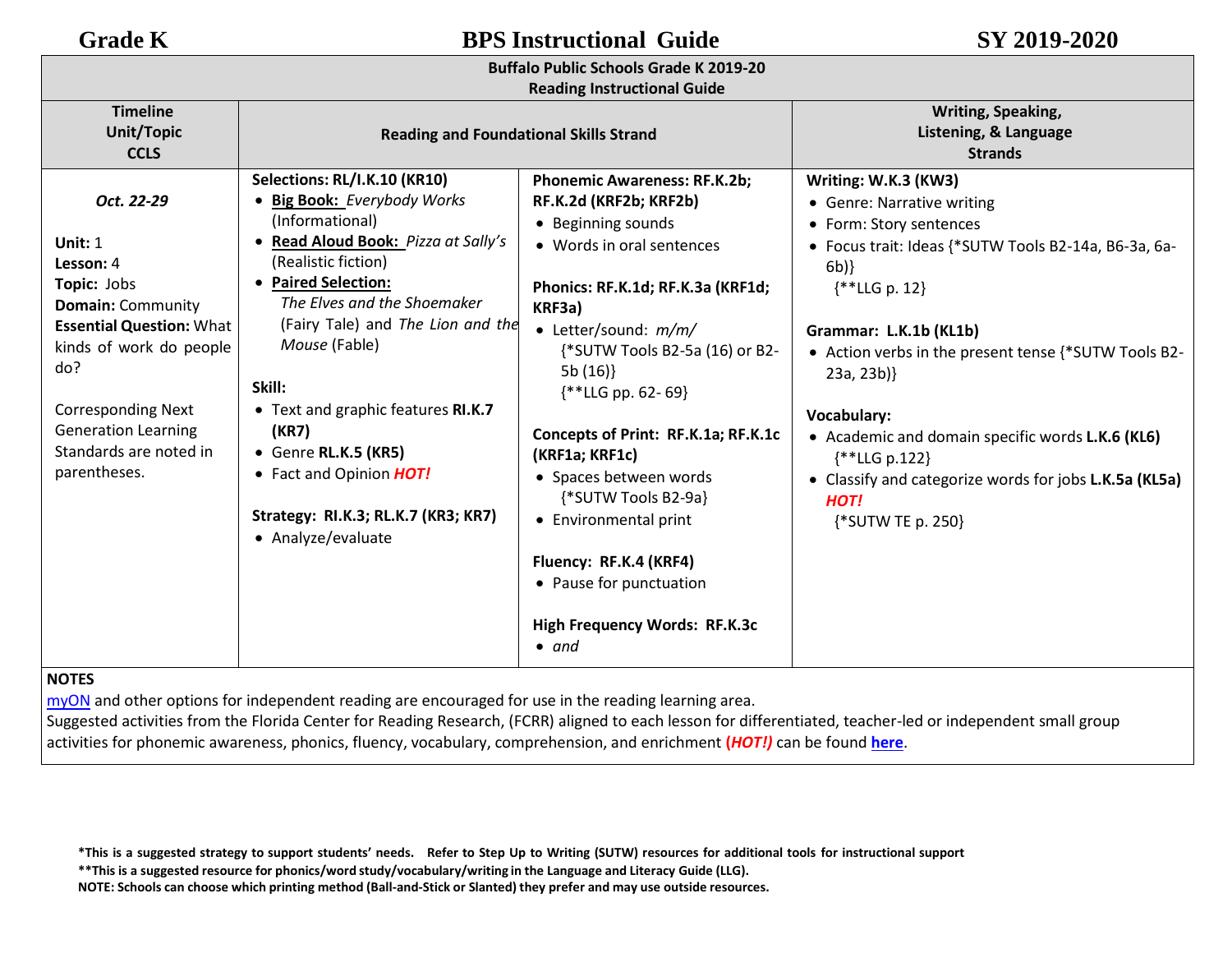## **Buffalo Public Schools Grade K 2019-20 Reading Instructional Guide**

| <b>Timeline</b><br><b>Unit/Topic CCLS</b>                                                                                                                                                                                                                                                          | <b>Reading and Foundational Skills Strand</b>                                                                                                                                                                                                                                                                                                                                                                           |                                                                                                                                                                                                                                                                                                                                                                                                                                                                                                                              | Writing, Speaking,<br>Listening, & Language                                                                                                                                                                                                                                                                                                                                                                                                                                            |
|----------------------------------------------------------------------------------------------------------------------------------------------------------------------------------------------------------------------------------------------------------------------------------------------------|-------------------------------------------------------------------------------------------------------------------------------------------------------------------------------------------------------------------------------------------------------------------------------------------------------------------------------------------------------------------------------------------------------------------------|------------------------------------------------------------------------------------------------------------------------------------------------------------------------------------------------------------------------------------------------------------------------------------------------------------------------------------------------------------------------------------------------------------------------------------------------------------------------------------------------------------------------------|----------------------------------------------------------------------------------------------------------------------------------------------------------------------------------------------------------------------------------------------------------------------------------------------------------------------------------------------------------------------------------------------------------------------------------------------------------------------------------------|
|                                                                                                                                                                                                                                                                                                    |                                                                                                                                                                                                                                                                                                                                                                                                                         |                                                                                                                                                                                                                                                                                                                                                                                                                                                                                                                              | <b>Strands</b>                                                                                                                                                                                                                                                                                                                                                                                                                                                                         |
| Oct. 30 - Nov. 8<br>Unit: $1$<br>Lesson: 5<br><b>Topic: Helping</b><br><b>Domain: Social</b><br>relationships<br><b>Essential Question: How do tools</b><br>help us do things with our hands?<br><b>Corresponding Next</b><br><b>Generation Learning</b><br>Standards are noted in<br>parentheses. | Selections: RL/I/K.10 (KR10)<br>• Big Book: The Handiest Things in the<br>World (Informational)<br>• Read Aloud Book: The Little Red Hen<br>(Folk tale and fable-traditional tale)<br>• Paired Selection: Stone Soup<br>(Informational)<br>Skill:<br>• Details RL.K.1 (KR1)<br>• Cause and effect RL.K.3(KR3)<br>• Fact and Opinion HOT!<br>Strategy: SL.K.2; SL.K.3; L.K.1d (KSL2;<br><b>KSL3; KL1d)</b><br>• Question | Phonemic Awareness: RF.K.1d (KRF1d)<br>• Beginning sounds<br>• Words in oral sentences<br>Phonics: RF.K.1d; RF.K.3a (KRF3a;<br>KRF1d)<br>• Letter/sound: s /s/ {*SUTW Tools B2-<br>5a (22) or B2-5b (22)}<br>{**Refer to LLG pp. 68-69}<br><b>Concepts of Print:</b><br>• Capitalization: first word in a<br>sentence RF.K.1a (KRF1a)<br>• Punctuation: period, question mark<br>RF.K.1b (KRF1b)<br>Fluency: RF.K.4 (KRF4)<br>• Pause for punctuation<br>High Frequency Words: RF.K.3c (KRF3d)<br>• Review I, like, the, and | Writing:<br>• Genre: Narrative writing W.K.3 (KW3)<br>• Form: Class story<br>• Focus trait: Ideas<br>{*SUTW Tools B2-14a, B6-5a-5e}}<br>$\{$ * <b>LLG</b> p. 14}<br>Speaking/Listening: SL.K.1b; SL.K.6<br>(KSL1b; KSL6)<br>• Share ideas<br>Grammar: RF.K.1b (KRF1b)<br>• Action verbs in present tense {*SUTW<br>Tools B2-23a, 23b)}<br><b>Vocabulary:</b><br>• Academic and domain specific words<br>L.K.6 (KL6)<br>• Synonyms L.K.5d (KL5d)<br>{*SUTW B3-15a-d}<br>$*$ LLG p. 124} |
| <b>NOTES</b>                                                                                                                                                                                                                                                                                       |                                                                                                                                                                                                                                                                                                                                                                                                                         |                                                                                                                                                                                                                                                                                                                                                                                                                                                                                                                              |                                                                                                                                                                                                                                                                                                                                                                                                                                                                                        |

[myON](https://www.myon.com/login/) and other options for independent reading are encouraged for use in the reading learning areas.

Suggested activities from the Florida Center for Reading Research, (FCRR) aligned to each lesson for differentiated, teacher-led or independent small group activities for phonemic awareness, phonics, fluency, vocabulary, comprehension, and enrichment (*HOT!*) can be found **[here](https://www.buffaloschools.org/cms/lib/NY01913551/Centricity/Domain/70/Kinder_Enrichment_Activities_Aligned_to_HMH_Journeys_lessons_from_FCRR_9-6.pdf)**[.](http://www.buffaloschools.org/files/129058/Kinder_Activities_Aligned_to_HMH_Journeys_lessons_from_FCRR.pdf)

\*This is a suggested strategy to support students' needs. Refer to Step Up to Writing (SUTW) resources for additional tools for instructional support **\*\*This is a suggested resource for phonics/word study/vocabulary/writing in the Language and Literacy Guide (LLG).**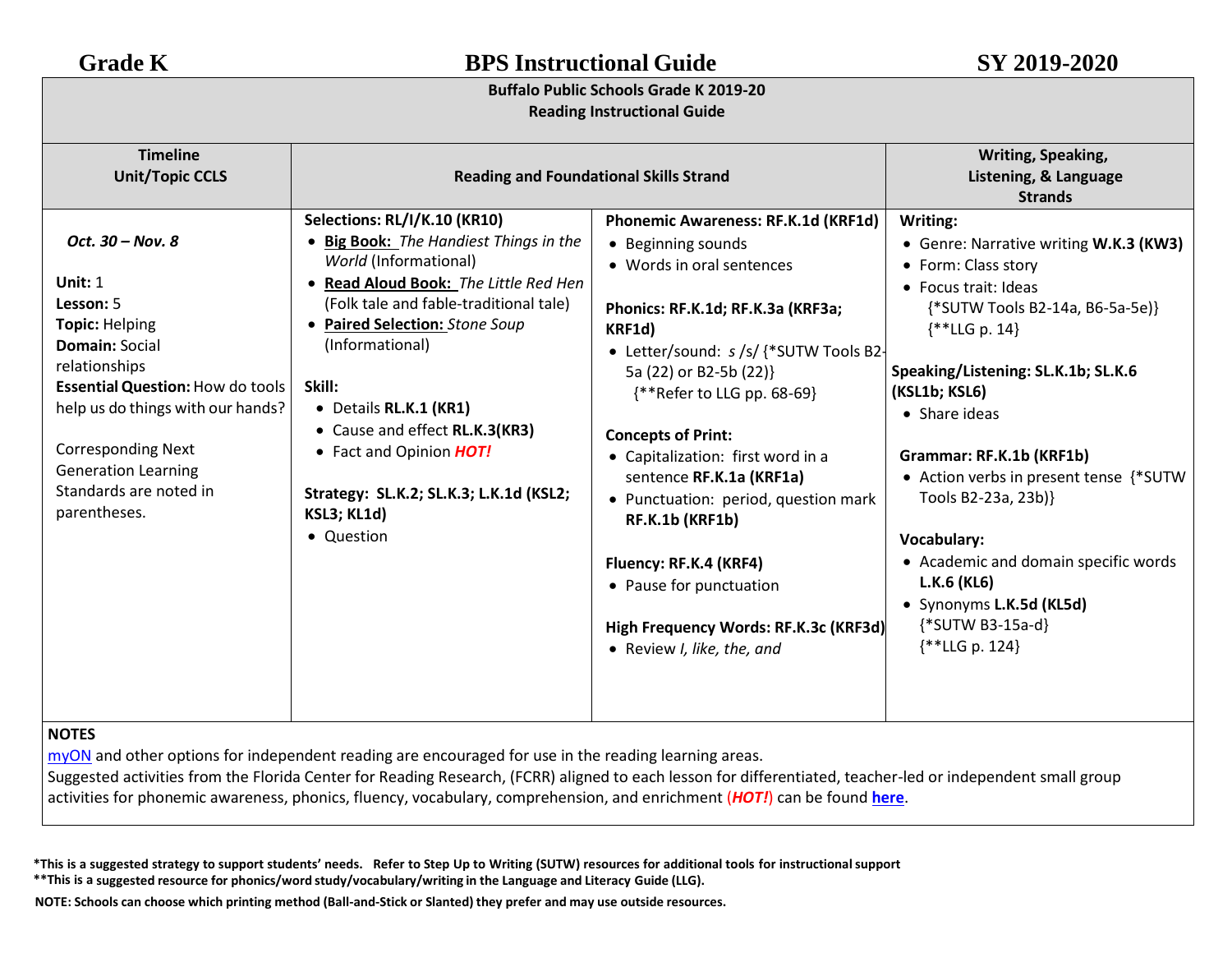**Buffalo Public Schools Grade K 2019-20**

| <u>DUITAIU FUDIIL SCHOOB GIAUE N ZUIS-ZU</u><br><b>Reading Instructional Guide</b>                                                                                                                                                                                                 |                                                                                                                                                                                                                                                                                                                                                                                                                                                                             |                                                                                                                                                                                                                                                                                                                                                                                                                                                                         |                                                                                                                                                                                                                                                                                                                                                                                                                          |
|------------------------------------------------------------------------------------------------------------------------------------------------------------------------------------------------------------------------------------------------------------------------------------|-----------------------------------------------------------------------------------------------------------------------------------------------------------------------------------------------------------------------------------------------------------------------------------------------------------------------------------------------------------------------------------------------------------------------------------------------------------------------------|-------------------------------------------------------------------------------------------------------------------------------------------------------------------------------------------------------------------------------------------------------------------------------------------------------------------------------------------------------------------------------------------------------------------------------------------------------------------------|--------------------------------------------------------------------------------------------------------------------------------------------------------------------------------------------------------------------------------------------------------------------------------------------------------------------------------------------------------------------------------------------------------------------------|
| <b>Timeline</b><br><b>Unit/Topic</b><br><b>CCLS</b>                                                                                                                                                                                                                                | <b>Reading and Foundational Skills Strand</b>                                                                                                                                                                                                                                                                                                                                                                                                                               |                                                                                                                                                                                                                                                                                                                                                                                                                                                                         | <b>Writing, Speaking,</b><br>Listening, & Language<br><b>Strands</b>                                                                                                                                                                                                                                                                                                                                                     |
| Nov. 12-22<br>Unit: 2<br>Lesson: 6<br>Topic: Using our senses<br><b>Domain:</b> Life science<br><b>Essential Question: How Do</b><br>Senses Help Us Learn About<br>the World?<br><b>Corresponding Next</b><br><b>Generation Learning</b><br>Standards are noted in<br>parentheses. | Selections: RL/I.K.10 (KR10)<br>• Big Book: My Five Senses (Informational)<br>· Read Aloud Book: Listen, Listen (Concept<br>book)<br><b>Option: CKLA Five Senses Domain</b><br>$\bullet$<br>Paired Selection: Included in: Poems<br>About Senses, "Here Are My Eyes", "The<br>Storm" and "Five Wonderful Senses"<br>Skills:<br>• Compare and contrast RI.K.3 (KR3) HOT!<br>• Text and graphic features RI.K.7<br>Strategy: SL.K.2; SL.K.3 (KSL2; KSL3)<br>• Monitor/clarify | <b>Phonemic Awareness: RF.K.2c (KRF2c)</b><br>• Blend onset and rime<br><b>LETRS Explicit Phonics Lesson Plans</b><br>Phonics: RF.K.1d; RF.K.3b (KRF1d;<br>KRF3b)<br>• Letter/sound: Short $a$ , /a/<br>{*SUTW Tools B2-5a (4) or B2-5b<br>(4)<br>{**Refer to LLG pp. 78-79}<br><b>Concepts of Print: RI.K.5 (KR5)</b><br>• Book parts<br>$\bullet$ Using a chart<br>Fluency: RF.K.4 (KR4)<br>• Pause for punctuation<br>High Frequency Words: RF.K.3c (KRF3d)<br>• see | Writing: W.K.2 (KW2)<br>• Genre: Informative writing<br>• Form: Descriptive sentences<br>$*$ LLG p. 16}<br>• Focus trait: Word choice<br>{*SUTW Tools B4-1a, 1b, 2a-2e, B2-14a)}<br>Speaking/Listening: SL.K.4 (KSL4)<br>• Discuss daily activities<br>Grammar: L.K.5c (KL5c)<br>• Sensory words<br>{*SUTW Tools B2-34a, 36d, 37b)}<br>Vocabulary: L.K.6 (KL6)<br>• Academic and domain specific words<br>$**LLG p. 126$ |

## **NOTES**

[myON](https://www.myon.com/login/) and other options for independent reading are encouraged for use in the reading learning area.

Suggested activities from the Florida Center for Reading Research, (FCRR) aligned to each lesson for differentiated, teacher-led or independent small group activities for phonemic awareness, phonics, fluency, vocabulary, comprehension, and enrichment (*HOT!*) can be found **[here](https://www.buffaloschools.org/cms/lib/NY01913551/Centricity/Domain/70/Kinder_Enrichment_Activities_Aligned_to_HMH_Journeys_lessons_from_FCRR_9-6.pdf)**[.](http://www.buffaloschools.org/files/129058/Kinder_Activities_Aligned_to_HMH_Journeys_lessons_from_FCRR.pdf)

\*This is a suggested strategy to support students' needs. Refer to Step Up to Writing (SUTW) resources for additional tools for instructional support **\*\*This is a suggested resource for phonics/word study/vocabulary/writing in the Language and Literacy Guide (LLG).**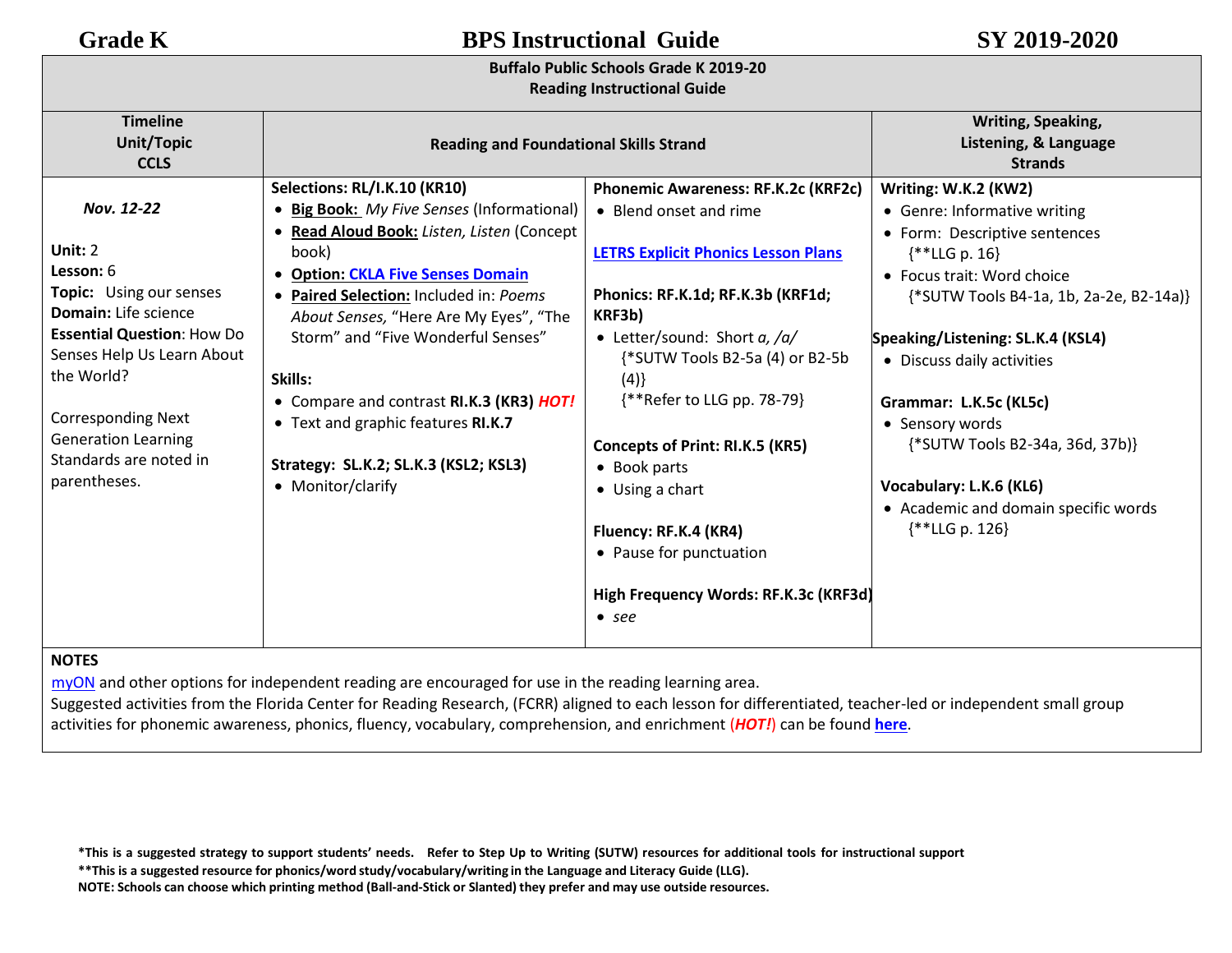| <b>Grade K</b>                                                                                                                                                                                                                                                                                     | <b>BPS Instructional Guide</b>                                                                                                                                                                                                                                                                                                                                                                                   |                                                                                                                                                                                                                                                                                                                                                                                                                                                                                                                                   | SY 2019-2020                                                                                                                                                                                                                                                                                                                                                                                                                                                                       |  |
|----------------------------------------------------------------------------------------------------------------------------------------------------------------------------------------------------------------------------------------------------------------------------------------------------|------------------------------------------------------------------------------------------------------------------------------------------------------------------------------------------------------------------------------------------------------------------------------------------------------------------------------------------------------------------------------------------------------------------|-----------------------------------------------------------------------------------------------------------------------------------------------------------------------------------------------------------------------------------------------------------------------------------------------------------------------------------------------------------------------------------------------------------------------------------------------------------------------------------------------------------------------------------|------------------------------------------------------------------------------------------------------------------------------------------------------------------------------------------------------------------------------------------------------------------------------------------------------------------------------------------------------------------------------------------------------------------------------------------------------------------------------------|--|
|                                                                                                                                                                                                                                                                                                    |                                                                                                                                                                                                                                                                                                                                                                                                                  | <b>Buffalo Public Schools Grade K</b>                                                                                                                                                                                                                                                                                                                                                                                                                                                                                             |                                                                                                                                                                                                                                                                                                                                                                                                                                                                                    |  |
| <b>Timeline</b><br>Unit/Topic<br><b>CCLS</b>                                                                                                                                                                                                                                                       | 2019-20 Reading Instructional<br><b>Reading and Foundational Skills Strand</b>                                                                                                                                                                                                                                                                                                                                   |                                                                                                                                                                                                                                                                                                                                                                                                                                                                                                                                   | Writing, Speaking,<br>Listening, &Language<br><b>Strands</b>                                                                                                                                                                                                                                                                                                                                                                                                                       |  |
| Nov. 25 - Dec. 4<br>Unit: 2<br>Lesson: 7<br>Topic: Sounds and Language<br>Domain:<br>Communication<br><b>Essential Question: How do</b><br>animals communicate? How do<br>people communicate?<br><b>Corresponding Next</b><br><b>Generation Learning</b><br>Standards are noted in<br>parentheses. | Selections: RL/I.K.10 (KR10)<br>• Big Book: Mice Squeak, We Speak<br>(Realistic fiction)<br>• Read Aloud Book: Amelia's Show-and-<br>Tell Fiesta (Realistic fiction)<br>• Option: CKLA Five Senses Domain<br>Paired Selection: The Fort Worth Zoo<br>(Informational)<br>Skill:<br>• Understanding characters RL.K.3 (KR3)<br>• Author's word choice<br>Strategy: RL.K.7; RL.K.9 (KR7; KR9)<br>• Analyze/evaluate | Phonemic Awareness: RF.K.2c (KRF2c)<br>• Blend onset and rime<br>• Segment onset and rime<br>Phonics: RF.K.1d; RF.K.3a (KRF1d;<br>KRF3a)<br>• Letter/sound: $t/t/$<br>{*SUTW Tools B2-5a (23) or #B2-5b<br>(23)<br>{**Refer to LLG pp. 70-72}<br><b>Concepts of Print:</b><br>• Punctuation: Exclamation mark,<br>question mark, period L.K.2b (KL2b)<br>• Capitalization: First word in a<br>sentence L.K.2a (KL2a)<br>Fluency: RF.K.4 (KRF4)<br>• Read with expression<br>High Frequency Words: RF.K.3c (KRF3d)<br>$\bullet$ we | Writing:<br>• Genre: Informative writing W.K.2<br>(KW2) HOT!<br>• Form: Descriptive sentences<br>$\{$ * LLG p.18}<br>• Focus trait: Word choice<br>{*SUTW Tools B4-1a, 1b, 2a-2e, B2-<br>14a)<br>Speaking/Listening: SL.K.1a; SL.K.1b<br>(KSL1a; KSL1b)<br>• Have a conversation<br><b>Grammar: L.K.5c KL5c</b><br>• Sensory words<br>{*SUTW Tools B2-34a, 36d, 37b)}<br>Vocabulary:<br>• Academic and domain specific words<br>L.K.6<br>{LLG p. 128}<br>• Classify and categorize |  |

Suggested activities from the Florida Center for Reading Research, (FCRR) aligned to each lesson for differentiated, teacher-led or independent small group activities for phonemic awareness, phonics, fluency, vocabulary, comprehension, and enrichment *(HOT!)* can be found **[here](https://www.buffaloschools.org/cms/lib/NY01913551/Centricity/Domain/70/Kinder_Enrichment_Activities_Aligned_to_HMH_Journeys_lessons_from_FCRR_9-6.pdf)**[.](http://www.buffaloschools.org/files/129058/Kinder_Activities_Aligned_to_HMH_Journeys_lessons_from_FCRR.pdf)

\*This is a suggested strategy to support students' needs. Refer to Step Up to Writing (SUTW) resources for additional tools for instructional support

**\*\*This is a** s**uggested resource for phonics/word study/vocabulary/writing in the Language and Literacy Guide (LLG).**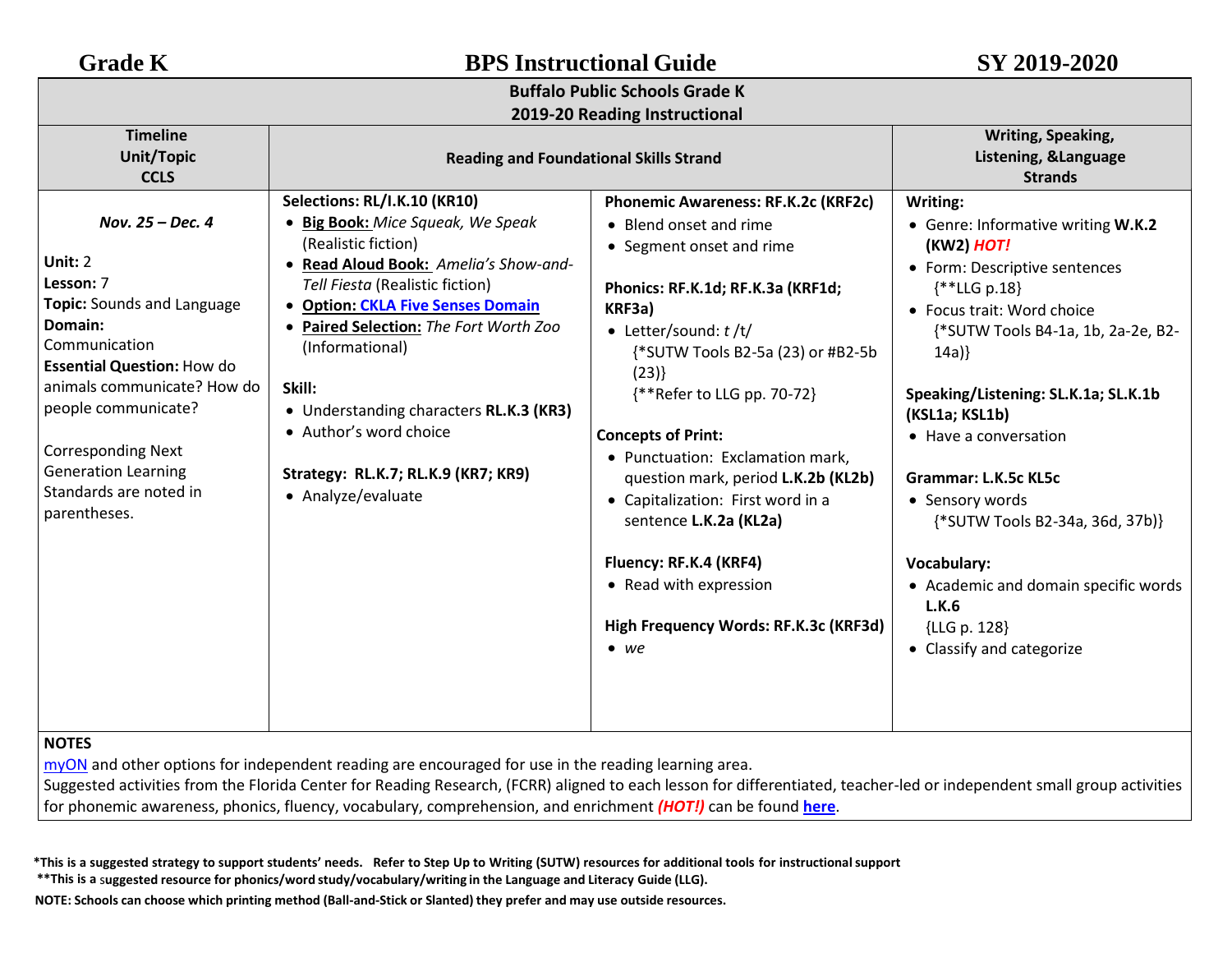## **Buffalo Public Schools Grade K 2019-**

### **20 Reading Instructional Guide**

| <b>Timeline</b><br><b>Unit/Topic</b><br><b>CCLS</b>                                                                                                                                                                                                                       | <b>Reading and Foundational Skills Strand</b>                                                                                                                                                                                                                                                                                                               |                                                                                                                                                                                                                                                                                                                                                                                                                                    | <b>Writing, Speaking</b><br>Listening, & Language<br><b>Strands</b>                                                                                                                                                                                                                                                                                                                                                                                                                                                                                                            |
|---------------------------------------------------------------------------------------------------------------------------------------------------------------------------------------------------------------------------------------------------------------------------|-------------------------------------------------------------------------------------------------------------------------------------------------------------------------------------------------------------------------------------------------------------------------------------------------------------------------------------------------------------|------------------------------------------------------------------------------------------------------------------------------------------------------------------------------------------------------------------------------------------------------------------------------------------------------------------------------------------------------------------------------------------------------------------------------------|--------------------------------------------------------------------------------------------------------------------------------------------------------------------------------------------------------------------------------------------------------------------------------------------------------------------------------------------------------------------------------------------------------------------------------------------------------------------------------------------------------------------------------------------------------------------------------|
| Dec. 5 - 12<br>Unit: 2<br>Lesson: 8<br>Topic: Ways to Move<br><b>Domain:</b> Life Science<br><b>Essential Question: Why</b><br>do animals move in<br>different ways?<br><b>Corresponding Next</b><br><b>Generation Learning</b><br>Standards are noted in<br>parentheses. | Selections: RL/I/K.10 (KR10)<br>• Big Book: Move! (Informational)<br>• Read Aloud Book: Jonathan and His<br>Mommy (Realistic fiction)<br>• Option: CKLA Five Senses Domain<br>• Paired Selection: The Hare and the Tortoise<br>(Folk tale and fable)<br>Skill:<br>• Details RI.K.1 (KR1)<br>• Compare and contrast RI.K.3 (KR3)<br>Strategy:<br>• Visualize | Phonemic Awareness: RF.K.2c (KRF2c)<br>• Blend onset and rime<br>• Segment onset and rime<br>Phonics: RF.K.1d, RF.K.3a (KRF1d;<br>KRF3a)<br>• Letter/sound: $c / k/$<br>{*SUTW Tools B2-5a & b, B2-6a-7a}<br>{**Refer to LLG p. 72}<br>Concepts of Print: RF.K.1a (KRF1a)<br>• Spaces between words<br>• Directionality<br>Fluency: RF.K.4 (KRF4)<br>• Read with expression<br>High Frequency Word: RF.K.1c (KRF1c)<br>$\bullet$ a | Writing:<br>• Genre: Informative writing W.K.2<br>(KW2)<br>• Form: Captions {**LLG p. 20}<br>• Focus trait: Word choice {*SUTW Tools<br>B4-1a, 1b, 2a-2e, B2-14a)}<br>Speaking/Listening:<br>• Share information and idea SL.K.4;<br><b>SL.K.6 (KSL4; KSL6)</b><br>Research/Media Literacy: W.K.7<br>(KW7)<br>• Research an animal <b>HOT!</b><br>{*SUTW Tools B7-5b, B7-6a, B7-<br>11d<br>Grammar: L.K.5c (KL5c)<br>• Adjectives for color<br>{*SUTW Tools B2-20a)}<br><b>Vocabulary:</b><br>• Academic and domain specific words<br>L.K.6 (KL6)<br>• Classify and categorize |

## **NOTES**

[myON](https://www.myon.com/login/) and other options for independent reading are encouraged for use in the reading learning area.

Suggested activities from the Florida Center for Reading Research, (FCRR) aligned to each lesson for differentiated, teacher-led or independent small group activities for phonemic awareness, phonics, fluency, vocabulary, comprehension, and enrichment (*HOT!*) can be found **[here](https://www.buffaloschools.org/cms/lib/NY01913551/Centricity/Domain/70/Kinder_Enrichment_Activities_Aligned_to_HMH_Journeys_lessons_from_FCRR_9-6.pdf)**.

\*This is a suggested strategy to support students' needs. Refer to Step Up to Writing (SUTW) resources for additional tools for instructional support

**\*\*This is a suggested resource for phonics/word study/vocabulary/writing in the Language and Literacy Guide (LLG).**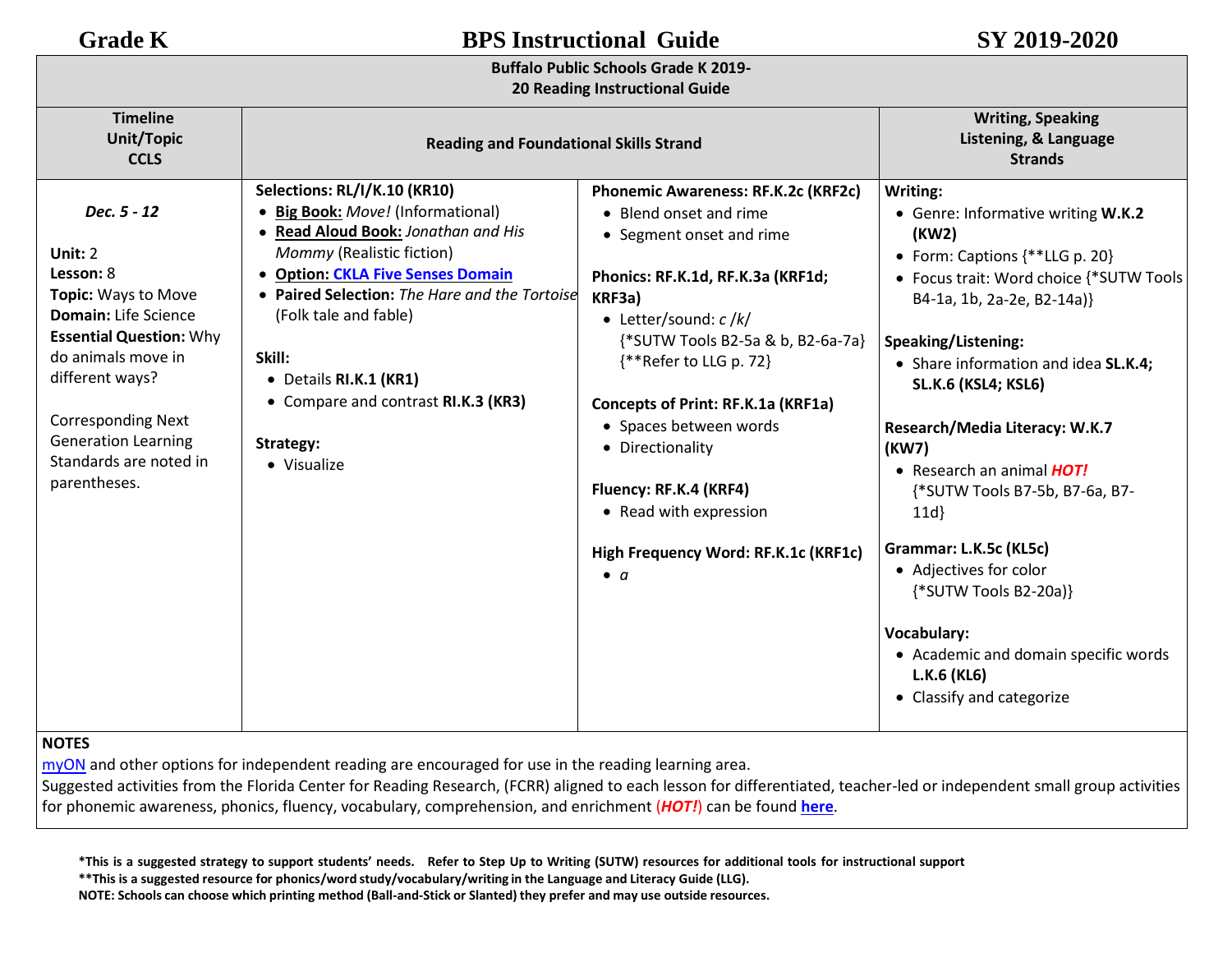| <b>Buffalo Public Schools Grade K 2019-20</b><br><b>Reading Instructional Guide</b>                                                                                                                                                                                                 |                                                                                                                                                                                                                                                                                                                                                                                                                               |                                                                                                                                                                                                                                                                                                                                                                           |                                                                                                                                                                                                                                                                                                                                                                                                                                                                                                                                                                                       |  |
|-------------------------------------------------------------------------------------------------------------------------------------------------------------------------------------------------------------------------------------------------------------------------------------|-------------------------------------------------------------------------------------------------------------------------------------------------------------------------------------------------------------------------------------------------------------------------------------------------------------------------------------------------------------------------------------------------------------------------------|---------------------------------------------------------------------------------------------------------------------------------------------------------------------------------------------------------------------------------------------------------------------------------------------------------------------------------------------------------------------------|---------------------------------------------------------------------------------------------------------------------------------------------------------------------------------------------------------------------------------------------------------------------------------------------------------------------------------------------------------------------------------------------------------------------------------------------------------------------------------------------------------------------------------------------------------------------------------------|--|
| <b>Timeline</b><br><b>Unit/Topic</b><br><b>CCLS</b>                                                                                                                                                                                                                                 | <b>Reading and Foundational Skills Strand</b>                                                                                                                                                                                                                                                                                                                                                                                 |                                                                                                                                                                                                                                                                                                                                                                           | <b>Writing, Speaking</b><br>Listening, & Language<br><b>Strands</b>                                                                                                                                                                                                                                                                                                                                                                                                                                                                                                                   |  |
| Dec. 13 - 20<br>Unit: 2<br>Lesson: 9<br>Topic: Machine and<br>Wheels<br><b>Domain: Technology and</b><br>Innovation<br><b>Essential Question: Why</b><br>do people use wheels?<br><b>Corresponding Next</b><br><b>Generation Learning</b><br>Standards are noted in<br>parentheses. | Selections: RL/I.K.10 (KR10)<br>Big Book: What Do Wheels Do All Day?<br>$\bullet$<br>(Informational)<br>Read Aloud Book: Good Morning, Digger<br>$\bullet$<br>(Realistic fiction)<br>• Paired Selection: Wheels Long Ago and<br>Today (Informational)<br>Skill:<br>• Text and graphic features RI.K.7 (KR7)<br>• Draw conclusions RI.K.3 (KR3)<br>Strategy: SL.K.2; SL.K.3; L.K.1d (KSL2;<br><b>KSL3; KL1d)</b><br>• Question | Phonemic Awareness: RF.K.2d (KRF2d)<br>• Blend phonemes<br>Phonics: RF.K.3a (KRF3a)<br>• Letter/sound: $p$ /p/<br>{*SUTW Tools B2-5a (19) or B2-5b<br>$(19)$ , B2ab}<br>{*Refer to LLG pp. 72-73}<br><b>Concepts of Print: RF.K.1b (KRF1b)</b><br>• Letters in words<br>Fluency: RF.K.4 (KRF4)<br>• Reading rate<br>High Frequency Words: RF.K.3c (KRF3d)<br>$\bullet$ to | Writing:<br>• Genre: Informative writing W.K.2 (KW2)<br>• Form: Description (Descriptive words,<br>numbers) {**LLG p.22}<br>• Focus trait: Word choice {*SUTW Tools<br>B4-1a, 5a, 5b, 6a, B2-14a)}<br>Speaking/Listening: SL.K.4; SL.K.6 (KSL4;<br>KSL6)<br>• Share information and ideas<br>Research/Media Literacy: W.K.7 (KW7)<br>• Answer questions about vehicles<br>Grammar: L.K.5c (KL5c)<br>• Adjectives for numbers<br>{*SUTW Tools B2-20a)}<br>Vocabulary:<br>• Synonyms L.K.5d (KL5d) HOT!<br>• Academic and domain specific words<br><b>L.K.6 (KL6)</b> $\{**$ LLG p.132} |  |

[myON](https://www.myon.com/login/) and other options for independent reading are encouraged for use in the reading learning area.

Suggested activities from the Florida Center for Reading Research, (FCRR) aligned to each lesson for differentiated, teacher-led or independent small group activities for phonemic awareness, phonics, fluency, vocabulary, comprehension, and enrichment (*HOT!*) can be found **[here](https://www.buffaloschools.org/cms/lib/NY01913551/Centricity/Domain/70/Kinder_Enrichment_Activities_Aligned_to_HMH_Journeys_lessons_from_FCRR_9-6.pdf)**.

\*This is a suggested strategy to support students' needs. Refer to Step Up to Writing (SUTW) resources for additional tools for instructional support

**\*\*This is a suggested resource for phonics/word study/vocabulary/writing in the Language and Literacy Guide (LLG).**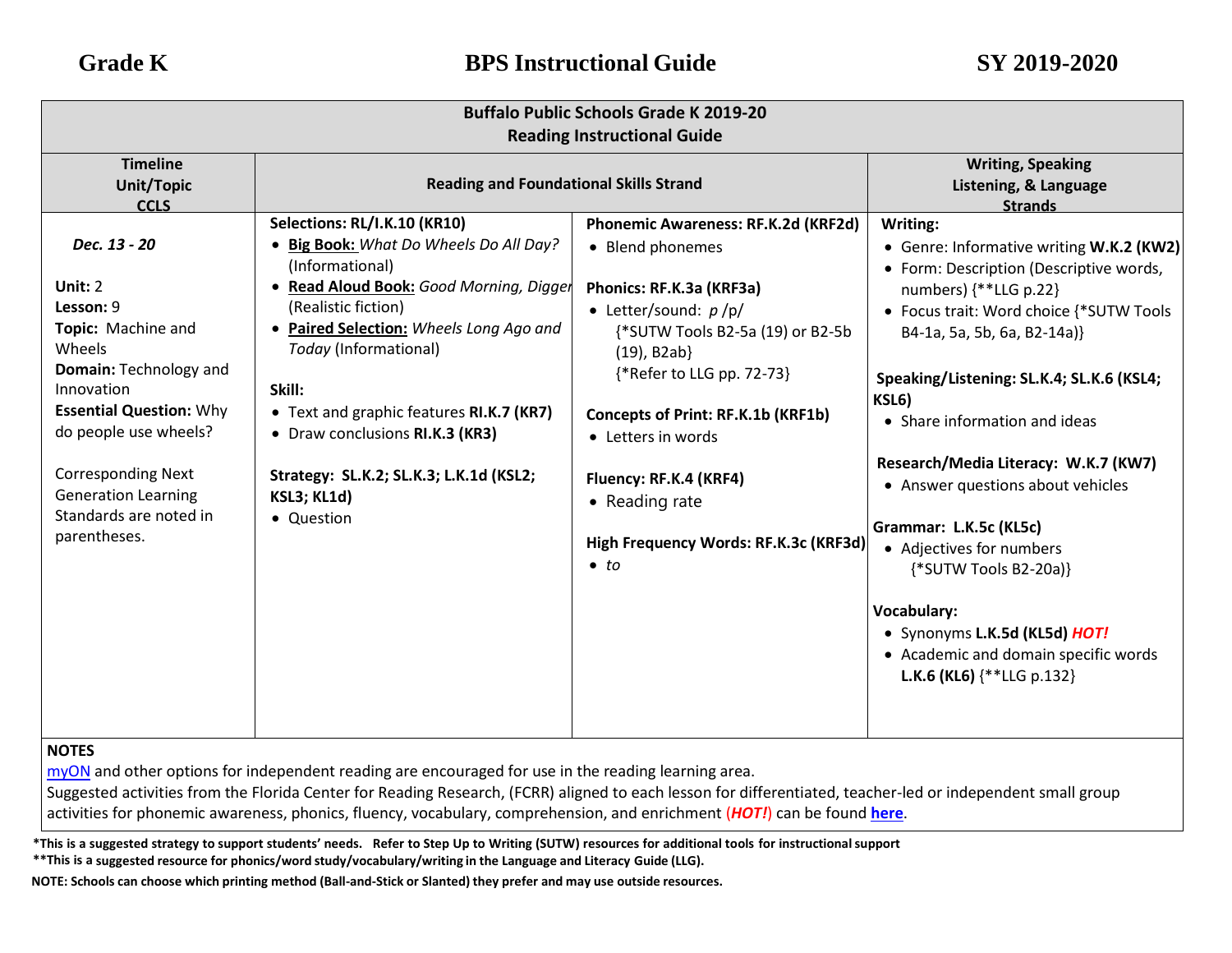| <b>Buffalo Public Schools Grade K 2019-20</b><br><b>Reading Instructional Guide</b>               |                                                                                                                                                                                                  |                                                                                                                                                                                             |                                                                                                                                                            |
|---------------------------------------------------------------------------------------------------|--------------------------------------------------------------------------------------------------------------------------------------------------------------------------------------------------|---------------------------------------------------------------------------------------------------------------------------------------------------------------------------------------------|------------------------------------------------------------------------------------------------------------------------------------------------------------|
| <b>Timeline</b><br><b>Unit/Topic</b><br><b>CCLS</b>                                               | <b>Reading and Foundational Skills Strand</b>                                                                                                                                                    |                                                                                                                                                                                             | <b>Writing, Speaking,</b><br>Listening, & Language<br><b>Strands</b>                                                                                       |
| Jan. 2 - 9<br>Unit: $2$<br>Lesson: 10<br><b>Topic: Using Shapes</b>                               | Selections: RL/I.K.10 (KR10)<br>· Big Book: Mouse Shapes (Concept book)<br>• Read Aloud Book: David's Drawings<br>(Realistic fiction)<br>• Paired Selection: Signs and Shapes<br>(Informational) | Phonemic Awareness: RF.K.1d (KRF1d)<br>• Blend phonemes<br>Phonics: RF.K.3a; RF.K.3b (KRF3a; KRF3b)<br>• Review letter/sounds: $m/m/$ , $s/s/$ ,<br>Short $a/a/$ , $t/t/$ , $c/k/$ , $p/p/$ | Writing:<br>• Genre: Informative writing W.K.2<br>(KW2)<br>• Form: Description<br>• Focus trait: Word choice                                               |
| Domain: Math<br><b>Essential Question:</b><br>What can we create<br>with shapes?                  | Skill:<br>• Story structure<br>• Understanding characters RL.K.3 (KR3)                                                                                                                           | {*SUTW Tools B2-5a (4, 6, 16, 19, 22,<br>23) or B2-5b (4, 6, 16, 19, 22, 23)}<br>**Refer to LLG pp. 64-76}<br><b>Concepts of Print:</b>                                                     | {*SUTW Tools B4-1a, 5a, 5b, 6a, B2-<br>14a)<br>$\{$ *LLG p.24}<br>Speaking/Listening: SL.K.4 (KSL4)                                                        |
| <b>Corresponding Next</b><br><b>Generation Learning</b><br>Standards are noted in<br>parentheses. | Strategy:<br>• Summarize                                                                                                                                                                         | • Capitalization: First letter of a<br>sentence L.K.2a (KL2a)<br>• Space between words<br>RF.K.1c (KRF1c)<br>Fluency: RF.K.4 (KRF4)                                                         | • Talk about characters<br>Grammar: L.K.5c (KL5c)<br>• Adjectives for size and shape<br>{*SUTW Tools B2-20a}<br>$\{$ * LLG p. 24}                          |
|                                                                                                   |                                                                                                                                                                                                  | • Read with expression<br>High Frequency Words: RF.K.3c (KRF3d)<br>• Review: a, see, to, we                                                                                                 | <b>Vocabulary:</b><br>• Academic and domain specific<br>words L.K.6 (KL6)<br>{**LLG p. 134}<br>• Classify and categorize shape words<br>L.K.5a (KL5a) HOT! |

[myON](https://www.myon.com/login/) and other options for independent reading are encouraged for use in the reading learning area.

Suggested activities from the Florida Center for Reading Research, (FCRR) aligned to each lesson for differentiated, teacher-led or independent small group activities for phonemic awareness, phonics, fluency, vocabulary, comprehension, and enrichment (*HOT!*) can be found **[here](https://www.buffaloschools.org/cms/lib/NY01913551/Centricity/Domain/70/Kinder_Enrichment_Activities_Aligned_to_HMH_Journeys_lessons_from_FCRR_9-6.pdf)**[.](http://www.buffaloschools.org/files/129058/Kinder_Activities_Aligned_to_HMH_Journeys_lessons_from_FCRR.pdf)

\*This is a suggested strategy to support students' needs. Refer to Step Up to Writing (SUTW) resources for additional tools for instructional support

**\*\*This is a suggested resource for phonics/word study/vocabulary/writing in the Language and Literacy Guide (LLG).**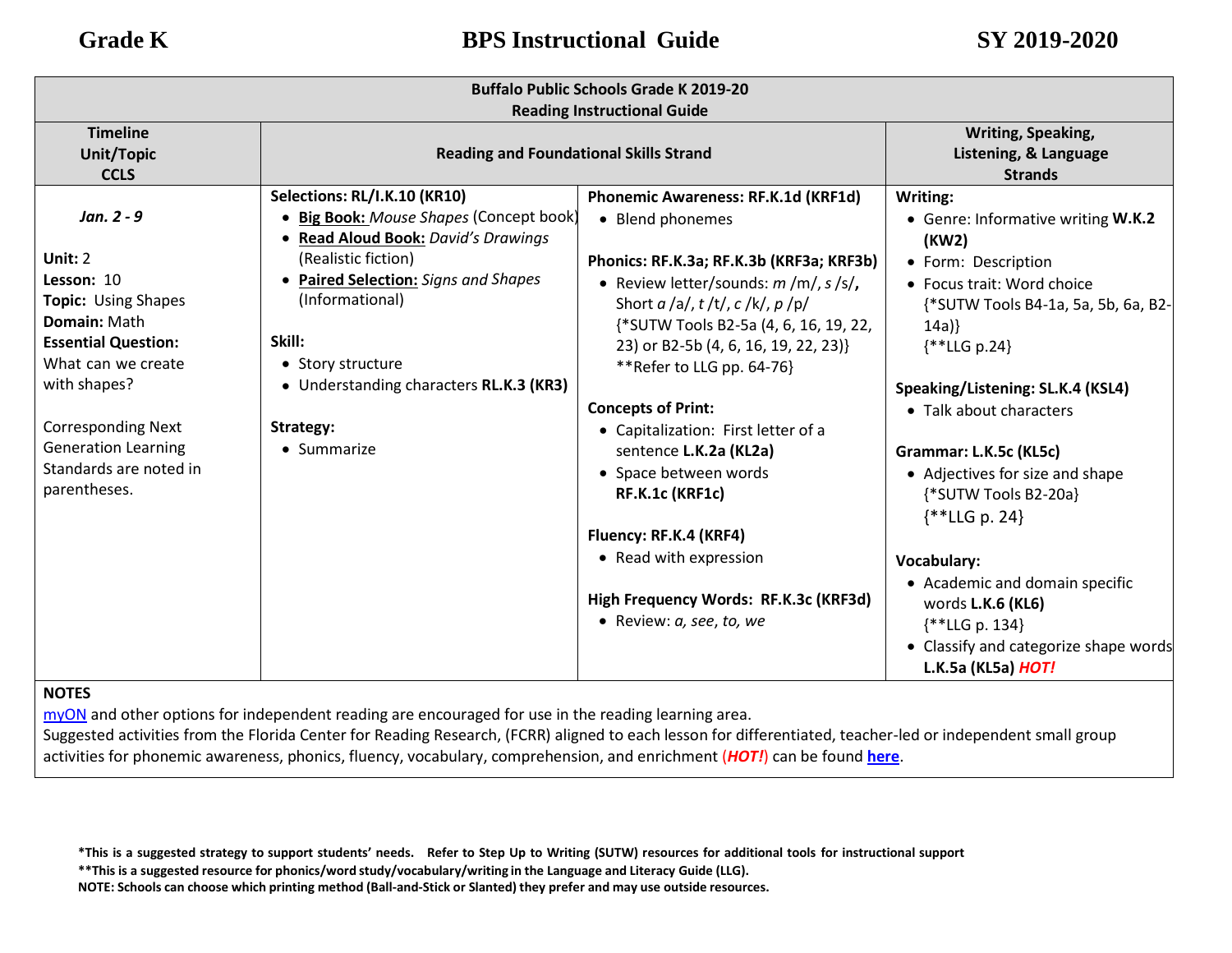| Writing, Speaking,<br><b>Timeline</b>                                                                                                                                                                                                                                                                                                                                                                                                                                                                                                                                                                                                                                                                                                                                                                                                                                                                                                                                                                                                                                                                                                                                                                                                                                                                                                                                                                                                                                                                                                                                                                                                                                                             |  |
|---------------------------------------------------------------------------------------------------------------------------------------------------------------------------------------------------------------------------------------------------------------------------------------------------------------------------------------------------------------------------------------------------------------------------------------------------------------------------------------------------------------------------------------------------------------------------------------------------------------------------------------------------------------------------------------------------------------------------------------------------------------------------------------------------------------------------------------------------------------------------------------------------------------------------------------------------------------------------------------------------------------------------------------------------------------------------------------------------------------------------------------------------------------------------------------------------------------------------------------------------------------------------------------------------------------------------------------------------------------------------------------------------------------------------------------------------------------------------------------------------------------------------------------------------------------------------------------------------------------------------------------------------------------------------------------------------|--|
| <b>Reading and Foundational Skills Strand</b><br>Listening, & Language<br><b>Unit/Topic</b><br><b>Strands</b><br><b>CCLS</b>                                                                                                                                                                                                                                                                                                                                                                                                                                                                                                                                                                                                                                                                                                                                                                                                                                                                                                                                                                                                                                                                                                                                                                                                                                                                                                                                                                                                                                                                                                                                                                      |  |
| Selections: RI.K.10 (KR10)<br>Phonemic Awareness: RF.K.2d (KRF2d)<br>Writing:<br>Jan. 10 - 22<br>• Big Book: Jump into January (Concept book)<br>• Blend phonemes<br>• Genre: Narrative writing W.K.3<br>(KW3)<br>Read Aloud Book: Every Season<br>Unit: 3<br>Phonics: RF.K.3b; RF.K.3d (KRF3b; KRF3d)<br>(Informational)<br>• Form: Story sentences<br>Lesson: 11<br>• Review: Short a<br>• Focus trait: Word choice<br>• Option: CKLA Seasons & Weather Domain<br>Topic: Seasons<br>• Blending words<br>{*SUTW Tools B6-4a, 5a-5e, 6a-<br>• Paired Selection: Holidays All Year Long<br><b>Domain:</b> Earth Science<br>$6b, B2-4a)$<br>• Word building<br>(Informational)<br><b>Essential Question: How</b><br>$\{$ **LLG p.26\}<br>{*SUTW Tools B2-5a (4) or B2-5b (4)}<br>does the weather change<br>Skill:<br>{**Refer to LLG pp. 78-79}<br>in different months and<br>Speaking/Listening: SL.K.4; SL.K.6<br>• Compare and contrast RI.K.3 (KR3)<br>seasons?<br>(KSL4; KSL6)<br>• Text and graphic features RI.K.7 (KR7)<br><b>Concepts of Print:</b><br>• Share information<br>• Letters in words RF.K.1b (KRF1b)<br><b>Corresponding Next</b><br>Strategy: SL.K.2; SL.K.3; L.K.1d (KSL2; KSL3; KL1d)<br>• Spaces between words RF.K.1c<br><b>Generation Learning</b><br>Research/Media Literacy: W.K.6<br>• Question<br>(KRF1c)<br>Standards are noted in<br>(KW6)<br>parentheses.<br>• Chart the weather<br>Fluency: RF.K.4 (KRF4)<br>• Pause for punctuation<br>Grammar: L.K.1f (KL1f)<br>• Subject<br>High Frequency Words: RF.K.3c (KRF3d)<br>$\bullet$ come, me<br>Vocabulary:<br>• Academic and domain specific<br>words L.K.6 (KL6) HOT!<br>$**LLG p.136$<br>• Figurative language |  |

[myON](https://www.myon.com/login/) and other options for independent reading are encouraged for use in the reading learning area.

Suggested activities from the Florida Center for Reading Research, (FCRR) aligned to each lesson for differentiated, teacher-led or independent small group activities for phonemic awareness, phonics, fluency, vocabulary, comprehension, and enrichment (*HOT!*) can be found **[here](https://www.buffaloschools.org/cms/lib/NY01913551/Centricity/Domain/70/Kinder_Enrichment_Activities_Aligned_to_HMH_Journeys_lessons_from_FCRR_9-6.pdf)**[.](http://www.buffaloschools.org/files/129058/Kinder_Activities_Aligned_to_HMH_Journeys_lessons_from_FCRR.pdf)

\*This is a suggested strategy to support students' needs. Refer to Step Up to Writing (SUTW) resources for additional tools for instructional support **\*\*This is a suggested resource for phonics/word study/vocabulary/writing in the Language and Literacy Guide (LLG).**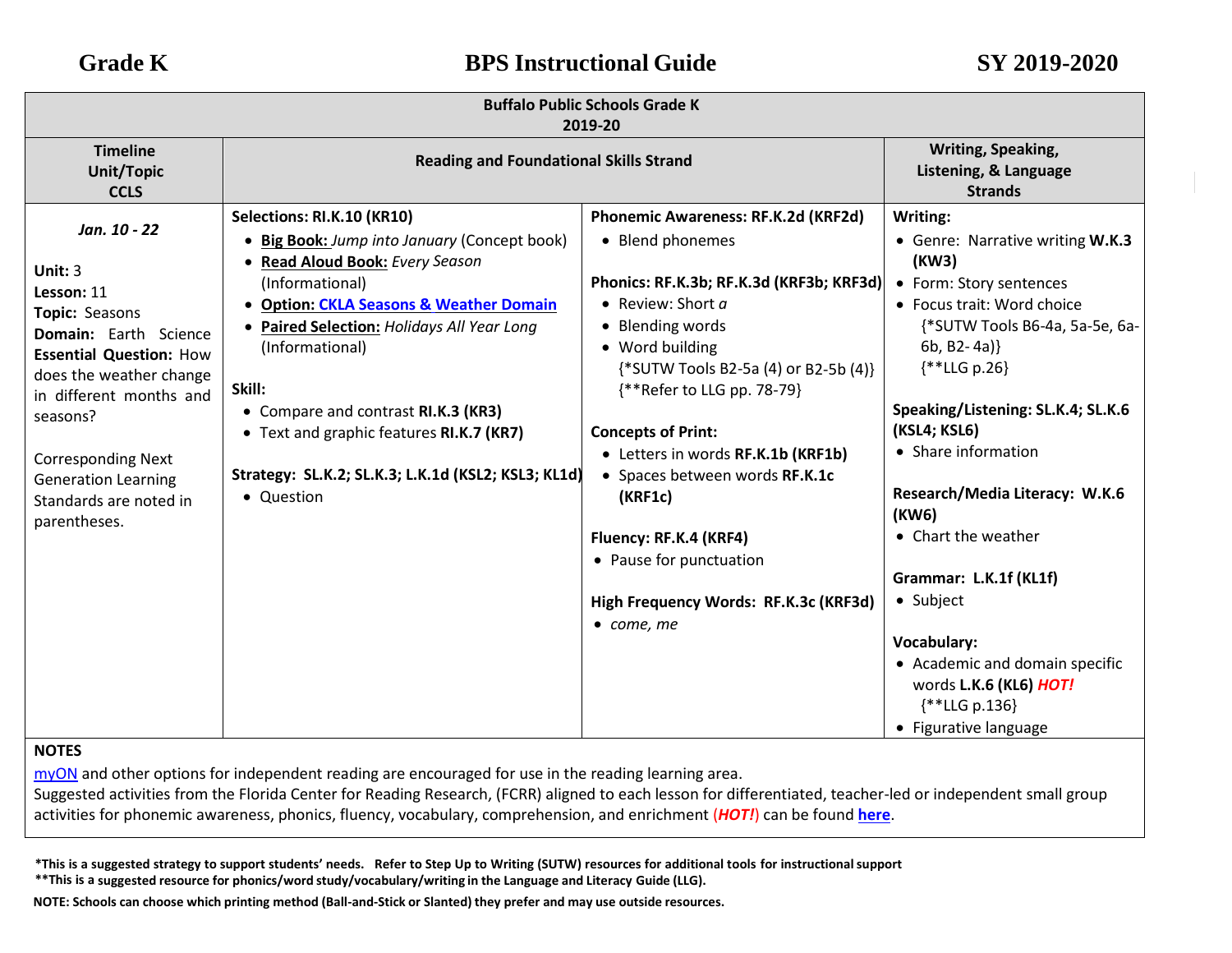|  | <b>Reading Instructional Guide</b> |  |
|--|------------------------------------|--|
|--|------------------------------------|--|

| <b>Timeline</b><br><b>Unit/Topic</b><br><b>CCLS</b>                                                                                                                                                                                                                                        | <b>Reading and Foundational Skills Strand</b>                                                                                                                                                                                                                                                                                                                                                          |                                                                                                                                                                                                                                                                                                                                                                                                                                                                                | <b>Writing, Speaking,</b><br>Listening, & Language<br><b>Strands</b>                                                                                                                                                                                                                                                                                                                                                                                                                                                                         |
|--------------------------------------------------------------------------------------------------------------------------------------------------------------------------------------------------------------------------------------------------------------------------------------------|--------------------------------------------------------------------------------------------------------------------------------------------------------------------------------------------------------------------------------------------------------------------------------------------------------------------------------------------------------------------------------------------------------|--------------------------------------------------------------------------------------------------------------------------------------------------------------------------------------------------------------------------------------------------------------------------------------------------------------------------------------------------------------------------------------------------------------------------------------------------------------------------------|----------------------------------------------------------------------------------------------------------------------------------------------------------------------------------------------------------------------------------------------------------------------------------------------------------------------------------------------------------------------------------------------------------------------------------------------------------------------------------------------------------------------------------------------|
| Jan. 23 – Feb. 4<br>Unit: $3$<br>Lesson: 12<br><b>Topic: Weather</b><br><b>Domain:</b> Earth science<br><b>Essential Question: What</b><br>do animals do when the<br>weather changes?<br><b>Corresponding Next</b><br><b>Generation Learning</b><br>Standards are noted in<br>parentheses. | Selections: RL/I/K.10 (KR10)<br>• Big Book: Snow (Fantasy)<br>• Read Aloud Book: Storm Is Coming!<br>(Fantasy)<br><b>Option: CKLA Seasons &amp; Weather Domain</b><br>$\bullet$<br><b>Paired Selection: How Water Changes</b><br>(Informational)<br>Skill:<br>• Draw conclusions RL/I.K.3 (KR3)<br>• Understanding characters RL.K.3 (KR3)<br>Strategy: RL.K.1; RI.K.1 (KR1; KR1)<br>• Monitor/clarify | Phonemic Awareness: RF.K.2d (KRF2d)<br>• Blend phonemes<br>• Final sound<br>Phonics: RF.K.3a (KRF3a)<br>$\bullet$ Letter/sound: n<br>• Words with $n$<br>• Blending words<br>{*SUTW Tools B2-5a (17) or B2 5b<br>(17)<br>$**LLG pp. 80-83$<br><b>Concepts of Print:</b><br>• Letters and words RF.K.1b (KRF1b)<br>• Spaces between words RF.K.1c<br>(KRF1c)<br>Fluency: RF.K.4 (KRF4)<br>• Read with expression<br>High Frequency Words: RF.K.3c (KRF3c)<br>$\bullet$ my, with | Writing:<br>• Genre: Narrative writing W.K.3 (KW3)<br>• Form: Detailing Story sentences L.K.1f<br>(KL1f)<br>$\{*LLG p. 28\}$<br>• Focus trait: Word choice<br>{*SUTW Tools B6-4a, 5a-5e, 6a-6b, B2-<br>14a)<br>Speaking/Listening: RL.K.9; SL.K.2 (KR9; KSL2)<br>• Compare texts <b>HOT!</b><br>Grammar: L.K.1b (KL1b)<br>• Verbs<br>{*SUTW Tools B2-23a, 23b)}<br><b>Vocabulary:</b><br>• Academic and domain specific words L.K.6<br>(KL6)<br>$\{$ * LLG p. 138}<br>• Classify and categorize sensory words<br>L.K.5a; L.K.5c (KL5a; KL5c) |

## **NOTES**

[myON](https://www.myon.com/login/) and other options for independent reading are encouraged for use in the reading learning area.

Suggested activities from the Florida Center for Reading Research, (FCRR) aligned to each lesson for differentiated, teacher-led or independent small group activities for phonemic awareness, phonics, fluency, vocabulary, comprehension, and enrichment *(HOT!)* can be found **[here](https://www.buffaloschools.org/cms/lib/NY01913551/Centricity/Domain/70/Kinder_Enrichment_Activities_Aligned_to_HMH_Journeys_lessons_from_FCRR_9-6.pdf)**[.](http://www.buffaloschools.org/files/129058/Kinder_Activities_Aligned_to_HMH_Journeys_lessons_from_FCRR.pdf)

\*This is a suggested strategy to support students' needs. Refer to Step Up to Writing (SUTW) resources for additional tools for instructional support

**\*\*This is a suggested resource for phonics/word study/vocabulary/writing in the Language and Literacy Guide (LLG).**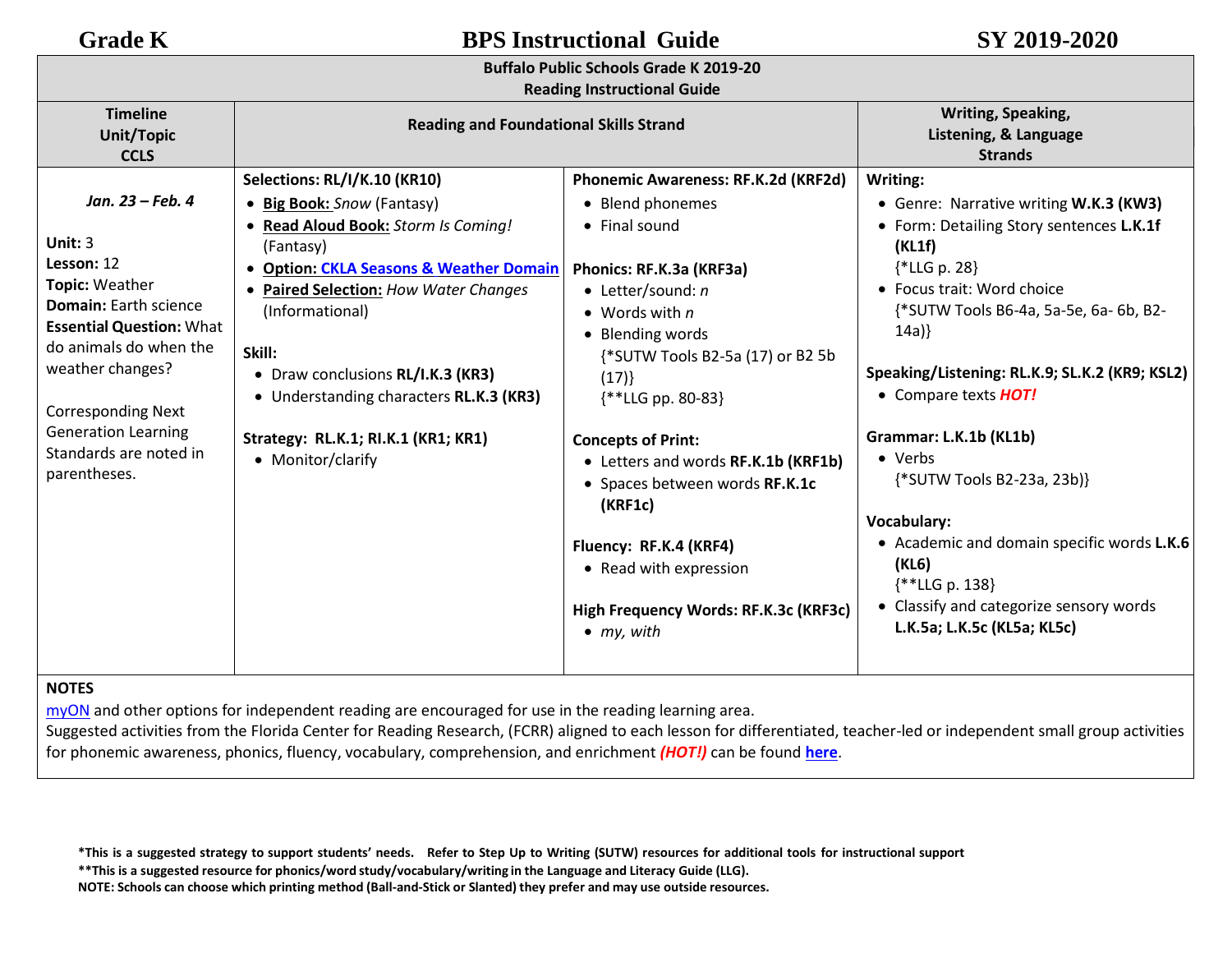## **Buffalo Public Schools Grade K 2019-20**

### **Reading Instructional Guide**

| <b>Timeline</b>                                                                                                |                                                                                                                                                                                                          |                                                                                                                                                 | Writing, Speaking,                                                                                                                                                   |
|----------------------------------------------------------------------------------------------------------------|----------------------------------------------------------------------------------------------------------------------------------------------------------------------------------------------------------|-------------------------------------------------------------------------------------------------------------------------------------------------|----------------------------------------------------------------------------------------------------------------------------------------------------------------------|
| <b>Unit/Topic</b>                                                                                              | <b>Reading and Foundational Skills Strand</b>                                                                                                                                                            |                                                                                                                                                 | Listening, & Language                                                                                                                                                |
| <b>CCLS</b>                                                                                                    |                                                                                                                                                                                                          |                                                                                                                                                 | <b>Strands</b>                                                                                                                                                       |
| Feb. 5 - 14<br>Unit: 3<br>Lesson: 13<br>Topic: Animal bodies                                                   | Selections: RL/I.K.10 (KR10)<br>• Big Book: What Do You Do With a Tail<br>Like This? (Informational)<br>· Read Aloud Book: A Zebra's World<br>(Informational)<br>• Paired Selection: Poems About Animals | <b>Phonemic Awareness:</b><br>• Blend phonemes RF.K.2d (KRF2d)<br>• Final sound RF.K.2e (KRF2e)<br><b>Phonics:</b><br>• Letter/sound: f RF.K.3a | Writing:<br>• Genre: Narrative writing W.K.3 (KW3)<br>• Form: Story sentences<br>$\{$ * LLG p. 30}<br>• Focus trait: Ideas<br>{*SUTW Tools B6-10a-10d, 12a- 12d, B2- |
| <b>Domain:</b> Life Science<br><b>Essential Question: How</b><br>do animals use their<br>different body parts? | (Poetry)<br>Skill:<br>• Author's purpose RL.K.8 (KR8)<br>• Text and graphic features RI.K.7 (KR7)                                                                                                        | • Blending words<br>• Word building<br>(9)<br>{**Refer to LLG pp. 86-87}                                                                        | 14a)<br>{*SUTW Tools B2-5a (9) or B2-5b Speaking/Listening: SL.K.2 (KSL2)<br>• Share information and ideas                                                           |
| <b>Corresponding Next</b><br><b>Generation Learning</b><br>Standards are noted in<br>parentheses.              | Strategy: RI.K.10 (KR10)<br>• Visualize                                                                                                                                                                  | Concepts of Print: RF.K.1a (KRF1a)<br>• Directionality                                                                                          | Research/Media Literacy: W.K.8 (KW8)<br>• Animal fun facts <b>HOT!</b><br>Grammar: L.K.1f; L.K.2a; L.K.2b (KL1f; KL2a;                                               |
|                                                                                                                |                                                                                                                                                                                                          | Fluency: RF.K.4 (KRF4)                                                                                                                          | KL2b)                                                                                                                                                                |
|                                                                                                                |                                                                                                                                                                                                          | • Reading rate                                                                                                                                  | • Complete sentences: Capitalization and<br>punctuation                                                                                                              |
|                                                                                                                |                                                                                                                                                                                                          | <b>High Frequency Words:</b><br>RF.K.3c (KRF3d)                                                                                                 | {*SUTW Tools B2-32a, 17c, 17e}}                                                                                                                                      |
|                                                                                                                |                                                                                                                                                                                                          | $\bullet$ what, you                                                                                                                             | Vocabulary:<br>• Academic and domain specific words L.K.6<br>(KL6) {**LLG p. 140}<br>• Context clues                                                                 |

## **NOTES**

[myON](https://www.myon.com/login/) and other options for independent reading are encouraged for use in the reading learning area.

Suggested activities from the Florida Center for Reading Research, (FCRR) aligned to each lesson for differentiated, teacher-led or independent small group activities for phonemic awareness, phonics, fluency, vocabulary, comprehension, and enrichment (*HOT!*) can be found **[here](https://www.buffaloschools.org/cms/lib/NY01913551/Centricity/Domain/70/Kinder_Enrichment_Activities_Aligned_to_HMH_Journeys_lessons_from_FCRR_9-6.pdf)**[.](http://www.buffaloschools.org/files/129058/Kinder_Activities_Aligned_to_HMH_Journeys_lessons_from_FCRR.pdf)

\*This is a suggested strategy to support students' needs. Refer to Step Up to Writing (SUTW) resources for additional tools for instructional support \*\*This is a

**suggested resource for phonics/word study/vocabulary/writing in the Language and Literacy Guide (LLG).**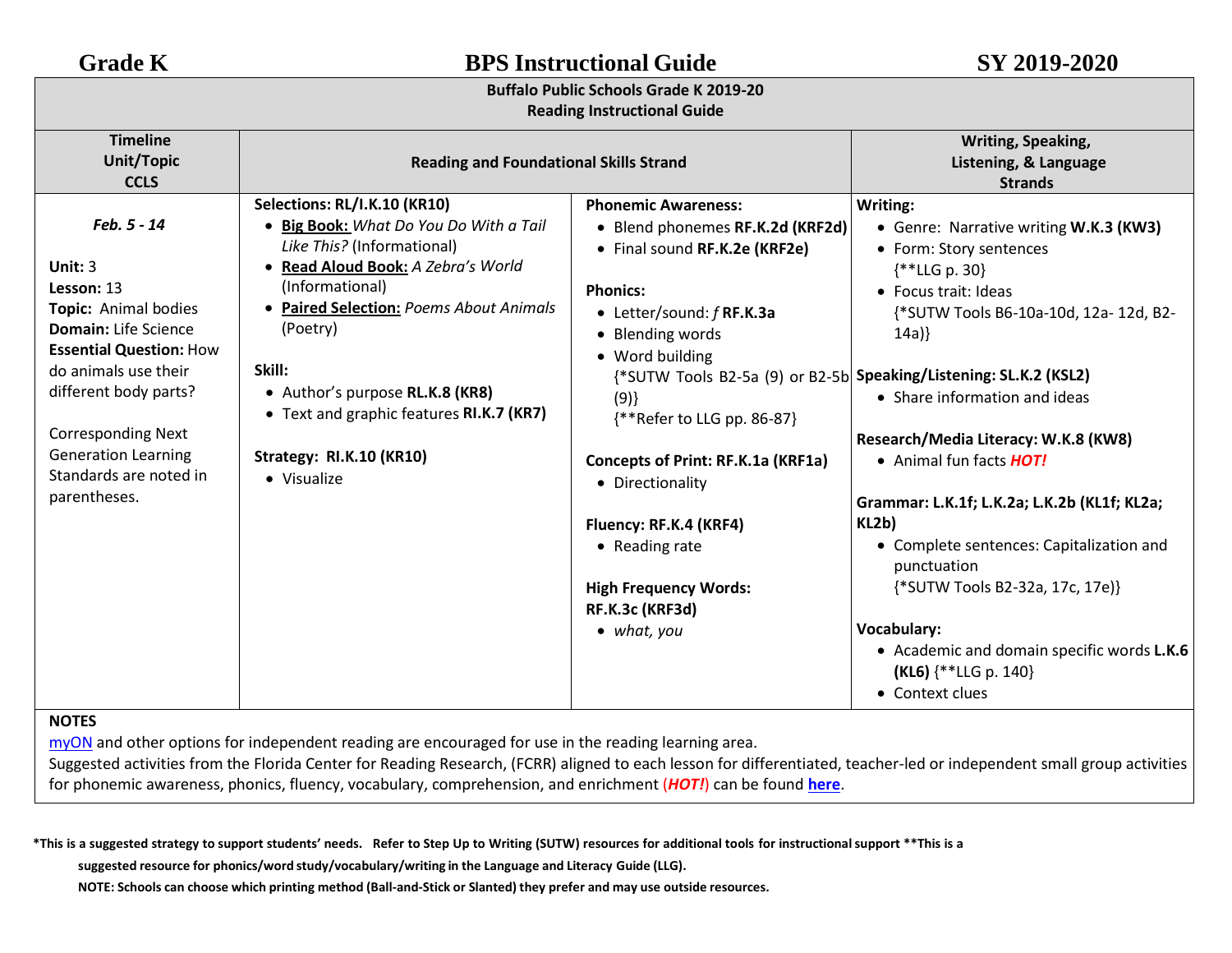## **Reading Instructional Guide**

| <b>Timeline</b><br><b>Unit/Topic</b><br><b>CCLS</b> | <b>Reading and Foundational Skills Strand</b> |                                      | Writing, Speaking,<br>Listening, & Language<br><b>Strands</b> |
|-----------------------------------------------------|-----------------------------------------------|--------------------------------------|---------------------------------------------------------------|
|                                                     | Selections: RI.K.10 (KR10)                    | <b>Phonemic Awareness:</b>           | Writing:                                                      |
| Feb. 24 - Mar. 2                                    | • Big Book: Turtle Splash! (Informational)    | • Blend phonemes RF.K.2d (KRF2d)     | • Genre: Narrative writing W.K.3 (KW3)                        |
|                                                     | • Read Aloud Book: Home for a Tiger,          | · Middle sound RF.K.2e (KRF2e)       | • Form: Detailing a Story                                     |
| Unit: $3$                                           | Home for a Bear (Informational)               |                                      | $\{**LLG p. 32\}$                                             |
| Lesson: 14                                          | • Paired Selection: Where Animals Live        | Phonics: RF.K.3a; RF.K.3d (KRF3a;    | • Focus trait: Organization                                   |
| <b>Topic: Animal Homes</b>                          | (Informational)                               | KRF3d)                               | {*SUTW Tools B6-10a-10d, 12a-12d, B2-                         |
| <b>Domain:</b> Life Science                         |                                               | • Letter/sound: b                    | 14a)                                                          |
| <b>Essential Question: Where</b>                    | Skill:                                        | • Blending words                     |                                                               |
| do different animals make                           | • Cause and effect RI.K.3 (KR3) HOT!          | • Word building                      | Speaking/Listening: SL.K.4; SL.K.6 (KSL4;                     |
| their homes?                                        | • Author's purpose RI.K.8 (KR8)               | {*SUTW Tools B2-5a (5) or #B2-5b     | KSL6)                                                         |
|                                                     |                                               | (5)                                  | • Share ideas                                                 |
| <b>Corresponding Next</b>                           | Strategy: RI.K.7 (KR7)                        | {** LLG p. 90-91}                    |                                                               |
| <b>Generation Learning</b>                          | • Infer/predict                               |                                      | Research/Media Literacy: W.K.2;                               |
| Standards are noted in                              |                                               | Concepts of Print: RF.K.3c (KRF3c)   | W.K.5; W.K.7 (KW2; KW5; KW7)                                  |
| parentheses.                                        |                                               | • High-frequency word hunt           | • Research an animal habitat                                  |
|                                                     |                                               | Fluency: RF.K.4 (KRF4)               | Grammar: L.K.1b (KL1b)                                        |
|                                                     |                                               | • Read with expression               | • Verbs in the past tense<br>{*SUTW Tools B2-23a-23c)}        |
|                                                     |                                               | <b>High Frequency Words: RF.K.3c</b> |                                                               |
|                                                     |                                               | (KRF3c)                              | Vocabulary:                                                   |
|                                                     |                                               | $\bullet$ are, now                   | • Academic and domain specific words                          |
|                                                     |                                               |                                      | L.K.6 (KL6)                                                   |
|                                                     |                                               |                                      | $\{$ *LLG p. 142}                                             |
|                                                     |                                               |                                      | • Classify and categorize number words:                       |
|                                                     |                                               |                                      | L.K.5a KL5a                                                   |
| <b>NOTEC</b>                                        |                                               |                                      |                                                               |

**NOTES** 

[myON](https://www.myon.com/login/) and other options for independent reading are encouraged for use in the reading learning area.

Suggested activities from the Florida Center for Reading Research, (FCRR) aligned to each lesson for differentiated, teacher-led or independent small group activities for phonemic awareness, phonics, fluency, vocabulary, comprehension, and enrichment (*HOT!*) can be found **[here](https://www.buffaloschools.org/cms/lib/NY01913551/Centricity/Domain/70/Kinder_Enrichment_Activities_Aligned_to_HMH_Journeys_lessons_from_FCRR_9-6.pdf)**.

\*This is a suggested strategy to support students' needs. Refer to Step Up to Writing (SUTW) resources for additional tools for instructional support

**\*\*This is a suggested resource for phonics/word study/vocabulary/writing in the Language and Literacy Guide (LLG).**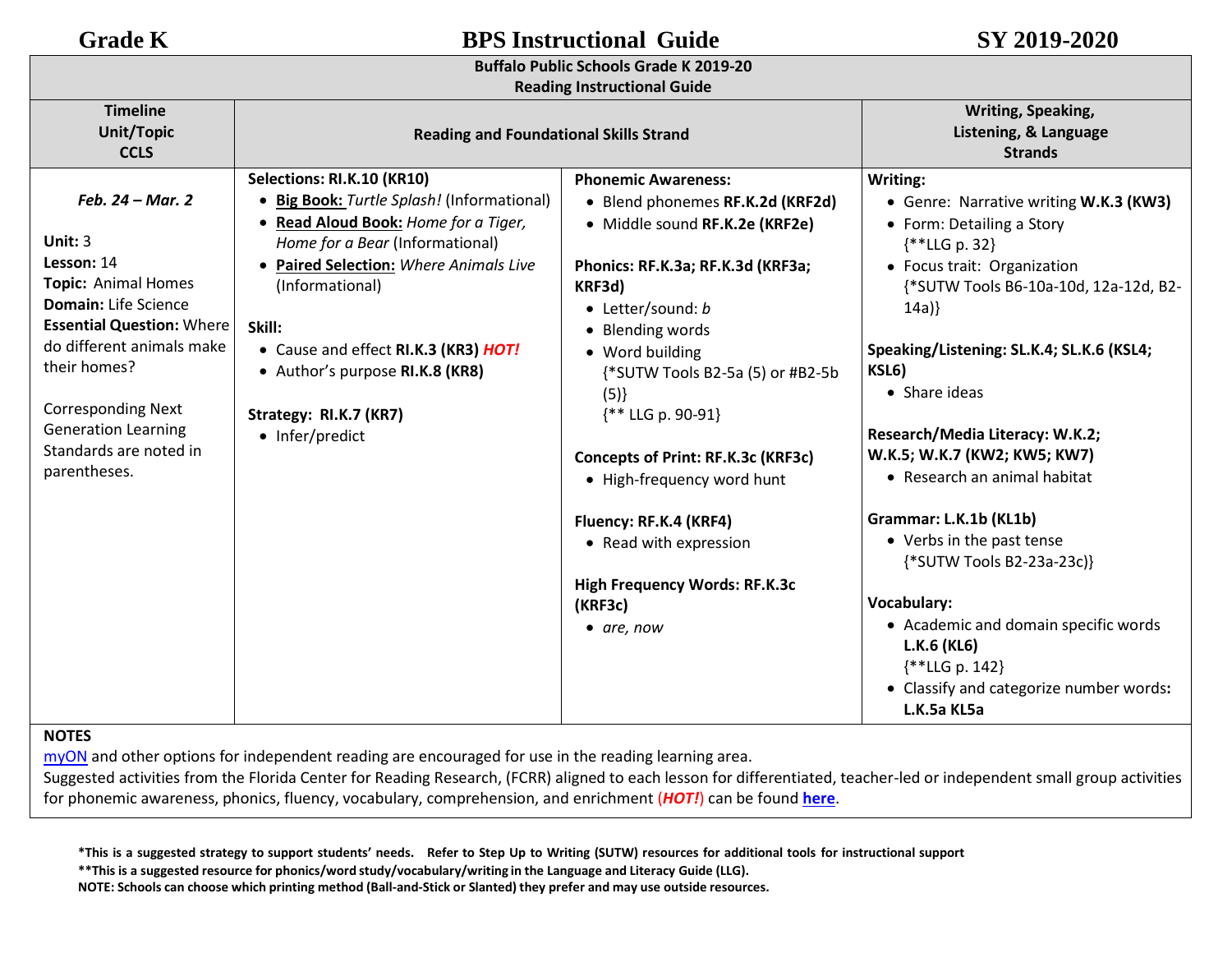| <b>Grade K</b>                                                                                                                                                                                                                                                   | <b>BPS Instructional Guide</b>                                                                                                                                                                                                                                                                                                                                                                                                                                 |                                                                                                                                                                                                                                                                                                                                                                                                                                                                                                                                                                                          | SY 2019-2020                                                                                                                                                                                                                                                                                                                                                                                                                                                                                                 |  |
|------------------------------------------------------------------------------------------------------------------------------------------------------------------------------------------------------------------------------------------------------------------|----------------------------------------------------------------------------------------------------------------------------------------------------------------------------------------------------------------------------------------------------------------------------------------------------------------------------------------------------------------------------------------------------------------------------------------------------------------|------------------------------------------------------------------------------------------------------------------------------------------------------------------------------------------------------------------------------------------------------------------------------------------------------------------------------------------------------------------------------------------------------------------------------------------------------------------------------------------------------------------------------------------------------------------------------------------|--------------------------------------------------------------------------------------------------------------------------------------------------------------------------------------------------------------------------------------------------------------------------------------------------------------------------------------------------------------------------------------------------------------------------------------------------------------------------------------------------------------|--|
| <b>Buffalo Public Schools Grade K 2019-20</b><br><b>Reading Instructional Guide</b>                                                                                                                                                                              |                                                                                                                                                                                                                                                                                                                                                                                                                                                                |                                                                                                                                                                                                                                                                                                                                                                                                                                                                                                                                                                                          |                                                                                                                                                                                                                                                                                                                                                                                                                                                                                                              |  |
| <b>Timeline</b><br><b>Unit/Topic</b><br><b>CCLS</b>                                                                                                                                                                                                              | <b>Reading and Foundational Skills Strand</b>                                                                                                                                                                                                                                                                                                                                                                                                                  | Writing, Speaking,<br>Listening, & Language<br><b>Strands</b>                                                                                                                                                                                                                                                                                                                                                                                                                                                                                                                            |                                                                                                                                                                                                                                                                                                                                                                                                                                                                                                              |  |
| Mar. 3 - 10<br>Unit: $3$<br>Lesson: 15<br>Topic: Up in the Sky<br><b>Domain: Earth Science</b><br><b>Essential Question: What</b><br>can we see in the sky?<br><b>Corresponding Next</b><br><b>Generation Learning</b><br>Standards are noted in<br>parentheses. | Selections: RL/I.K.10 (KR10)<br>• Big Book: What a Beautiful Sky!<br>(Informational)<br>• Read Aloud Book: How Many Stars in the<br>Sky? (Realistic fiction)<br>• Option: CKLA Seasons & Weather<br><b>Domain</b><br>• Paired Selection: What Will the Weather<br>Be Like? (Informational)<br>Skill:<br>• Sequence of events RI.K.2; RI.K.3 (KR2;<br><b>KR3) HOT!</b><br>• Author's word choice RI.K.8 (KR8)<br>Strategy: RI.K.7; RI.K.9<br>• Analyze/evaluate | <b>Phonemic Awareness:</b><br>• Blend phonemes RF.K.2d (KRF2d)<br>· Middle sound RF.K.2e (KRF2e)<br><b>Phonics:</b><br>• Review letter-sounds: Short $a, b, n, f$<br>RF.K.3a; RF.K.3b (KRF3a; KRF3b)<br>• Blending review<br>{**Refer to LLG pp. 78-91)<br>• Word building<br>{*SUTW Tools B2-5a (4, 5, 9, 17) or<br>B2-5b (4, 5, 9, 17}<br><b>Concepts of Print: RF.K.1b;</b><br>RF.K.1c (KRF1b; KRF1c)<br>• Letters, words, and sentences<br>Fluency: RF.K.4 (KRF4)<br>• Pause for punctuation<br>High Frequency Words: RF.K.3c (KRF3d)<br>• are, come, me, my, now what, with,<br>you | Writing:<br>• Genre: Narrative writing W.K.3 (KW3)<br>• Form: Revising/Editing a Story<br>$\{**LLG p. 34\}$<br>• Focus trait: Organization<br>{*SUTW Tools B6-23a, 24a, B2-14a, 17a)}<br>Speaking/Listening:<br>SL.K.1b; SL.K.3; SL.K.4; SL.K.6 (KSL1b; KSL3;<br>KSL4; KSL6)<br>• Talking about the night sky<br>Grammar: L.K.1f (KL1f)<br>• Statements<br>{*SUTW Tools B2-34a, 36c)<br>Vocabulary:<br>• Academic and domain specific words<br>L.K.6 (KL6)<br>**LLG p. 144}<br>• Figurative language: Simile |  |
| <b>NOTES</b>                                                                                                                                                                                                                                                     |                                                                                                                                                                                                                                                                                                                                                                                                                                                                |                                                                                                                                                                                                                                                                                                                                                                                                                                                                                                                                                                                          |                                                                                                                                                                                                                                                                                                                                                                                                                                                                                                              |  |

[myON](https://www.myon.com/login/) and other options for independent reading are encouraged for use in the reading learning area.

Suggested activities from the Florida Center for Reading Research, (FCRR) aligned to each lesson for differentiated, teacher-led or independent small group activities for phonemic awareness, phonics, fluency, vocabulary, comprehension, and enrichment (*HOT!*) can be found **[here](https://www.buffaloschools.org/cms/lib/NY01913551/Centricity/Domain/70/Kinder_Enrichment_Activities_Aligned_to_HMH_Journeys_lessons_from_FCRR_9-6.pdf)**[.](http://www.buffaloschools.org/files/129058/Kinder_Activities_Aligned_to_HMH_Journeys_lessons_from_FCRR.pdf)

\*This is a suggested strategy to support students' needs. Refer to Step Up to Writing (SUTW) resources for additional tools for instructional support

**\*\*This is a suggested resource for phonics/word study/vocabulary/writing in the Language and Literacy Guide (LLG).**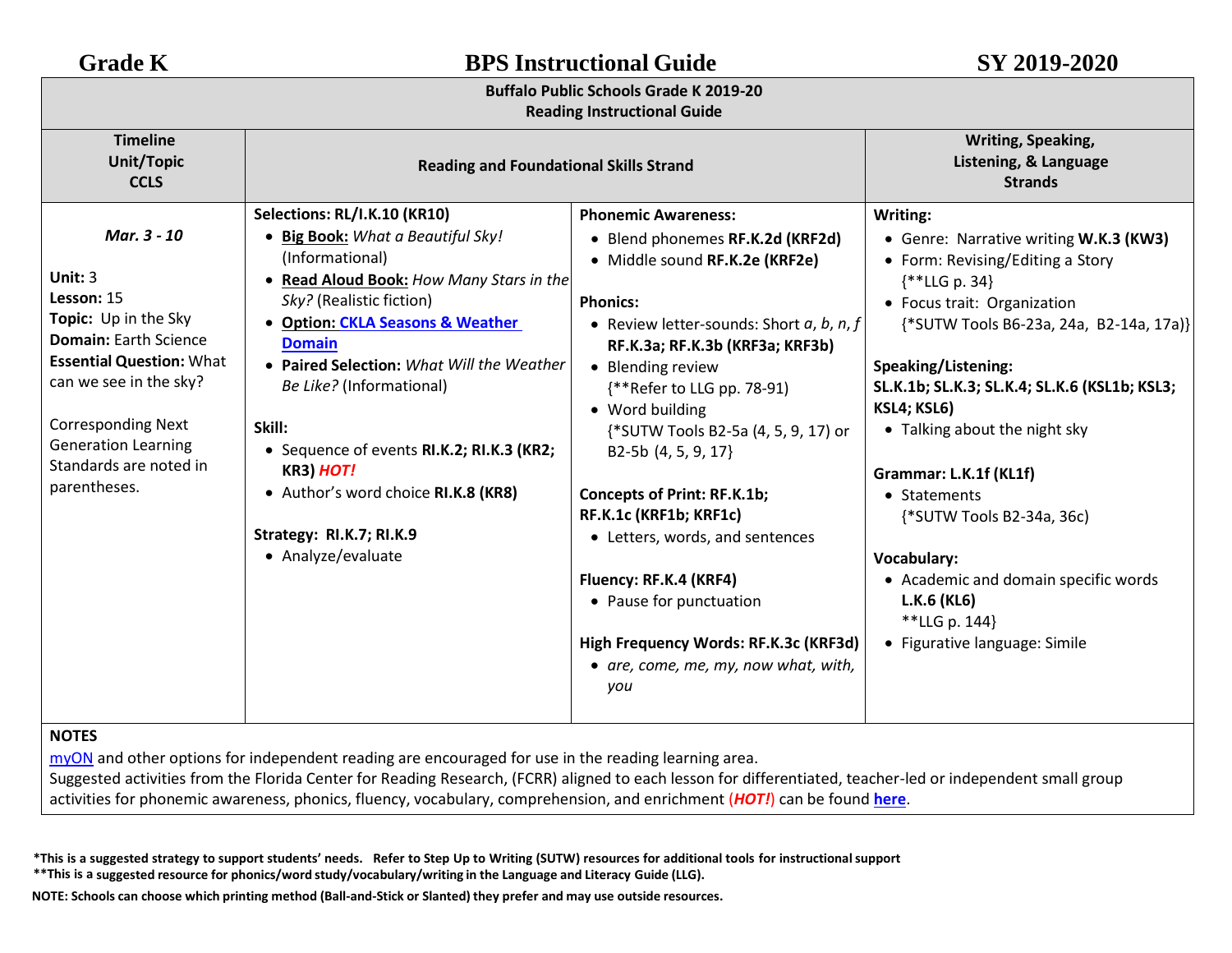## **Buffalo Public Schools Grade K 2019-20**

## **Reading Instructional Guide**

| <b>Timeline</b><br>Unit/Topic   |                                                       | Writing, Speaking,<br>Listening, & Language |                                             |
|---------------------------------|-------------------------------------------------------|---------------------------------------------|---------------------------------------------|
|                                 | <b>Reading and Foundational Skills Strand</b>         |                                             |                                             |
| <b>CCLS</b>                     |                                                       | <b>Strands</b>                              |                                             |
|                                 | Selections: RL/RI.K.10 (KR10)                         | <b>Phonemic Awareness:</b>                  | Writing:                                    |
| <b>March 11 - 18</b>            | • Big Book: What is Science? (Poetry)                 | • Blend phonemes RF.K.2d (KRf2d)            | • Genre: Opinion writing W.K.1              |
|                                 | • Read Aloud Book: Dear Mr. Blueberry                 | • Middle sound RF.K.2e (KRF2e)              | • Form: Detailing a Message                 |
| Unit: 4                         | (Fantasy)                                             |                                             | $**LLG p. 36$                               |
| Lesson: 16                      | • Paired Selection: Benjamin Franklin,                | <b>LETRS Explicit Phonics Lesson Plans</b>  | • Focus trait: Organization                 |
| <b>Topic: Testing Ideas</b>     | Inventor (Biography)                                  |                                             | {*SUTW Tools B5-2a, 3a-3c, B4-2d-2g,        |
| <b>Domain: General Science</b>  |                                                       | Phonics: RF.K.3a; RF.K.3b; RF.K.3d          | $B2-14a$ }                                  |
| <b>Essential Question: What</b> | Skill:                                                | (KRF3a; KRF3b; KRF3a)                       |                                             |
| kinds of things do scientists   | · Details RL.K.1 (KR1)<br>• Letter/sound: Short I /i/ |                                             | Speaking/Listening: SL.K.2; SL.K.3; SL.K.4; |
| study?                          | • Main idea RL.K.2 (KR2)                              | • Blending words                            | <b>SL.K.6</b>                               |
|                                 |                                                       | $\bullet$ <i>i</i> is a vowel               | • Share ideas about science HOT!            |
| <b>Corresponding Next</b>       | Strategy:                                             | (*SUTW Tools B2-5a (12) or #B2-5b           |                                             |
| <b>Generation Learning</b>      | • Summarize                                           | (12)                                        | Grammar: L.K.1d                             |
| Standards are noted in          |                                                       | (**Refer to LLG pp. 88-89)                  | • Questions                                 |
| parentheses.                    |                                                       |                                             | {*SUTW Tools B2-17e}}                       |
|                                 |                                                       | Concepts of Print: RF.K.3a (KRF3a)          |                                             |
|                                 |                                                       | • High-frequency word hunt                  | <b>Vocabulary:</b>                          |
|                                 |                                                       |                                             | • Academic and domain specific words        |
|                                 |                                                       | Fluency: RF.K.4 (KRF4)                      | L.K.6                                       |
|                                 |                                                       | • Pause for punctuation                     | ${*LLG p. 146}$                             |
|                                 |                                                       |                                             | • Classify and categorize science words     |
|                                 |                                                       | High Frequency Words: RF.K.3c (KRF3d)       | L.K.5a                                      |
|                                 |                                                       | • how, is, many, so, of, where              |                                             |

## **NOTES**

[myON](https://www.myon.com/login/) and other options for independent reading are encouraged for use in the reading learning area.

Suggested activities from the Florida Center for Reading Research, (FCRR) aligned to each lesson for differentiated, teacher-led or independent small group activities for phonemic awareness, phonics, fluency, vocabulary, comprehension, and enrichment (*HOT!*) can be found **[here](https://www.buffaloschools.org/cms/lib/NY01913551/Centricity/Domain/70/Kinder_Enrichment_Activities_Aligned_to_HMH_Journeys_lessons_from_FCRR_9-6.pdf)**.

\*This is a suggested strategy to support students' needs. Refer to Step Up to Writing (SUTW) resources for additional tools for instructional support

**\*\*This is a suggested resource for phonics/word study/vocabulary/writing in the Language and Literacy Guide (LLG).**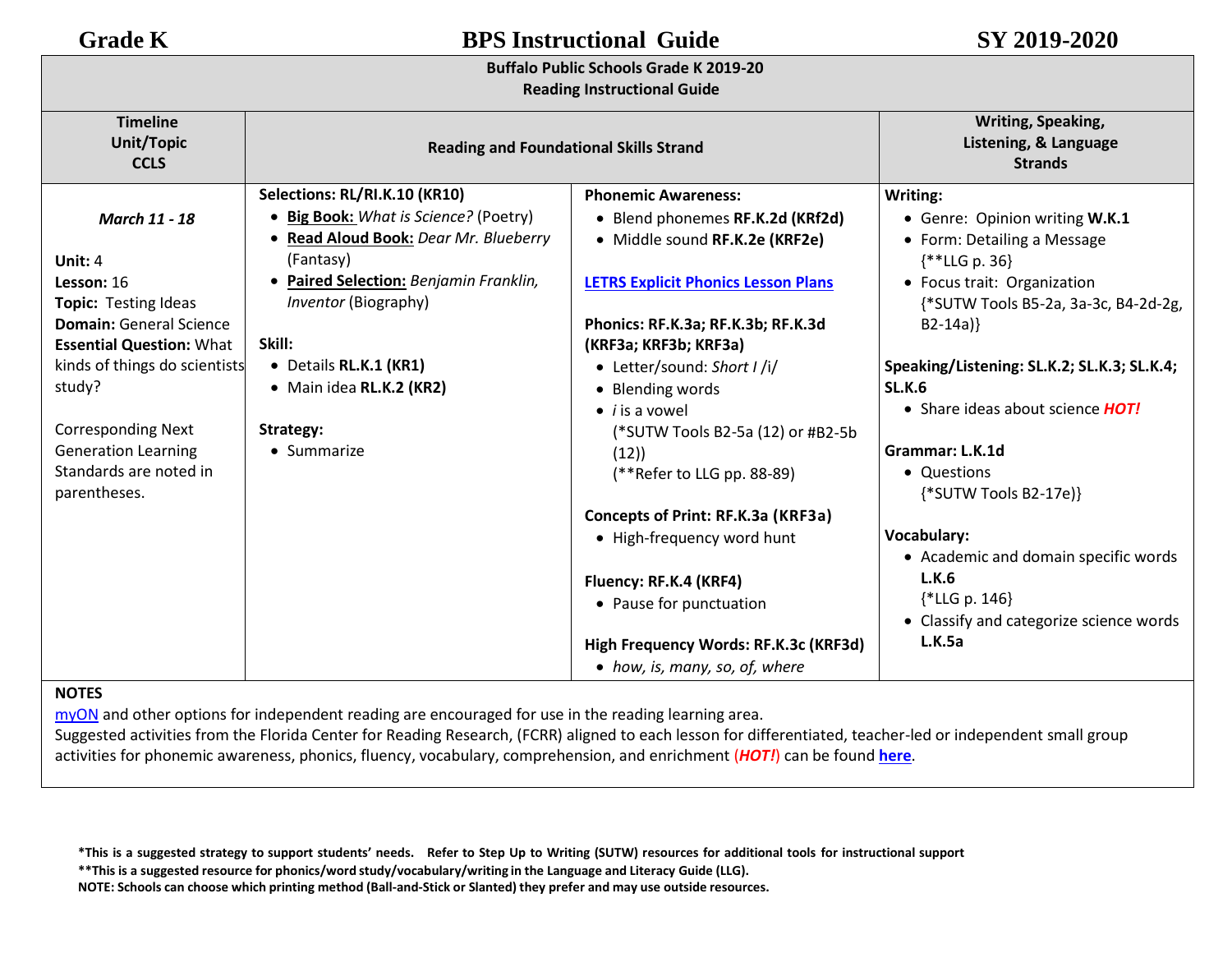| <b>Buffalo Public Schools Grade K 2019-20</b>                                                                                                                                                                                                                                                    |                                                                                                                                                                                                                                                                                                                                                                                                   |                                                                                                                                                                                                                                                                                                                                                                                                                                                                           |                                                                                                                                                                                                                                                                                                                                                                                                                                                                                                                          |  |                |
|--------------------------------------------------------------------------------------------------------------------------------------------------------------------------------------------------------------------------------------------------------------------------------------------------|---------------------------------------------------------------------------------------------------------------------------------------------------------------------------------------------------------------------------------------------------------------------------------------------------------------------------------------------------------------------------------------------------|---------------------------------------------------------------------------------------------------------------------------------------------------------------------------------------------------------------------------------------------------------------------------------------------------------------------------------------------------------------------------------------------------------------------------------------------------------------------------|--------------------------------------------------------------------------------------------------------------------------------------------------------------------------------------------------------------------------------------------------------------------------------------------------------------------------------------------------------------------------------------------------------------------------------------------------------------------------------------------------------------------------|--|----------------|
| <b>Reading Instructional Guide</b>                                                                                                                                                                                                                                                               |                                                                                                                                                                                                                                                                                                                                                                                                   |                                                                                                                                                                                                                                                                                                                                                                                                                                                                           |                                                                                                                                                                                                                                                                                                                                                                                                                                                                                                                          |  |                |
| <b>Timeline</b><br><b>Unit/Topic</b><br><b>CCLS</b>                                                                                                                                                                                                                                              | <b>Reading and Foundational Skills Strand</b>                                                                                                                                                                                                                                                                                                                                                     |                                                                                                                                                                                                                                                                                                                                                                                                                                                                           | <b>Writing, Speaking,</b><br>Listening, & Language                                                                                                                                                                                                                                                                                                                                                                                                                                                                       |  | <b>Strands</b> |
| <b>March 19 - 25</b><br>Unit: $4$<br>Lesson: 17<br>Topic: Nature all Around<br><b>Domain:</b> General Science<br><b>Essential Question: How</b><br>do living things change as<br>they grow?<br><b>Corresponding Next</b><br><b>Generation Learning</b><br>Standards are noted in<br>parentheses. | Selections: RL/I.K.10 (KR10)<br>• Big Book: From Caterpillar to<br><b>Butterfly (Informational)</b><br>Read Aloud Book: It Is the Wind<br>$\bullet$<br>(Realistic fiction)<br>• Paired Selection:<br>Anansi and Grasshopper (Trickster<br>tale)<br>Skill:<br>• Sequence of events RI.K.3 (KR3)<br><b>HOT!</b><br>• Author's word choice RI.K.8 (KR8)<br>Strategy: RL.K.7 (KR7)<br>• Infer/predict | Phonemic Awareness: RF.K.2c (KRF2c)<br>• Blend phonemes<br>• Segment phonemes<br><b>Phonics:</b><br>• Letter/sound: $q/g/$<br>RF.K.3a (KRF3a)<br>• Blending words<br>{*SUTW Tools B2-5a (10) or B2-5b (10)}<br>{**Refer to LLG pp. 90-91}<br><b>Concepts of Print: RF.K.1c (KRF1c)</b><br>• Letters in words<br>• Spaces between words<br>Fluency: RF.K.4 (KRF4)<br>• Pause for punctuation<br>High Frequency Words: RF.K.3c (KRF3d)<br>• but, came, find, from, on, this | Writing:<br>• Genre: Opinion writing W.K.1 (KW1)<br>• Form: Detailing a Thank you note<br>$\{$ * *LLG p. 38}<br>• Focus trait: Voice<br>{*SUTW Tools B5-2a, 10a, B2-14a)}<br>Speaking/Listening: SL.K.4; SL.K.6 (KSL4;<br>KSL6)<br>• Share information and ideas<br>Research/Media Literacy: W.K.7 (KW7)<br>• Make a poster<br>Grammar: L.K.1b (KL1b)<br>• Proper nouns for places, people, and<br>pets<br>{*SUTW Tools B2-21a)}<br>Vocabulary:<br>• Academic and domain specific words<br>L.K.6 (KL6)<br>{**LLG p. 148} |  |                |

[myON](https://www.myon.com/login/) and other options for independent reading are encouraged for use in the reading learning area.

Suggested activities from the Florida Center for Reading Research, (FCRR) aligned to each lesson for differentiated, teacher-led or independent small group activities for phonemic awareness, phonics, fluency, vocabulary, comprehension, and enrichment (*HOT!*) can be found **[here](https://www.buffaloschools.org/cms/lib/NY01913551/Centricity/Domain/70/Kinder_Enrichment_Activities_Aligned_to_HMH_Journeys_lessons_from_FCRR_9-6.pdf)**[.](http://www.buffaloschools.org/files/129058/Kinder_Activities_Aligned_to_HMH_Journeys_lessons_from_FCRR.pdf)

\*This is a suggested strategy to support students' needs. Refer to Step Up to Writing (SUTW) resources for additional tools for instructional support

**\*\*This is a suggested resource for phonics/word study/vocabulary/writing in the Language and Literacy Guide (LLG).**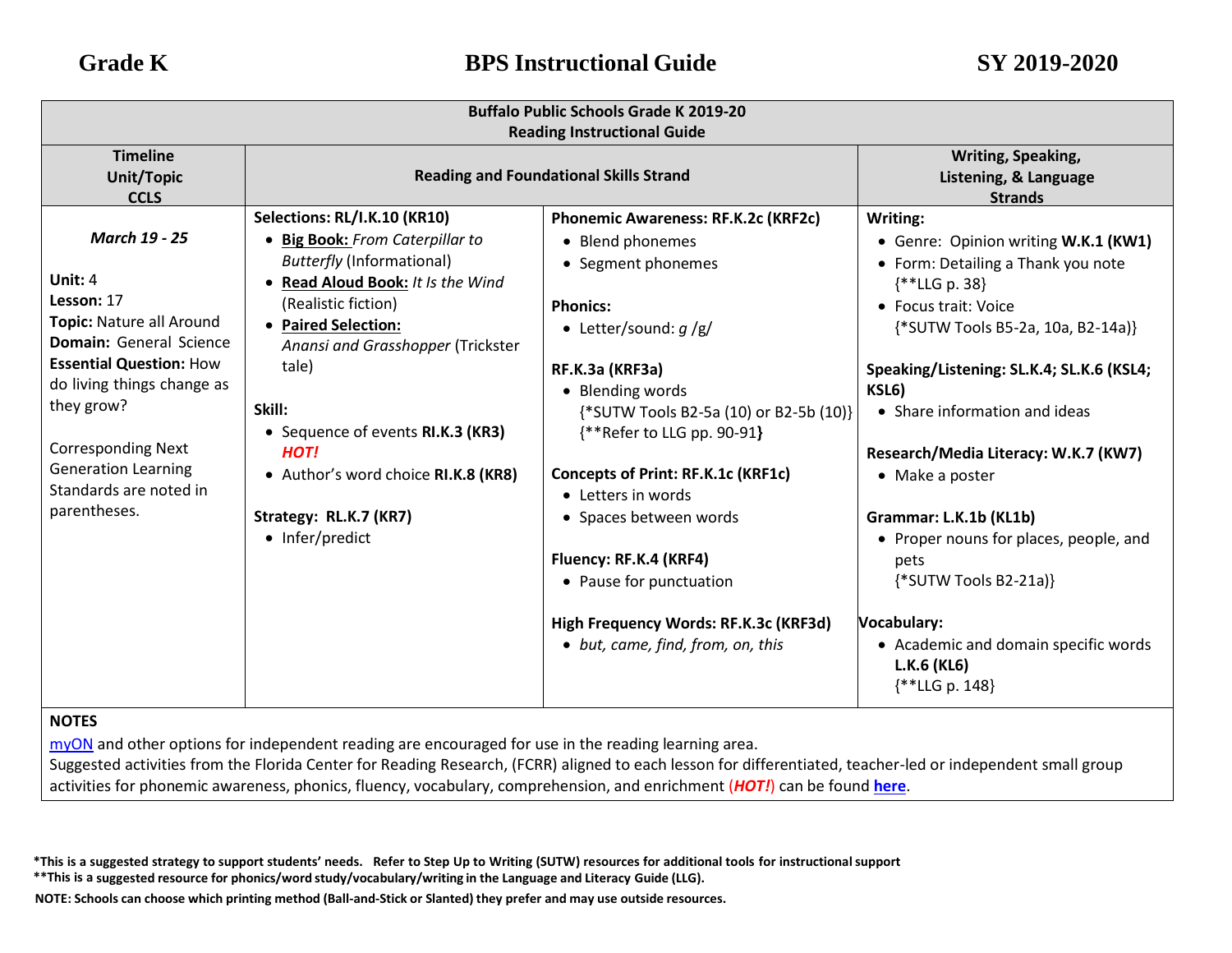| <b>Buffalo Public Schools Grade K 2019-20</b><br><b>Reading Instructional Guide</b>                                                                                                                                                                                                                          |                                                                                                                                                                                                                                                                                                                                         |                                                                                                                                                                                                                                                                                                                                                                                                                                             |                                                                                                                                                                                                                                                                                                                                                                                                                                                                                                                                                                |
|--------------------------------------------------------------------------------------------------------------------------------------------------------------------------------------------------------------------------------------------------------------------------------------------------------------|-----------------------------------------------------------------------------------------------------------------------------------------------------------------------------------------------------------------------------------------------------------------------------------------------------------------------------------------|---------------------------------------------------------------------------------------------------------------------------------------------------------------------------------------------------------------------------------------------------------------------------------------------------------------------------------------------------------------------------------------------------------------------------------------------|----------------------------------------------------------------------------------------------------------------------------------------------------------------------------------------------------------------------------------------------------------------------------------------------------------------------------------------------------------------------------------------------------------------------------------------------------------------------------------------------------------------------------------------------------------------|
| <b>Timeline</b><br><b>Unit/Topic</b><br><b>CCLS</b>                                                                                                                                                                                                                                                          | <b>Reading and Foundational Skills Strand</b>                                                                                                                                                                                                                                                                                           |                                                                                                                                                                                                                                                                                                                                                                                                                                             | <b>Writing, Speaking</b><br>Listening, & Language<br><b>Strands</b>                                                                                                                                                                                                                                                                                                                                                                                                                                                                                            |
| March 26 - April 1<br>Unit: 4<br>Lesson: 18<br>Topic: Oceans and<br>Waterways<br>Domain: Earth Science<br><b>Essential Question: In</b><br>what ways is the Atlantic<br>Ocean special?<br><b>Corresponding Next</b><br><b>Generation Learning</b><br>Standards are noted in<br>parentheses.<br><b>NIOTEC</b> | Selections: RL/I.K.10 (KR10)<br>• Big Book: Atlantic (Informational)<br>• Read Aloud Book: One-Dog Canoe (Fiction)<br>• Paired Selection: Poems About the Sea<br>(Poetry)<br>Skill:<br>• Author's purpose RI.K.8 (KR8)<br>• Figurative language<br>• Fact and Opinion HOT!<br>Strategy: RI.K.3; RL.K.3 (KR3; KR3)<br>• Analyze/evaluate | Phonemic Awareness: RF.K.2c (KRF2c)<br>• Blend phonemes<br>• Segment phonemes<br>Phonics: RF.K.1d; RF.K.3a (KRF1d; KRF3a)<br>• Letter/sound: $r / r/$<br>{**Refer to LLG p. 96}<br>• Blending words<br>{*SUTW Tools B2-5a (21) or B2-5b<br>(21)<br>Concepts of Print: RF.K.1a (KRF1a)<br>• Directionality<br>Fluency: RF.K.4 (KRf4)<br>• Read with expression<br>High Frequency Words: RF.K.3c (KRF3d)<br>• be, into, that, who, will, your | Writing:<br>• Genre: Opinion writing W.K.1 (KW1)<br>• Form: Friendly letter<br>$\{$ * <b>LLG</b> p. 40}<br>• Focus trait: Conventions<br>{*SUTW Tools B5-2a, 21a, 17a,<br>B10-12a-12b, B2-14a)}<br>Speaking/Listening: SL.K.4; SL.K.6 (KSL4;<br>KSL6)<br>• Share information<br>Research/Media Literacy: W.K.8 (KW8)<br>• Compare bodies of water<br>Grammar: L.K.1d (KL1d)<br>• Verbs in the future tense<br>{*SUTW Tools B2-23a-23c, 32a)}<br><b>Vocabulary:</b><br>• Academic and domain specific words<br>L.K.6 (KL6)<br>$**LLG p. 150$<br>• Context clues |

[myON](https://www.myon.com/login/) and other options for independent reading are encouraged for use in the reading learning area.

Suggested activities from the Florida Center for Reading Research, (FCRR) aligned to each lesson for differentiated, teacher-led or independent small group activities for phonemic awareness, phonics, fluency, vocabulary, comprehension, and enrichment (*HOT!*) can be found **[here](https://www.buffaloschools.org/cms/lib/NY01913551/Centricity/Domain/70/Kinder_Enrichment_Activities_Aligned_to_HMH_Journeys_lessons_from_FCRR_9-6.pdf)**[.](http://www.buffaloschools.org/files/129058/Kinder_Activities_Aligned_to_HMH_Journeys_lessons_from_FCRR.pdf)

\*This is a suggested strategy to support students' needs. Refer to Step Up to Writing (SUTW) resources for additional tools for instructional support

**\*\*This is a suggested resource for phonics/word study/vocabulary/writing in the Language and Literacy Guide (LLG).**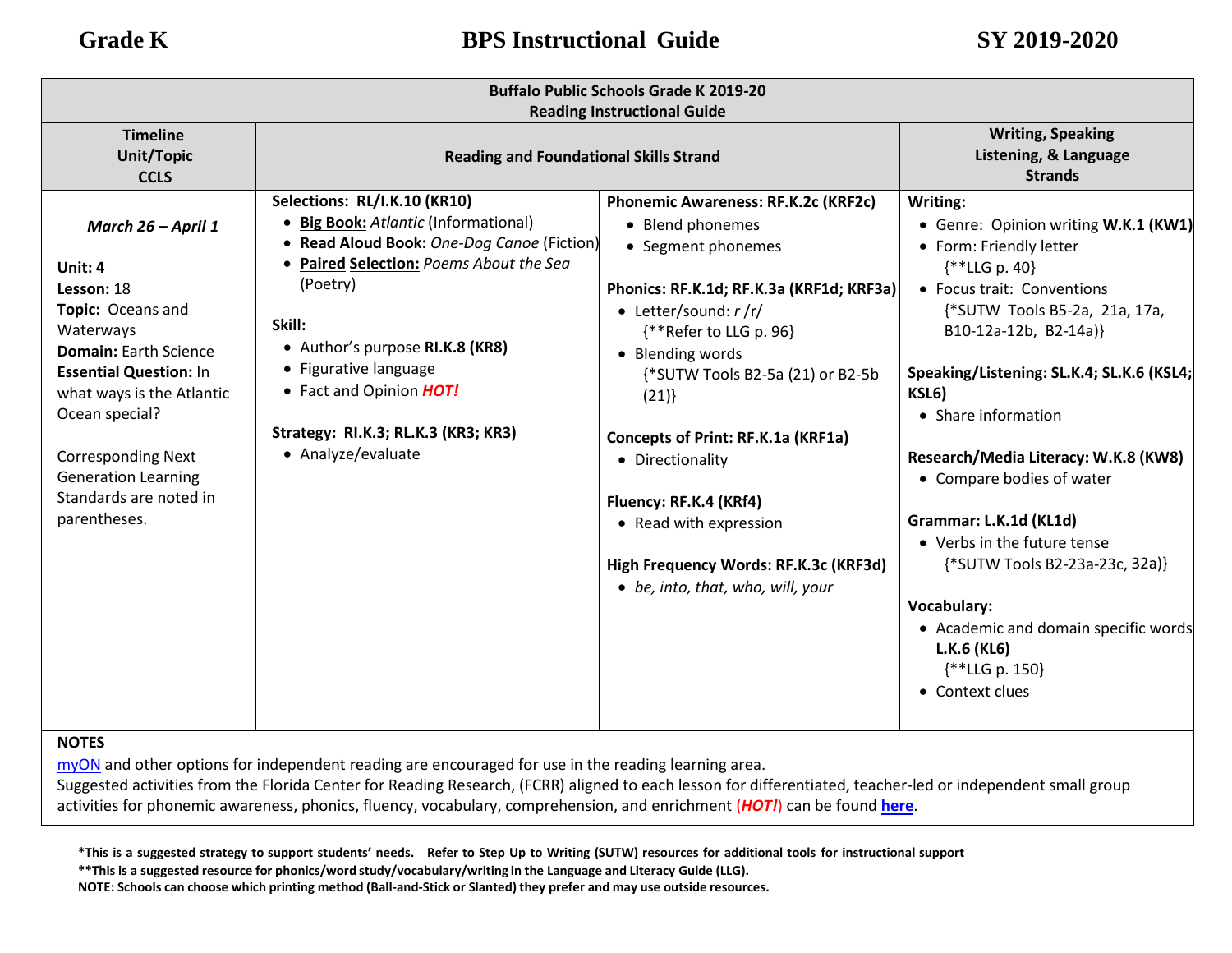| <b>Buffalo Public Schools Grade K 2019-20</b> |  |  |  |
|-----------------------------------------------|--|--|--|
|-----------------------------------------------|--|--|--|

## **Reading Instructional Guide**

| <b>Timeline</b><br>Writing, Speaking,<br>Unit/Topic<br><b>Reading and Foundational Skills Strand</b><br>Listening, & Language<br><b>CCLS</b><br><b>Strands</b><br>Selections: RL.K.10 (KR10)<br>Phonemic Awareness: RF.K.2d (KRF2d)  <br>Writing:<br><b>Big Book:</b> Sheep Take a Hike (Fantasy)<br>• Blend phonemes<br>• Genre: Opinion writing W.K.1 (KW1)<br>April 3 -9<br>Read Aloud Book: Nicky and the Rainy Day<br>$\bullet$<br>• Segment phonemes<br>• Form: Opinion sentences<br>(Fiction)<br>$\{***LLG p. 42\}$<br>Unit: 4<br>Paired Selection: The Three Billy Goats<br>$\bullet$<br>• Focus trait: Word choice<br>Phonics: RF.K.1d; RF.K.3a (KRF1d;<br>Lesson: 19<br>Gruff and the Builder and the Oni (Fairy<br>• $\{$ *SUTW Tools B5-2a, 5b B2-14a)}<br>KRF3a)<br>Topic: Outdoor<br>tales-traditional tales)<br>• Letter/sound: $d$ /d/<br>Adventures<br>• Option: substitute CKLA version of <i>Three</i><br>Speaking/Listening: SL.K.2;<br>• Blending words<br><b>Domain: Recreation and</b><br><b>Billy Goats Gruff</b><br>SL.K.4; SL.K.6 (KSL2; KSL4; KSL6)<br>{*SUTW Tools B2-5a (7) or B2-5b<br>Travel<br>• Tell a story together<br>(7)<br><b>Essential Question: What</b><br>Skill: RL.K.1; RL.K.3 (KR1; KR3)<br>{**Refer to LLG pp. 96-97}<br>kinds of things could<br>• Cause and effect HOT!<br>Grammar: L.K.1b (KL1b)<br>happen on a hike?<br>• Sequence of events<br>• Verbs in the past tense<br><b>Concepts of Print:</b><br>{*SUTW Tools B2-23a-23c, 32a)}<br>• Punctuation L.K.2b (KL2b)<br><b>Corresponding Next</b><br>Strategy: SL.K.2; SL.K.; L.K.1d (KSL2; KSL3;<br>• Directionality RF.K.1a (KRF1a)<br><b>Generation Learning</b><br>KL1d)<br>Vocabulary:<br>Standards are noted in<br>• Question<br>• Academic and domain specific words<br>Fluency: RF.K.4 (KRF4)<br>parentheses.<br>L.K.6 (KL6)<br>• Pause for Punctuation<br>{**LLG p. 152}<br>• Antonyms L.K.5b (KL5b)<br><b>High Frequency Words: RF.K.3c</b> | <b>Heading mou actional datac</b> |  |         |  |  |
|-----------------------------------------------------------------------------------------------------------------------------------------------------------------------------------------------------------------------------------------------------------------------------------------------------------------------------------------------------------------------------------------------------------------------------------------------------------------------------------------------------------------------------------------------------------------------------------------------------------------------------------------------------------------------------------------------------------------------------------------------------------------------------------------------------------------------------------------------------------------------------------------------------------------------------------------------------------------------------------------------------------------------------------------------------------------------------------------------------------------------------------------------------------------------------------------------------------------------------------------------------------------------------------------------------------------------------------------------------------------------------------------------------------------------------------------------------------------------------------------------------------------------------------------------------------------------------------------------------------------------------------------------------------------------------------------------------------------------------------------------------------------------------------------------------------------------------------------------------------------------------------------------------------------------------------------------------------|-----------------------------------|--|---------|--|--|
|                                                                                                                                                                                                                                                                                                                                                                                                                                                                                                                                                                                                                                                                                                                                                                                                                                                                                                                                                                                                                                                                                                                                                                                                                                                                                                                                                                                                                                                                                                                                                                                                                                                                                                                                                                                                                                                                                                                                                           |                                   |  |         |  |  |
| • for, go, here, soon, they, up                                                                                                                                                                                                                                                                                                                                                                                                                                                                                                                                                                                                                                                                                                                                                                                                                                                                                                                                                                                                                                                                                                                                                                                                                                                                                                                                                                                                                                                                                                                                                                                                                                                                                                                                                                                                                                                                                                                           |                                   |  | (KRF3d) |  |  |

## **Notes**

[myON](https://www.myon.com/login/) and other options for independent reading are encouraged for use in the reading learning area.

Suggested activities from the Florida Center for Reading Research, (FCRR) aligned to each lesson for differentiated, teacher-led or independent small group activities for phonemic awareness, phonics, fluency, vocabulary, comprehension, and enrichment (*HOT!*) can be found **[here](https://www.buffaloschools.org/cms/lib/NY01913551/Centricity/Domain/70/Kinder_Enrichment_Activities_Aligned_to_HMH_Journeys_lessons_from_FCRR_9-6.pdf)**[.](http://www.buffaloschools.org/files/129058/Kinder_Activities_Aligned_to_HMH_Journeys_lessons_from_FCRR.pdf)

\*This is a suggested strategy to support students' needs. Refer to Step Up to Writing (SUTW) resources for additional tools for instructional support \*\*This is a

**suggested resource for phonics/word study/vocabulary/writing in the Language and Literacy Guide (LLG).**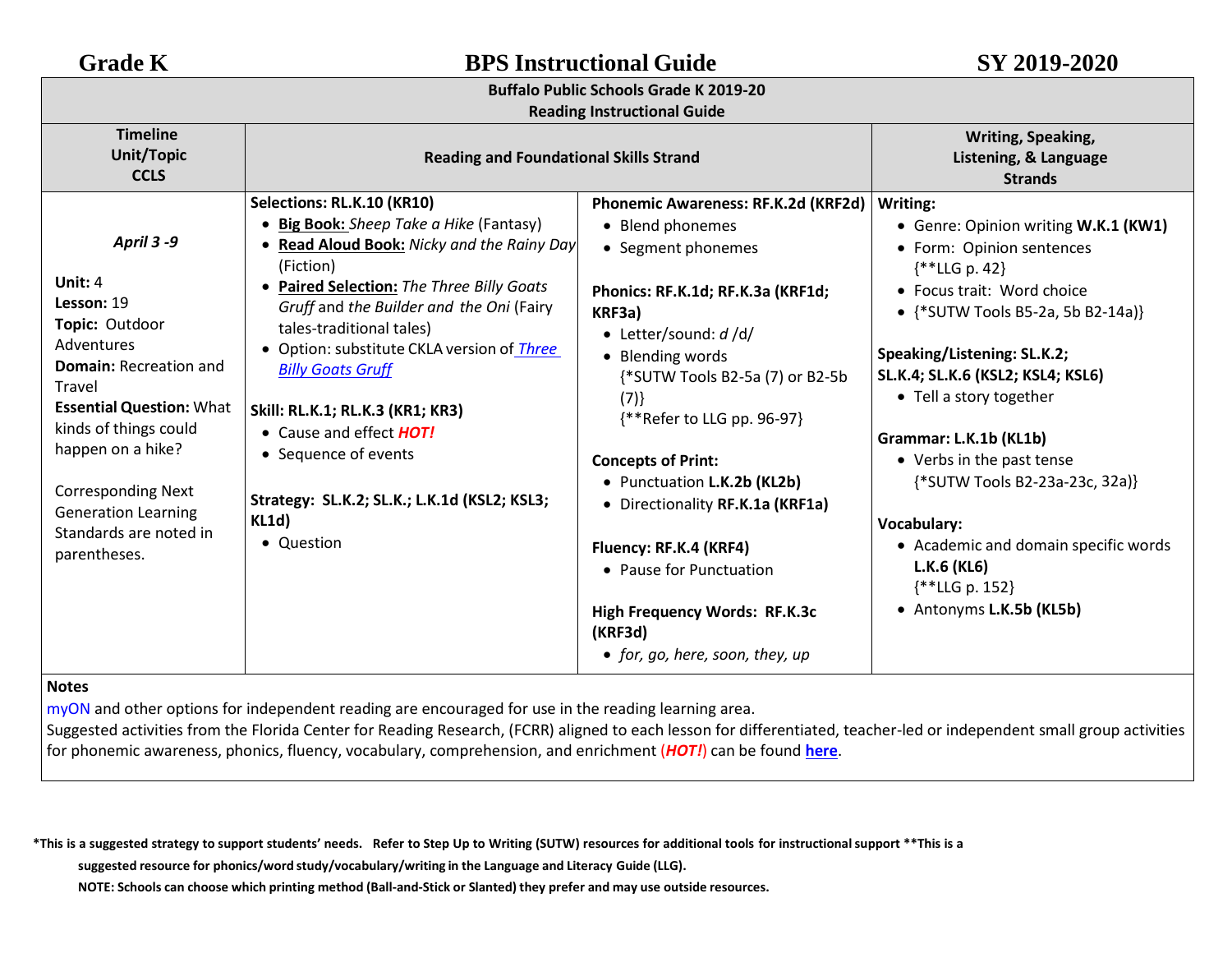| <b>Buffalo Public Schools Grade K 2019-20</b><br><b>Reading Instructional Guide</b>                                                                                                                                                                                                                           |                                                                                                                                                                                                                                                                                                                                                                             |                                                                                                                                                                                                                                                                                                                                                                                                                  |                                                                                                                                                                                                                                                                                                                                                                                                                                                                                                                                           |  |
|---------------------------------------------------------------------------------------------------------------------------------------------------------------------------------------------------------------------------------------------------------------------------------------------------------------|-----------------------------------------------------------------------------------------------------------------------------------------------------------------------------------------------------------------------------------------------------------------------------------------------------------------------------------------------------------------------------|------------------------------------------------------------------------------------------------------------------------------------------------------------------------------------------------------------------------------------------------------------------------------------------------------------------------------------------------------------------------------------------------------------------|-------------------------------------------------------------------------------------------------------------------------------------------------------------------------------------------------------------------------------------------------------------------------------------------------------------------------------------------------------------------------------------------------------------------------------------------------------------------------------------------------------------------------------------------|--|
| <b>Timeline</b><br><b>Unit/Topic CCLS</b>                                                                                                                                                                                                                                                                     | <b>Reading and Foundational Skills Strand</b>                                                                                                                                                                                                                                                                                                                               |                                                                                                                                                                                                                                                                                                                                                                                                                  | Writing, Speaking,<br>Listening, & Language<br><b>Strands</b>                                                                                                                                                                                                                                                                                                                                                                                                                                                                             |  |
| April 20 - 27<br>Unit: 4<br>Lesson: 20<br><b>Topic: Making Discoveries</b><br><b>Domain: General Science</b><br><b>Essential Question: What</b><br>do scientists do when they<br>discover something new?<br><b>Corresponding Next</b><br><b>Generation Learning</b><br>Standards are noted in<br>parentheses. | Selections: RL/I.K.10 (KR10)<br>• Big Book: Curious George's Dinosaur<br>Discovery (Fantasy)<br>• Read Aloud Book: Duck and Goose<br>(Fiction)<br>• Paired Selection: Exploring Land and<br>Water (Informational)<br>Skill: RL.K.1; RL.K.3 (KR1; KR3)<br>• Sequence of events<br>• Draw conclusions<br>Strategy: SL.K.2; SL.K.3; L.K.1d (KSL2; KSL3;<br>KL1d)<br>• Question | Phonemic Awareness: RF.K.2e (KRF2e)<br>• Add phonemes<br>Phonics: RF.K.3a; RF.K.3b (KRF3a;<br>KRF3b)<br>• Blending<br>• Review of letters/sounds<br>• Word building<br>$(1-3)$<br>{**Refer to LLG Lessons: 5-19}<br>Concepts of Print: RF.K.3c (KRF3d)<br>• High-frequency word hunt<br>Fluency: RF.K.4 (KRF4)<br>• Reading rate<br>High Frequency Words: RF.K.3c (KRF3d)<br>• Review of previously taught words | Writing:<br>• Genre: Opinion writing W.K.1 (KW1)<br>• Form: Opinion sentences<br>$*$ LLG p. 44}<br>• Focus trait: Word choice<br>{*SUTW Tools B5-21a, 22a, B2-14a,<br>17a)<br>{*SUTW Tools #B2-5a (1-3) or B2-5b Speaking/Listening: SL.K.1b; SL.K.4;<br>SL.K.6 (KSL1b; KSL4; KSL6)<br>• Discuss curiosity<br>Grammar: L.K.1b (KL1b)<br>• Verbs: Past, present, future<br>{*SUTW Tools B2-23a-23c, 32a)}<br><b>Vocabulary:</b><br>• Academic and domain specific words<br>L.K.6 (KL6)<br>$*$ LLG p.154}<br>• Synonyms; L.K.5d (KL5d) HOT! |  |

## **Notes**

[myON a](https://www.myon.com/login/)nd other options for independent reading are encouraged for use in the reading learning area.

Suggested activities from the Florida Center for Reading Research, (FCRR) aligned to each lesson for differentiated, teacher-led or independent small group activities for phonemic awareness, phonics, fluency, vocabulary, comprehension, and enrichment *(HOT!)* can be found **[here](https://www.buffaloschools.org/cms/lib/NY01913551/Centricity/Domain/70/Kinder_Enrichment_Activities_Aligned_to_HMH_Journeys_lessons_from_FCRR_9-6.pdf)**.

\*This is a suggested strategy to support students' needs. Refer to Step Up to Writing (SUTW) resources for additional tools for instructional support

**\*\*This is a suggested resource for phonics/word study/vocabulary/writing in the Language and Literacy Guide (LLG).**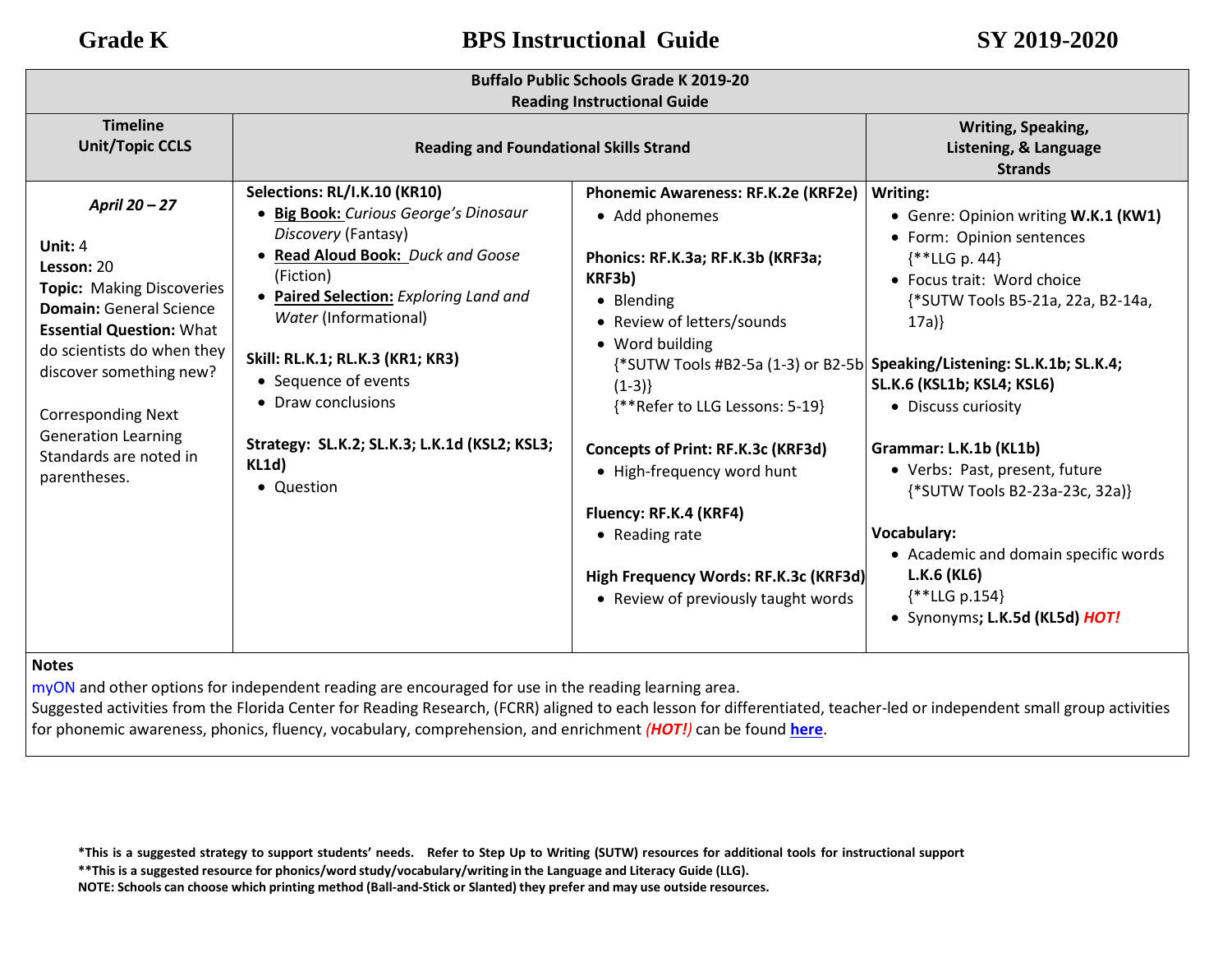| <b>BPS Instructional Guide</b>                                                                                                                                                                                                                                                                                                        |                                                                                                                                                                                                                                                                                                                                                                                                                                                                                          | SY 2019-2020                                                                                                                                                                                                                                                                                                                                                                                                                                                                                                                                                    |  |  |  |
|---------------------------------------------------------------------------------------------------------------------------------------------------------------------------------------------------------------------------------------------------------------------------------------------------------------------------------------|------------------------------------------------------------------------------------------------------------------------------------------------------------------------------------------------------------------------------------------------------------------------------------------------------------------------------------------------------------------------------------------------------------------------------------------------------------------------------------------|-----------------------------------------------------------------------------------------------------------------------------------------------------------------------------------------------------------------------------------------------------------------------------------------------------------------------------------------------------------------------------------------------------------------------------------------------------------------------------------------------------------------------------------------------------------------|--|--|--|
| <b>Grade K</b><br><b>Buffalo Public Schools Grade K 2019-20</b><br><b>Reading Instructional Guide</b>                                                                                                                                                                                                                                 |                                                                                                                                                                                                                                                                                                                                                                                                                                                                                          |                                                                                                                                                                                                                                                                                                                                                                                                                                                                                                                                                                 |  |  |  |
| <b>Reading and Foundational Skills Strand</b>                                                                                                                                                                                                                                                                                         |                                                                                                                                                                                                                                                                                                                                                                                                                                                                                          | Writing, Speaking,<br>Listening, & Language<br><b>Strands</b>                                                                                                                                                                                                                                                                                                                                                                                                                                                                                                   |  |  |  |
| Selections: RL.K.10 (KR10)<br>• Big Book: Zin! Zin! Zin! A Violin (Poetry)<br>• Read Aloud Book: Simon and Molly plus<br>Hester (Realistic fiction)<br>• Paired Selection: Poems About Music<br>(Poetry/song)<br>Skill:<br>· Details RL.K.1; RL.K.3 (KR1; KR3)<br>• Author's word choice<br>Strategy: RI.K.7 (KR7)<br>• Infer/predict | <b>Phonemic Awareness:</b><br>RF.K.2d; RF.K.2e (KRF2d;<br>KRF2e)<br>• Blend and segment<br>phonemes<br><b>LETRS Explicit Phonics Lesson Plans</b><br>Phonics: RF.K.3a; RF.K.3b (KRF3a<br>KRF3b)<br>• Letter/sound: Short o /o/<br>• Blending words<br>(18)<br>{**Refer to LLG pp. 98-99}<br>Concepts of Print: RF.K.1a (KRF1a)<br>• Directionality<br>Fluency: RF.K.4 (KRF4)<br>• Read with expression<br>High Frequency Words: RF.K.3c<br>(KRF3d)<br>• give, make, new, play, say, them | Writing:<br>• Genre: Informative writing W.K.2 (KW2)<br>• Form: Lists<br>$**LLG p. 46$<br>• Focus trait: Organization<br>{*SUTW Tools B4-1a-1c, 9a-9e, B2-14a)}<br>Speaking/Listening: SL.K.2 (KSL2)<br>• Share ideas<br>{*SUTW Tools B2-5a (18) or B2-5b Research/Media Literacy: W.K.7;<br>W.K.8 (KW7; KW8)<br>• Research musical instruments<br>HOT!<br>Grammar:<br>• Pronouns: he, she, we<br>{*SUTW Tools B2-22a-22c)}<br>Vocabulary:<br>• Academic and domain specific words L.K.6<br>(KW6)<br>$\{$ *LLG p.156}<br>• Multiple-meaning words L.K.4a (KL4a) |  |  |  |
|                                                                                                                                                                                                                                                                                                                                       |                                                                                                                                                                                                                                                                                                                                                                                                                                                                                          |                                                                                                                                                                                                                                                                                                                                                                                                                                                                                                                                                                 |  |  |  |

[myON](https://www.myon.com/login/) and other options for independent reading are encouraged for use in the reading learning area.

Suggested activities from the Florida Center for Reading Research, (FCRR) aligned to each lesson for differentiated, teacher-led or independent small group activities for phonemic awareness, phonics, fluency, vocabulary, comprehension, and enrichment (*HOT!*) can be found **[here](https://www.buffaloschools.org/cms/lib/NY01913551/Centricity/Domain/70/Kinder_Enrichment_Activities_Aligned_to_HMH_Journeys_lessons_from_FCRR_9-6.pdf)**[.](http://www.buffaloschools.org/files/129058/Kinder_Activities_Aligned_to_HMH_Journeys_lessons_from_FCRR.pdf)

\*This is a suggested strategy to support students' needs. Refer to Step Up to Writing (SUTW) resources for additional tools for instructional support

**\*\*This is a suggested resource for phonics/word study/vocabulary/writing in the Language and Literacy Guide (LLG).**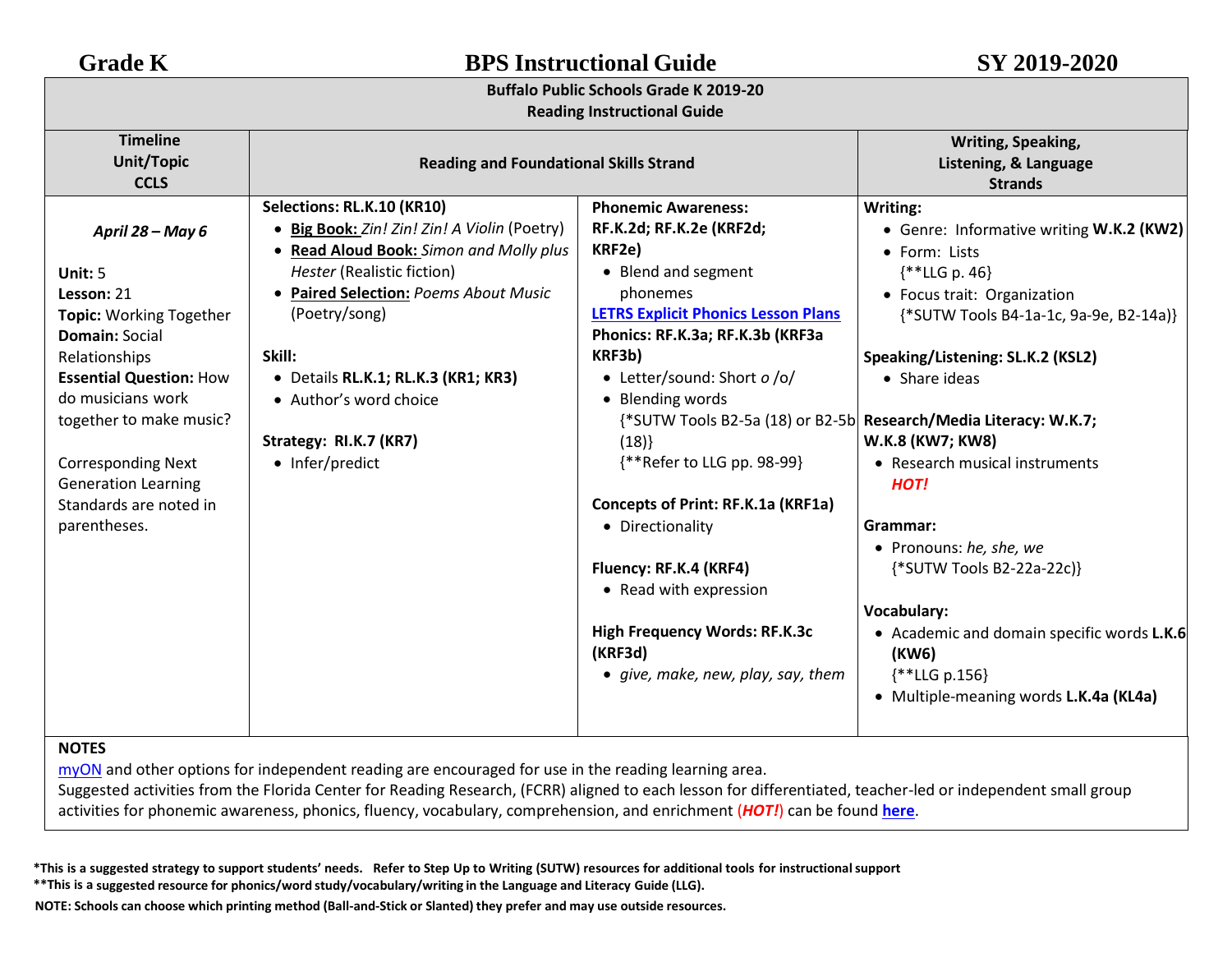| <b>Buffalo Public Schools Grade K 2019-20</b><br><b>Reading Instructional Guide</b>                                                                                                                                                                                                 |                                                                                                                                                                                                                                                                                                                                             |                                                                                                                                                                                                                                                                                                                                                                                                                                                                     |                                                                                                                                                                                                                                                                                                                                                                                                                                                                                                   |  |
|-------------------------------------------------------------------------------------------------------------------------------------------------------------------------------------------------------------------------------------------------------------------------------------|---------------------------------------------------------------------------------------------------------------------------------------------------------------------------------------------------------------------------------------------------------------------------------------------------------------------------------------------|---------------------------------------------------------------------------------------------------------------------------------------------------------------------------------------------------------------------------------------------------------------------------------------------------------------------------------------------------------------------------------------------------------------------------------------------------------------------|---------------------------------------------------------------------------------------------------------------------------------------------------------------------------------------------------------------------------------------------------------------------------------------------------------------------------------------------------------------------------------------------------------------------------------------------------------------------------------------------------|--|
| <b>Timeline</b><br><b>Unit/Topic</b><br><b>CCLS</b>                                                                                                                                                                                                                                 | <b>Reading and Foundational Skills Strand</b>                                                                                                                                                                                                                                                                                               |                                                                                                                                                                                                                                                                                                                                                                                                                                                                     | Writing, Speaking,<br>Listening, & Language<br><b>Strands</b>                                                                                                                                                                                                                                                                                                                                                                                                                                     |  |
| May 7 - 14<br>Unit: $5$<br>Lesson: 22<br>Topic: Growing Up<br><b>Domain:</b> Life Science<br><b>Essential Question: How</b><br>do things change when<br>someone is growing up?<br><b>Corresponding Next</b><br><b>Generation Learning</b><br>Standards are noted in<br>parentheses. | Selections: RL/I.K.10 (KR10)<br>• Big Book: Leo the Late Bloomer<br>(Fantasy)<br>Read Aloud Book: A Tiger Grows Up<br>(Informational)<br>• Paired Selection: What Can a Baby<br>Animal Do? (Informational)<br>Skill: RL.K.3; RI.K.3 (KR3; KR3)<br>• Story Structure<br>• Sequence of events<br>Strategy: RI.K.3 (KR3)<br>• Analyze/evaluate | <b>Phonemic Awareness:</b><br>• Blend and segment phonemes<br>RF.K.2d 9KRF2d)<br>• Substitute phonemes RF.K.2e<br>(KRF2e)<br>Phonics: RF.K.3a (KRF3a)<br>• Letters/sounds: $x / x / j / j / j$<br>• Blending words<br>{*SUTW Tools B2-5a (13, 27) or B2-<br>5b (13, 27)}<br><b>Concepts of Print:</b><br>• Punctuation: Quotation marks<br>Fluency: RF.K.4 (KRF4)<br>• Reading rate<br>High Frequency Words: RF.K.3c (KRF3d)<br>• ate, could, good, said, then, was | Writing:<br>• Genre: Informative writing W.K.2 (KW2)<br>• Form: Lists<br>$\{$ **LLG p. 48\}<br>• Focus trait: Organization<br>{*SUTW Tools B1-20c, B4-1a, 1c, 5b, B2-<br>14a)<br>Speaking/Listening: SL.K.1b; SL.K.2;<br>SL.K.6 (KSL1b; KSL2; KSL6)<br>• Talk about fiction and informational<br>text<br>Grammar:<br>• Pronouns: I, it, they<br>{*SUTW Tools #B2-22a-22c)}<br>Vocabulary:<br>• Academic and domain specific words L.K.6<br>(KL6)<br>$\{$ **LLG p.158}<br>• Antonyms L.K.5b (KL5b) |  |

[myON](https://www.myon.com/login/) and other options for independent reading are encouraged for use in the reading learning area.

Suggested activities from the Florida Center for Reading Research, (FCRR) aligned to each lesson for differentiated, teacher-led or independent small group activities for phonemic awareness, phonics, fluency, vocabulary, comprehension, and enrichment (*HOT!*) can be found **[here](https://www.buffaloschools.org/cms/lib/NY01913551/Centricity/Domain/70/Kinder_Enrichment_Activities_Aligned_to_HMH_Journeys_lessons_from_FCRR_9-6.pdf)**[.](http://www.buffaloschools.org/files/129058/Kinder_Activities_Aligned_to_HMH_Journeys_lessons_from_FCRR.pdf)

\*This is a suggested strategy to support students' needs. Refer to Step Up to Writing (SUTW) resources for additional tools for instructional support **\*\*This is a suggested resource for phonics/word study/vocabulary/writing in the Language and Literacy Guide (LLG).**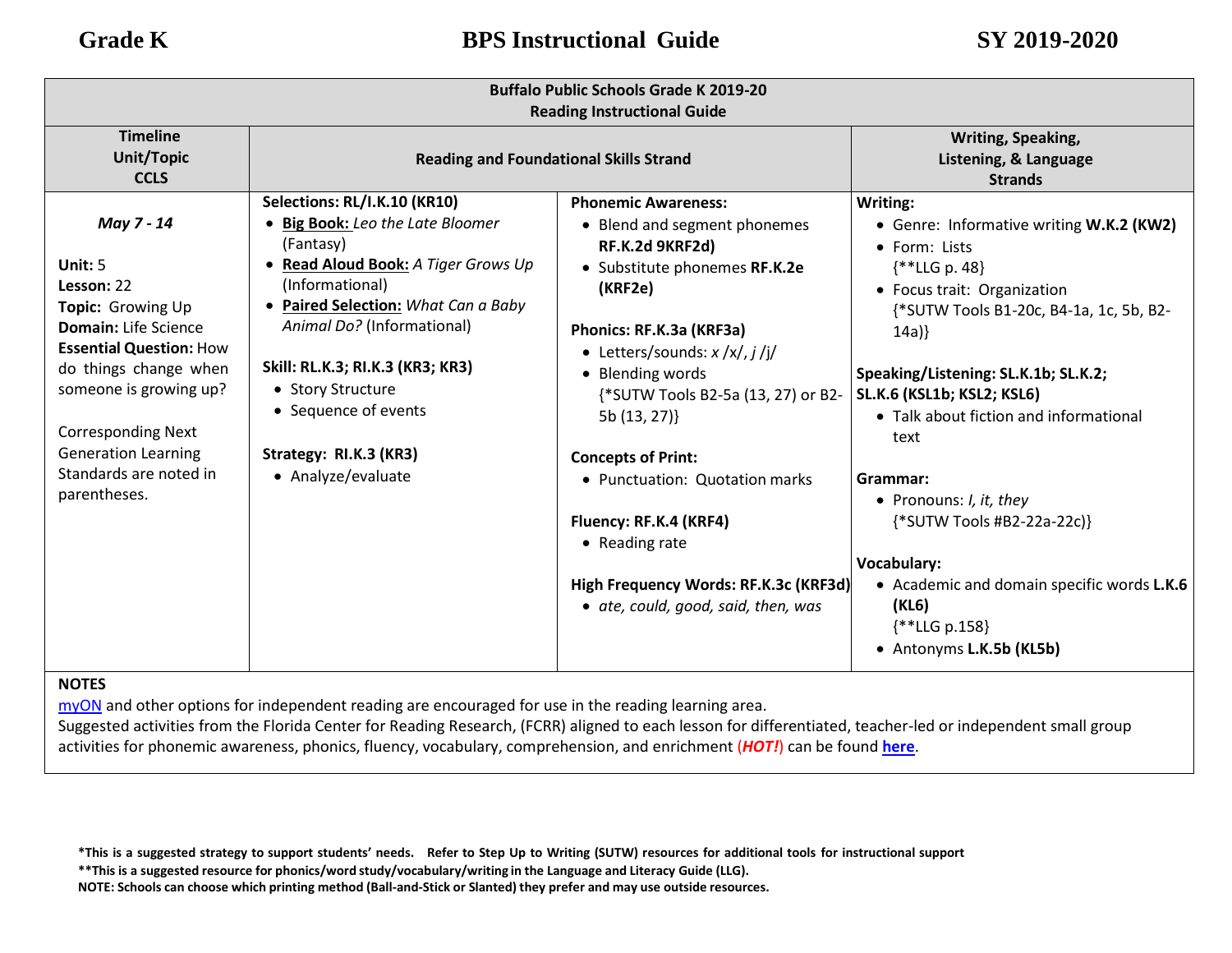## **Buffalo Public Schools Grade K 2019-20**

### **Reading Instructional Guide**

| Reading mou actional Galac                                                                                                                                                                                                                                                                      |                                                                                                                                                                                                                                                                                                                                                                                                         |                                                                                                                                                                                                                                                                                                                                                                                                                                                                                      |                                                                                                                                                                                                                                                                                                                                                                                                                                                                                                                                                                                        |  |
|-------------------------------------------------------------------------------------------------------------------------------------------------------------------------------------------------------------------------------------------------------------------------------------------------|---------------------------------------------------------------------------------------------------------------------------------------------------------------------------------------------------------------------------------------------------------------------------------------------------------------------------------------------------------------------------------------------------------|--------------------------------------------------------------------------------------------------------------------------------------------------------------------------------------------------------------------------------------------------------------------------------------------------------------------------------------------------------------------------------------------------------------------------------------------------------------------------------------|----------------------------------------------------------------------------------------------------------------------------------------------------------------------------------------------------------------------------------------------------------------------------------------------------------------------------------------------------------------------------------------------------------------------------------------------------------------------------------------------------------------------------------------------------------------------------------------|--|
| <b>Timeline</b><br><b>Unit/Topic</b><br><b>CCLS</b>                                                                                                                                                                                                                                             | <b>Reading and Foundational Skills Strand</b>                                                                                                                                                                                                                                                                                                                                                           |                                                                                                                                                                                                                                                                                                                                                                                                                                                                                      | Writing, Speaking,<br>Listening, & Language<br><b>Strands</b>                                                                                                                                                                                                                                                                                                                                                                                                                                                                                                                          |  |
| May 15 - 27<br>Unit: 5<br>Lesson: 23<br>Topic: How Things Grow<br><b>Domain:</b> Life Science<br><b>Essential Question: What</b><br>steps can someone follow<br>to plant and grow flowers?<br><b>Corresponding Next</b><br><b>Generation Learning</b><br>Standards are noted in<br>parentheses. | Selections: RI.K.10 (KR10)<br>• Big Book: Zinnia's Flower Garden<br>(Informational)<br>Read Aloud Book: Oscar and the Frog<br>(Informational)<br><b>Option: CKLA Plants Domain</b><br>$\bullet$<br><b>Paired Selection: Growing Sunflowers</b><br>(Informational)<br>Skill:<br>• Sequence of events RI.K.3 (KR3)<br>• Text and graphic features RI.K.7 (KR7)<br>Strategy: RI.K.10 (KR10)<br>• Visualize | <b>Phonemic Awareness:</b><br>• Blend and segment phonemes<br>RF.K.2d (KRF2d)<br>• Substitute phonemes RF.K.2e (KRF2e)<br><b>LETRS Explicit Phonics Lesson Plans</b><br>Phonics: RF.K.3b (KRF3b)<br>• Letters/sounds: Short e /e/<br>• Blending words<br>{**Refer to LLG pp. 104-105}<br>Concepts of Print: RI.K.7 (KR7)<br>• Diagrams and labels<br>Fluency: RF.K.4 (KRF4)<br>• Pause for punctuation<br>High Frequency Words: RF.K.3c (KRF3d)<br>• all, her, over, she, some, when | Writing:<br>• Genre: Informative writing W.K.2<br>(KW2)<br>• Form: Invitations<br>$\{$ **LLG p. 50}<br>• Focus trait: Organization<br>{*SUTW Tools B4-1a, 1c, B2-14a)}<br>{*SUTW Tools B2-5a (8) or #B2-5b (8)} Speaking/Listening: SL.K.4; SL.K.6 (KSL4<br>KSL6)<br>• Share information and ideas<br>Research/Media Literacy: W.K.8 (KW8)<br>• How living things grow<br>Grammar: L.K.1b (KL1b)<br>• Proper nouns for days and months<br>{*SUTW Tools B2-21a)}<br><b>Vocabulary:</b><br>• Academic and domain specific words<br>$L.K.6$ (KL6)<br>$\{$ **LLG p.160}<br>• Context clues |  |

### **NOTES**

[myON](https://www.myon.com/login/) and other options for independent reading are encouraged for use in the reading learning area.

Suggested activities from the Florida Center for Reading Research, (FCRR) aligned to each lesson for differentiated, teacher-led or independent small group activities for phonemic awareness, phonics, fluency, vocabulary, comprehension, and enrichment (*HOT!*) can be found **[here](https://www.buffaloschools.org/cms/lib/NY01913551/Centricity/Domain/70/Kinder_Enrichment_Activities_Aligned_to_HMH_Journeys_lessons_from_FCRR_9-6.pdf)**.

\*This is a suggested strategy to support students' needs. Refer to Step Up to Writing (SUTW) resources for additional tools for instructional support **\*\*This is a suggested resource for phonics/word study/vocabulary/writing in the Language and Literacy Guide (LLG).**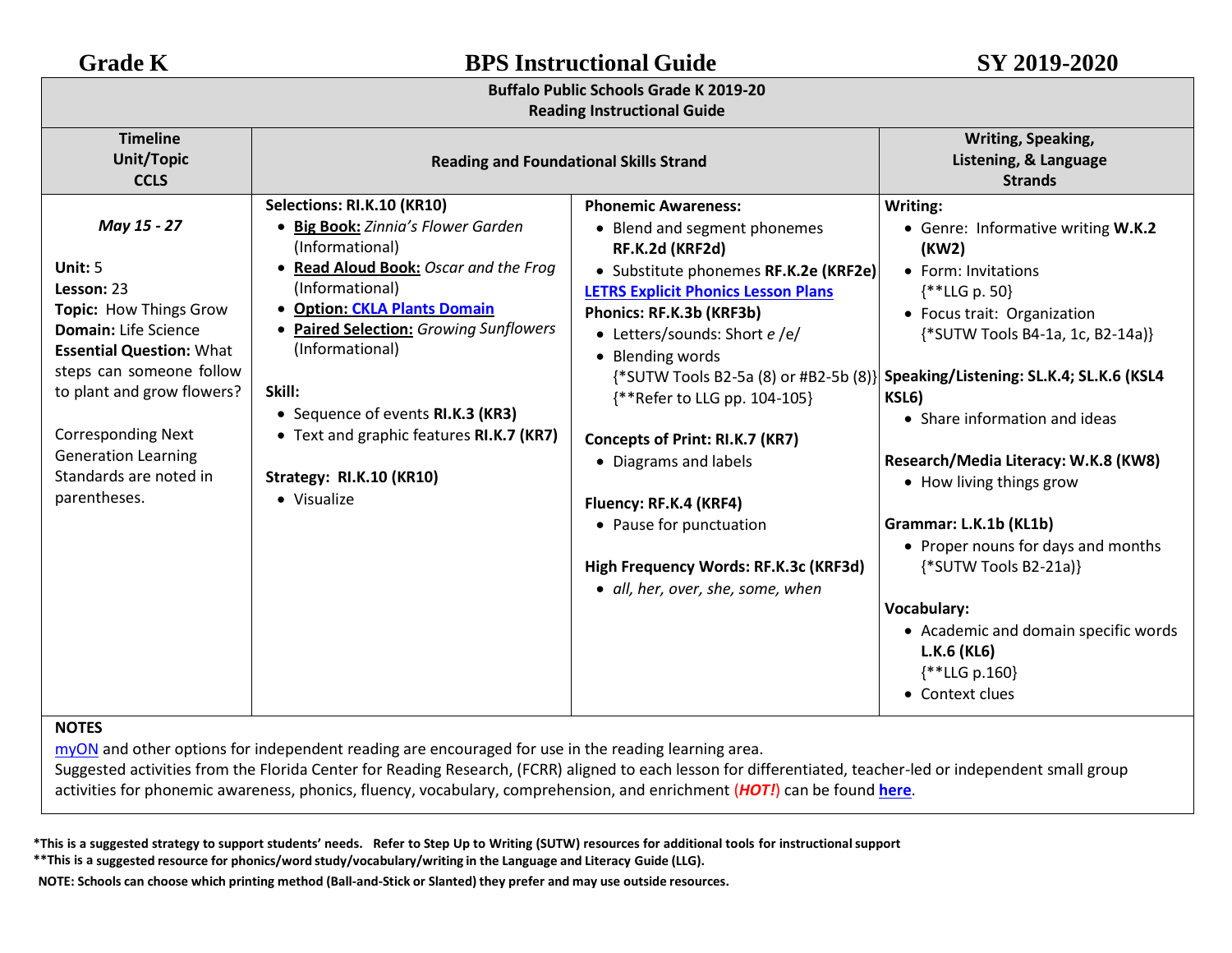## **Buffalo Public Schools Grade K 2019-20**

### **Reading Instructional Guide**

| <b>Timeline</b><br>Unit/Topic<br><b>CCLS</b>                                                                                                                                                                                                                                         | <b>Reading and Foundational Skills Strand</b>                                                                                                                                                                                                                                                                                                                                                                                      |                                                                                                                                                                                                                                                                                                                                                                                                                                                                   | Writing, Speaking,<br>Listening, & Language<br><b>Strands</b>                                                                                                                                                                                                                                                                                                                                                                                                                                                                                                                               |  |
|--------------------------------------------------------------------------------------------------------------------------------------------------------------------------------------------------------------------------------------------------------------------------------------|------------------------------------------------------------------------------------------------------------------------------------------------------------------------------------------------------------------------------------------------------------------------------------------------------------------------------------------------------------------------------------------------------------------------------------|-------------------------------------------------------------------------------------------------------------------------------------------------------------------------------------------------------------------------------------------------------------------------------------------------------------------------------------------------------------------------------------------------------------------------------------------------------------------|---------------------------------------------------------------------------------------------------------------------------------------------------------------------------------------------------------------------------------------------------------------------------------------------------------------------------------------------------------------------------------------------------------------------------------------------------------------------------------------------------------------------------------------------------------------------------------------------|--|
| May 28 – June 5<br>Unit: $5$<br>Lesson: 24<br><b>Topic: Animal Colors</b><br>Domain: Life Science<br><b>Essential Question: How do</b><br>animals' colors help them<br>survive?<br><b>Corresponding Next</b><br><b>Generation Learning</b><br>Standards are noted in<br>parentheses. | Selections: RI.K.10 (KR10)<br>• Big Book: Chameleon, Chameleon<br>(Informational text)<br>• Read Aloud Book: Red Eyes or Blue<br><b>Feathers (Informational)</b><br>• Paired Selection: Amazing Animal Bodies<br>(Informational)<br><b>.</b> Option: CKLA Plants Domain<br>Skill:<br>• Draw conclusions RI.K.1; RI.K.3 (KR1; KR3)<br>• Author's purpose RI.K.8 (KR8)<br>Strategy: SL.K.2; SL.K.3 (KSL2; KSL3)<br>• Monitor/clarify | <b>Phonemic Awareness:</b><br>• Blend and segment phonemes<br>RF.K.2d (KRF2d)<br>• Substitute phonemes RF.K.2e<br>(KRF2e)<br>Phonics: RF.K.3a (KRF3a)<br>• Letters/sounds: $h/h/$ , $k/k/$<br>• Blending words<br>{*SUTW Tools B2-5a (11, 14) or<br>B2-5b (11, 14)}<br><b>Concepts of Print: RI.K.5 (KR5)</b><br>• Book parts<br>Fluency: RF.K.4 (KRF4)<br>• Pause for punctuation<br>High Frequency Words: RF.K.3c<br>(KRF3d)<br>• away, by, he, must, no, there | Writing:<br>• Genre: Informative writing W.K.2<br>(KW2)<br>• Form: Report<br>$**LLG p. 52$<br>• Focus trait: Ideas<br>{*SUTW Tools B1-25, B7-2a, 2b, 3a, 5a-<br>5b, 6a, B4-1a, B7-11a, 11c, B2-14a)}<br>Speaking/Listening: SL.K.1a; SL.K.4;<br>SL.K.6 (KSL1a; KSL4; KSL6)<br>• Play a guessing game<br>Grammar:<br>• Questions (Capitalization and<br>punctuation) L.K.1b L.K.1d (KL1b; KL1d)<br>{*SUTW Tools #B2-17c, 17e}}<br><b>Vocabulary:</b><br>• Academic and domain specific words<br>L.K.6 (KL6)<br>**{LLG p. 162}<br>• Classify and categorize describing words<br>L.K.5a (KL5a) |  |
| <b>NOTES</b>                                                                                                                                                                                                                                                                         |                                                                                                                                                                                                                                                                                                                                                                                                                                    |                                                                                                                                                                                                                                                                                                                                                                                                                                                                   |                                                                                                                                                                                                                                                                                                                                                                                                                                                                                                                                                                                             |  |

[myON](https://www.myon.com/login/) and other options for independent reading are encouraged for use in the reading learning area.

Suggested activities from the Florida Center for Reading Research, (FCRR) aligned to each lesson for differentiated, teacher-led or independent small group activities for phonemic awareness, phonics, fluency, vocabulary, comprehension, and enrichment (*HOT!*) can be found **[here](https://www.buffaloschools.org/cms/lib/NY01913551/Centricity/Domain/70/Kinder_Enrichment_Activities_Aligned_to_HMH_Journeys_lessons_from_FCRR_9-6.pdf)**.

\*This is a suggested strategy to support students' needs. Refer to Step Up to Writing (SUTW) resources for additional tools for instructional support

**\*\*This is a suggested resource for phonics/word study/vocabulary/writing in the Language and Literacy Guide (LLG).**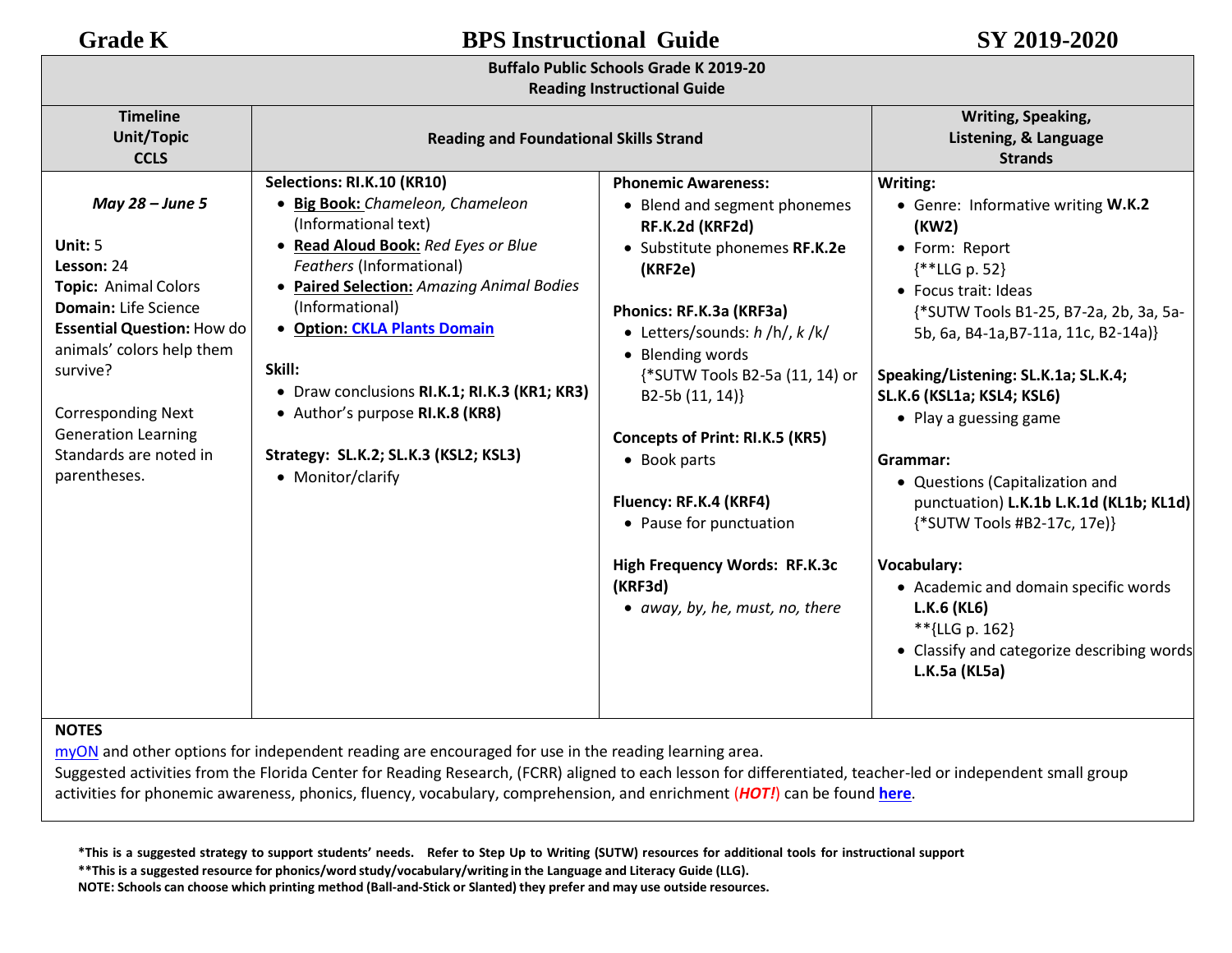| <b>Grade K</b>                                                                                                                                                                                                                                                   | <b>BPS Instructional Guide</b>                                                                                                                                                                                                                                                                                                                                                        |                                                                                                                                                                                                                                                                                                                                                                                                                                                                                                                           | SY 2019-2020                                                                                                                                                                                                                                                                                                                                                                                                                                                                                                                                                                                                                                                                                                                    |  |  |
|------------------------------------------------------------------------------------------------------------------------------------------------------------------------------------------------------------------------------------------------------------------|---------------------------------------------------------------------------------------------------------------------------------------------------------------------------------------------------------------------------------------------------------------------------------------------------------------------------------------------------------------------------------------|---------------------------------------------------------------------------------------------------------------------------------------------------------------------------------------------------------------------------------------------------------------------------------------------------------------------------------------------------------------------------------------------------------------------------------------------------------------------------------------------------------------------------|---------------------------------------------------------------------------------------------------------------------------------------------------------------------------------------------------------------------------------------------------------------------------------------------------------------------------------------------------------------------------------------------------------------------------------------------------------------------------------------------------------------------------------------------------------------------------------------------------------------------------------------------------------------------------------------------------------------------------------|--|--|
| <b>Buffalo Public Schools Grade K 2019-20</b>                                                                                                                                                                                                                    |                                                                                                                                                                                                                                                                                                                                                                                       |                                                                                                                                                                                                                                                                                                                                                                                                                                                                                                                           |                                                                                                                                                                                                                                                                                                                                                                                                                                                                                                                                                                                                                                                                                                                                 |  |  |
| <b>Timeline</b><br><b>Unit/Topic</b><br><b>CCLS</b>                                                                                                                                                                                                              |                                                                                                                                                                                                                                                                                                                                                                                       | <b>Reading Instructional Guide</b><br><b>Reading and Foundational Skills Strand</b>                                                                                                                                                                                                                                                                                                                                                                                                                                       | Writing, Speaking,<br>Listening, & Language<br><b>Strands</b>                                                                                                                                                                                                                                                                                                                                                                                                                                                                                                                                                                                                                                                                   |  |  |
| June 8 - 12<br>Unit: 5<br>Lesson: 25<br>Topic: Growing Food<br>Domain: Life Science<br><b>Essential Question: How do</b><br>people get food from<br>plants?<br><b>Corresponding Next</b><br><b>Generation Learning</b><br>Standards are noted in<br>parentheses. | Selections: RL/I.K.10 (KR10)<br>• Big Book: Pie in the Sky<br>(Realistic fiction)<br>• Read Aloud Book: Bread Comes<br>to Life (Informational)<br>• Paired Selection: From Apple<br>Tree to Store (Informational)<br><b>.</b> Option: CKLA Plants Domain<br>Skill:<br>• Text and graphic features RI.K.7<br>(KR7)<br>• Sequence of events RI.K.3<br>(KR3)<br>Strategy:<br>• Summarize | <b>Phonemic Awareness:</b><br>• Blend and segment phonemes<br>RF.K.2d (KRF2d)<br>• Substitute phonemes RF.K.2e<br>(KRF2e)<br><b>Phonics:</b><br>• Blending review<br>· Review letters: Ee, Xx, Jj, Oo, Hh,<br>$Kk$ RF.K.3a (KRF3a)<br>{*SUTW Tools B2-5a (1-3) or B2-5b<br>$(1-3)$<br>{**Refer to LLG}<br><b>Concepts of Print:</b><br>• Types and functions of print<br>materials<br>Fluency: RF.K.4 (KRF4)<br>• Read with expression<br>High Frequency Words: RF.K.3c<br>(KRF3d)<br>• Review of previously taught words | Writing:<br>• Genre: Informative writing W.K.2 (KW2)<br>• Form: Report $\{\ast\ast LLG\$ p. 54}<br>• Focus trait: Ideas<br>{*SUTW Tools B7-2a, 2b, 3a, B4-1a, B7-11a, 11c,<br>B2-13a,14a 17b)}<br>Speaking/Listening: SL.K.2; SL.K.3; SL.K.6 (KSL2;<br>KSL3; KSL6)<br>• Share ideas<br>Research/Media Literacy: W.K.8 (KW8)<br>• Favorite recipes<br>Grammar:<br>• Exclamations (Capitalization and punctuation)<br>L.K.2a; L.K.2b (KL2a; KL2b)<br>• Include prepositions from lesson 29 (for, to, with,<br>from, of) L.K.2e (KL2e)<br>{*SUTW Tools B2-17c, 17e, 20a, 27a)}<br><b>Vocabulary:</b><br>• Academic and domain specific words L.K.6 (KL6)<br>$\{***LLG p. 164\}$<br>• Classify and categorize seasons L.K.5a (KL5a) |  |  |

Suggested activities from the Florida Center for Reading Research, (FCRR) aligned to each lesson for differentiated, teacher-led or independent small group activities for phonemic awareness, phonics, fluency, vocabulary, comprehension, and enrichment (*HOT!*) can be found **[here](https://www.buffaloschools.org/cms/lib/NY01913551/Centricity/Domain/70/Kinder_Enrichment_Activities_Aligned_to_HMH_Journeys_lessons_from_FCRR_9-6.pdf)**[.](http://www.buffaloschools.org/files/129058/Kinder_Activities_Aligned_to_HMH_Journeys_lessons_from_FCRR.pdf)

\*This is a suggested strategy to support students' needs. Refer to Step Up to Writing (SUTW) resources for additional tools for instructional support **\*\*This is a suggested resource for phonics/word study/vocabulary/writing in the Language and Literacy Guide (LLG).**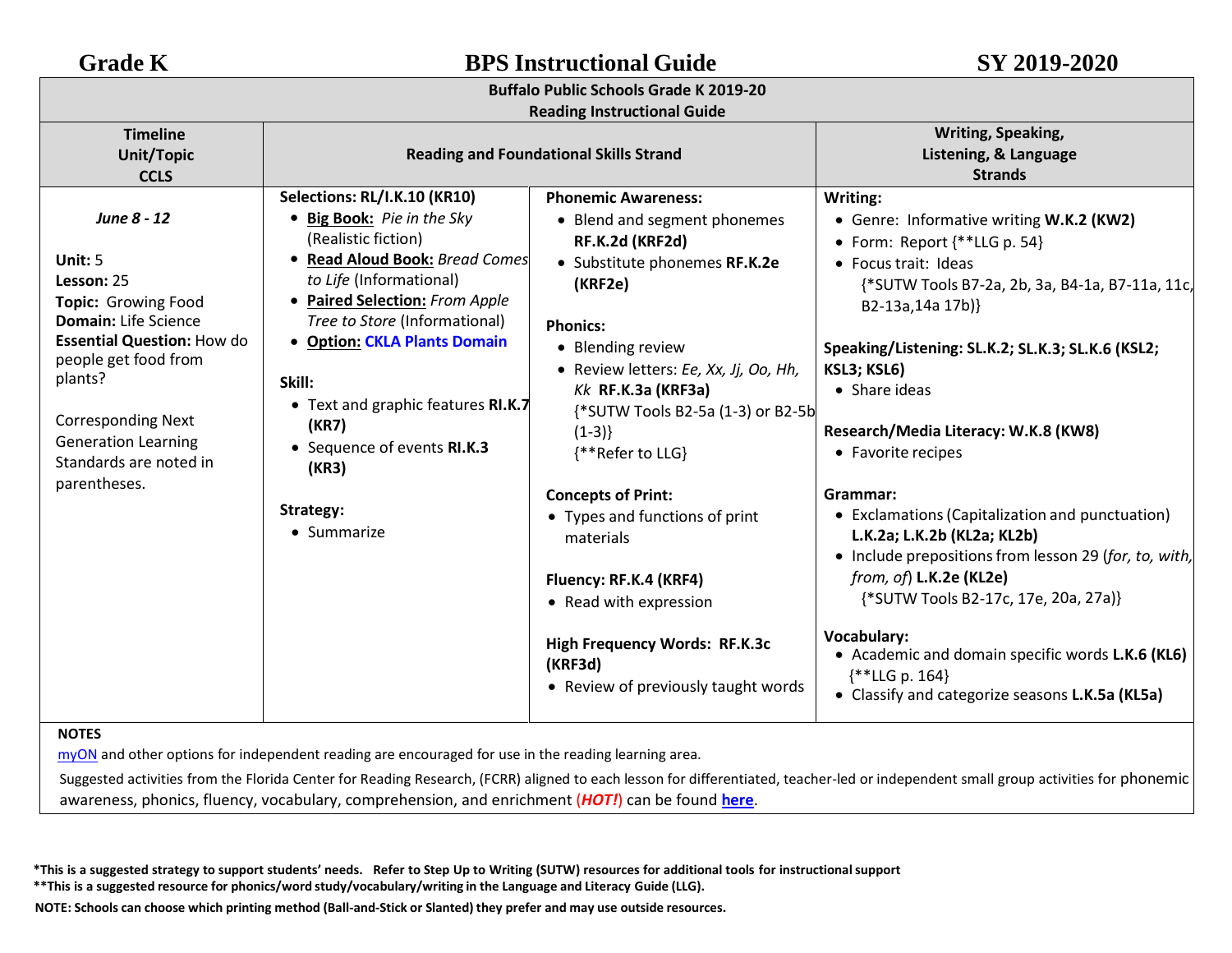| <b>Buffalo Public Schools Grade K 2019-20</b><br><b>Reading Instructional Guide</b>                                                                                                                                                                                       |                                                                                                                                                                                                                                                                                                                                                                             |                                                                                                                                                                                                                                                                                                                                                                                                                                             |                                                                                                                                                                                                                                                                                                                                                                                                                                                                                                                                                                             |  |
|---------------------------------------------------------------------------------------------------------------------------------------------------------------------------------------------------------------------------------------------------------------------------|-----------------------------------------------------------------------------------------------------------------------------------------------------------------------------------------------------------------------------------------------------------------------------------------------------------------------------------------------------------------------------|---------------------------------------------------------------------------------------------------------------------------------------------------------------------------------------------------------------------------------------------------------------------------------------------------------------------------------------------------------------------------------------------------------------------------------------------|-----------------------------------------------------------------------------------------------------------------------------------------------------------------------------------------------------------------------------------------------------------------------------------------------------------------------------------------------------------------------------------------------------------------------------------------------------------------------------------------------------------------------------------------------------------------------------|--|
| <b>Timeline</b><br>Unit/Topic<br><b>CCLS</b>                                                                                                                                                                                                                              | <b>Reading and Foundational Skills Strand</b>                                                                                                                                                                                                                                                                                                                               |                                                                                                                                                                                                                                                                                                                                                                                                                                             | Writing, Speaking,<br>Listening, & Language<br><b>Strands</b>                                                                                                                                                                                                                                                                                                                                                                                                                                                                                                               |  |
| June 15 - 19<br>Unit: $6$<br>Lesson: 26<br><b>Topic: Trying Your Best</b><br><b>Domain: Values</b><br><b>Essential Question: Why is it</b><br>important to try hard?<br><b>Corresponding Next</b><br><b>Generation Learning</b><br>Standards are noted in<br>parentheses. | Selections: RL.K.10 (KR10)<br>• Big Book: Kitten's First FullMoon (Fiction)<br>• Read Aloud Book: Curious George Makes<br>Pancakes (Fantasy)<br>• Paired Selection: Poems About Trying and<br>the Moon (Poetry)<br>Skill:<br>• Draw conclusions RL.K.1, RL.K.3 (KR1;<br>KR <sub>3</sub><br>• Genre (Fantasy vs. realistic text) RL.K.5<br>(KR5)<br>Strategy:<br>• Visualize | Phonemic Awareness: RF.K.2e (KRF2e)<br>• Substitute phonemes<br><b>Phonics:</b><br>• Letter/Sound: Short u /u/ RF.K.3a<br>(KRF3a)<br>• Blending words<br>{*SUTW Tools B2-5a (24) or B2-5b<br>(24)<br>{**Refer to LLG pp. 108-109}<br>Concepts of Print: RF.K.3c (KRF3d)<br>• High-frequency word hunt<br>Fluency: RF.K.4 (KRF4)<br>• Pause for punctuation<br>High Frequency Words: RF.K.3c (KRF3d)<br>• do, down, just, little, only, went | Writing:<br>• Genre: Opinion writing W.K.1 (KW1)<br>• Form: Response to literature<br>$**LLG p. 56$<br>• Focus trait: Voice<br>{*SUTW Tools B5-2a, 2c, 5c, 6a-6b, 8a,<br>$B2-14a)$<br>Speaking/Listening: SL.K.2; SL.K.4;<br><b>SL.K.6 (KSL2; KSL4; KSL6)</b><br>• Talk about trying your best<br>Grammar: L.K.1b; L.K.1c (KL1b; KL1c)<br>• Nouns: Singular and plural<br>• Include prepositions from lesson 30 (in,<br>on, out, off, by)<br>{*SUTW Tools B2-21a, 20a, 27a)}<br>Vocabulary:<br>• Academic and domain specific words<br>L.K.6 (KL6)<br>$\{\ast\ast$ LLG 166} |  |

### **NOTES:**

[myON](https://www.myon.com/login/) and other options for independent reading are encouraged for use in the reading learning area.

Suggested activities from the Florida Center for Reading Research, (FCRR) aligned to each lesson for differentiated, teacher-led or independent small group activities for phonemic awareness, phonics, fluency, vocabulary, comprehension, and enrichment (*HOT!*) can be found **[here](https://www.buffaloschools.org/cms/lib/NY01913551/Centricity/Domain/70/Kinder_Enrichment_Activities_Aligned_to_HMH_Journeys_lessons_from_FCRR_9-6.pdf)**[.](http://www.buffaloschools.org/files/129058/Kinder_Activities_Aligned_to_HMH_Journeys_lessons_from_FCRR.pdf)

\*This is a suggested strategy to support students' needs. Refer to Step Up to Writing (SUTW) resources for additional tools for instructional support

**\*\*This is a suggested resource for phonics/word study/vocabulary/writing in the Language and Literacy Guide (LLG).**